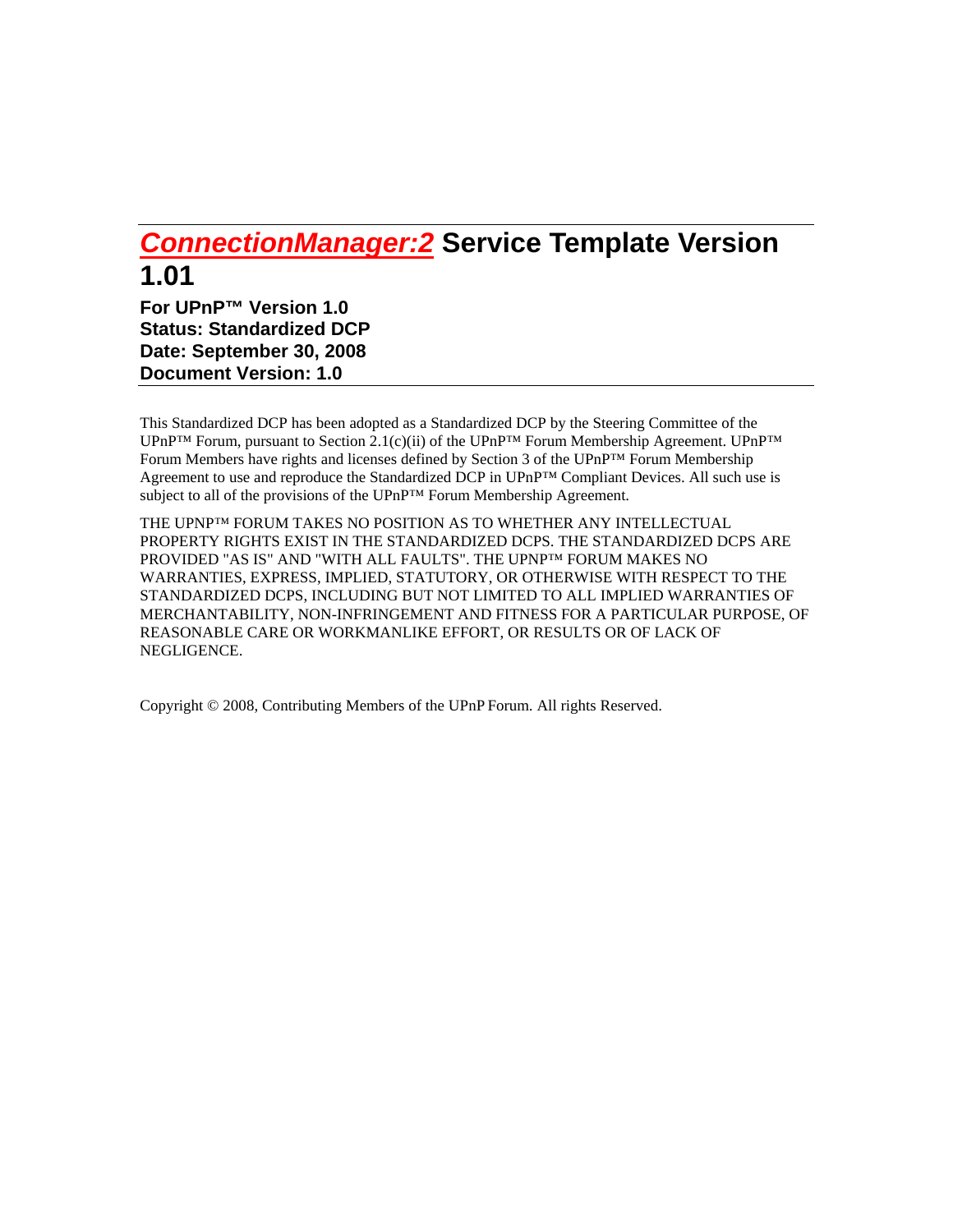| Authors*                | Company                         |
|-------------------------|---------------------------------|
| Alan Presser            | Allegrosoft                     |
| Gary Langille           | Echostar                        |
| Gerrie Shults           | HP                              |
| John Ritchie (Co-Chair) | Intel                           |
| Mark Walker             | Intel                           |
| Changhyun Kim           | LG Electronics                  |
| Sungjoon Ahn            | LG Electronics                  |
| Masatomo Hori           | Matsushita Electric (Panasonic) |
| Matthew Ma              | Matsushita Electric (Panasonic) |
| Jack Unverferth         | Microsoft                       |
| Wim Bronnenberg         | Philips                         |
| Geert Knapen (Co-Chair) | Philips                         |
| <b>Russell Berkoff</b>  | Pioneer                         |
| Irene Shen              | Pioneer                         |
| Norifumi Kikkawa        | Sony                            |
| Jonathan Tourzan        | Sonys                           |
| Yasuhiro Morioka        | Toshiba                         |

**\*Note: The UPnP Forum in no way guarantees the accuracy or completeness of this author list and in no way implies any rights for or support from those members listed. This list is not the specifications' contributor list that is kept on the UPnP Forum's website.**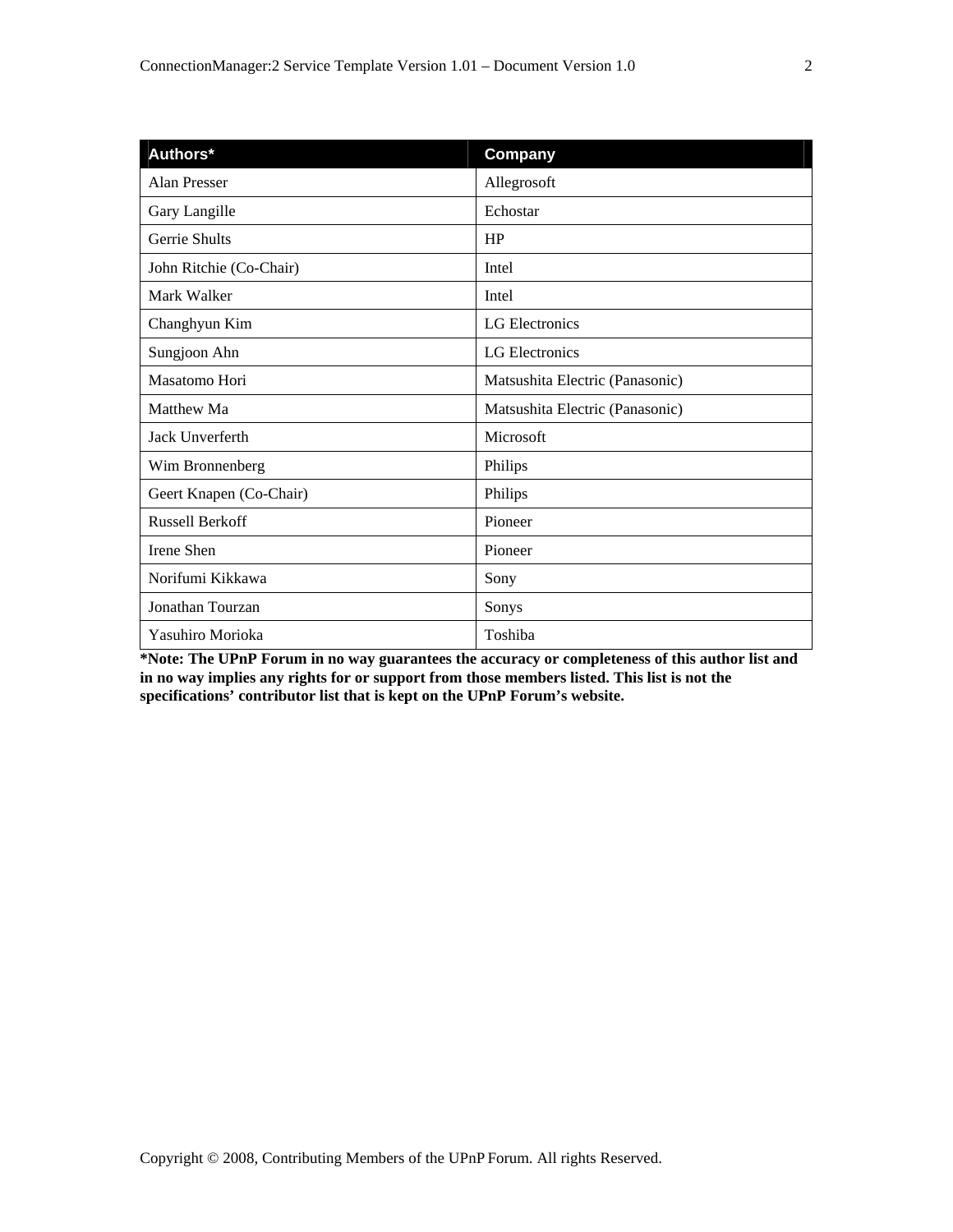# **Contents**

| $\mathbf{1}$   |               |  |  |
|----------------|---------------|--|--|
|                | 1.1           |  |  |
|                | 1.2           |  |  |
|                | 1.2.1         |  |  |
|                | 1.2.2         |  |  |
|                | 1.2.3         |  |  |
|                | 1.3           |  |  |
|                | 1.3.1         |  |  |
|                | $1.4^{\circ}$ |  |  |
|                | 1.4.1         |  |  |
|                | 1.4.2         |  |  |
|                | 1.4.3         |  |  |
|                |               |  |  |
|                | 1.5.1         |  |  |
|                | 1.5.2         |  |  |
|                | 1.5.3         |  |  |
|                | 1.5.4         |  |  |
|                | 1.6           |  |  |
| $\overline{2}$ |               |  |  |
|                | 2.1           |  |  |
|                | 2.2           |  |  |
|                | 2.2.1         |  |  |
|                | 2.2.2         |  |  |
|                | 2.2.3         |  |  |
|                | 2.2.4         |  |  |
|                | 2.2.5         |  |  |
|                | 2.2.6         |  |  |
|                | 2.2.7         |  |  |
|                | 2.2.8         |  |  |
|                | 2.2.9         |  |  |
|                | 2.2.10        |  |  |
|                | 2.3           |  |  |
|                | 2.4           |  |  |
|                | 2.4.1         |  |  |
|                | 2.4.2         |  |  |
|                | 2.4.3         |  |  |
|                | 2.4.4         |  |  |
|                | 2.4.5         |  |  |
|                | 2.4.6         |  |  |
|                | 2.5           |  |  |
|                | 2.5.1         |  |  |
|                | 2.5.2         |  |  |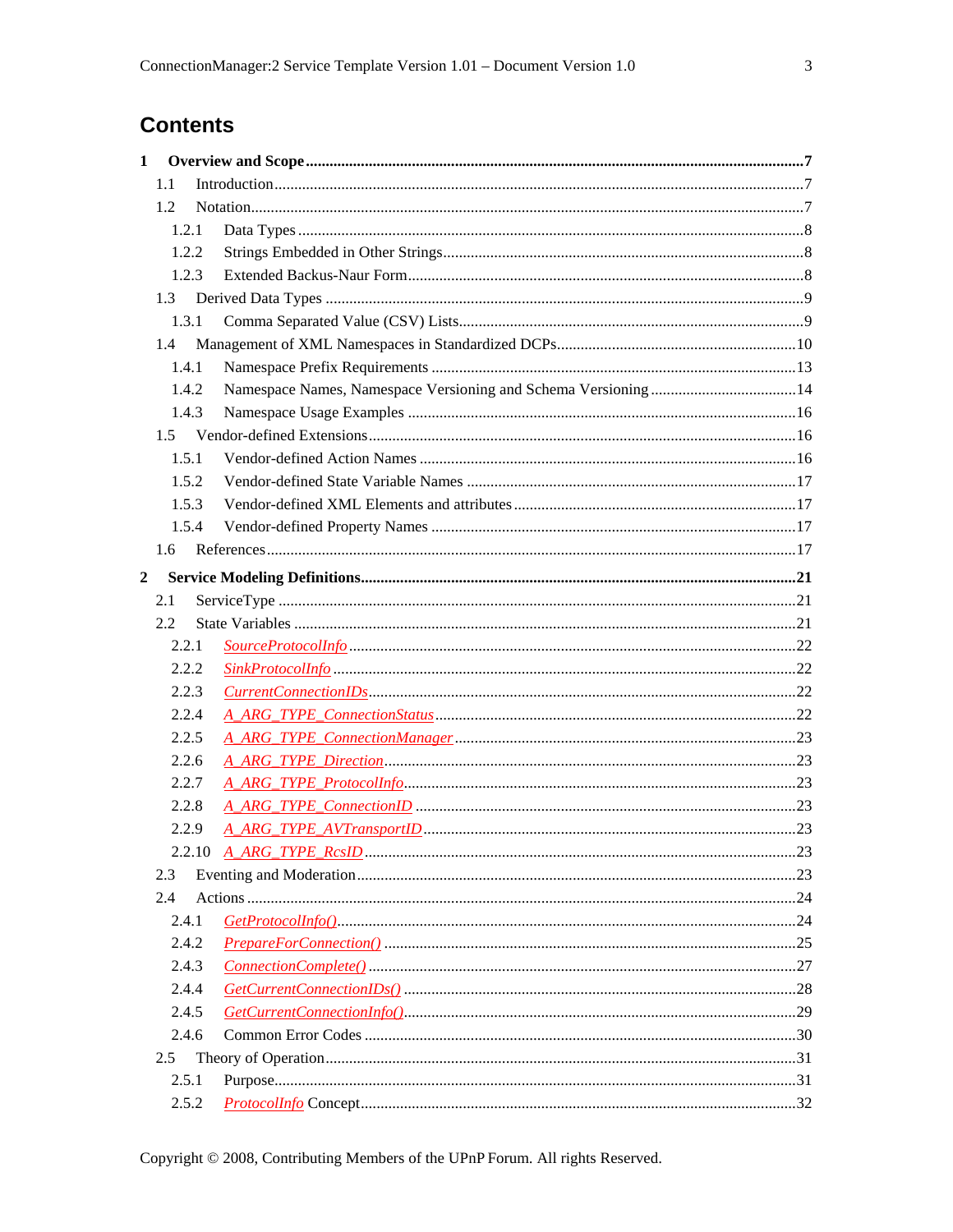|     | 2.5.3 |  |
|-----|-------|--|
|     | 2.5.4 |  |
|     | 2.5.5 |  |
| 3   |       |  |
| 4   |       |  |
|     |       |  |
|     |       |  |
|     | A.1.1 |  |
|     | A.1.2 |  |
|     | A.1.3 |  |
|     | A.1.4 |  |
|     |       |  |
|     | A.2.1 |  |
|     | A.2.2 |  |
|     | A.2.3 |  |
|     | A.2.4 |  |
| A.3 |       |  |
| A.4 |       |  |
|     | A.4.1 |  |
|     | A.4.2 |  |
|     | A.4.3 |  |
|     | A.4.4 |  |
|     |       |  |
|     |       |  |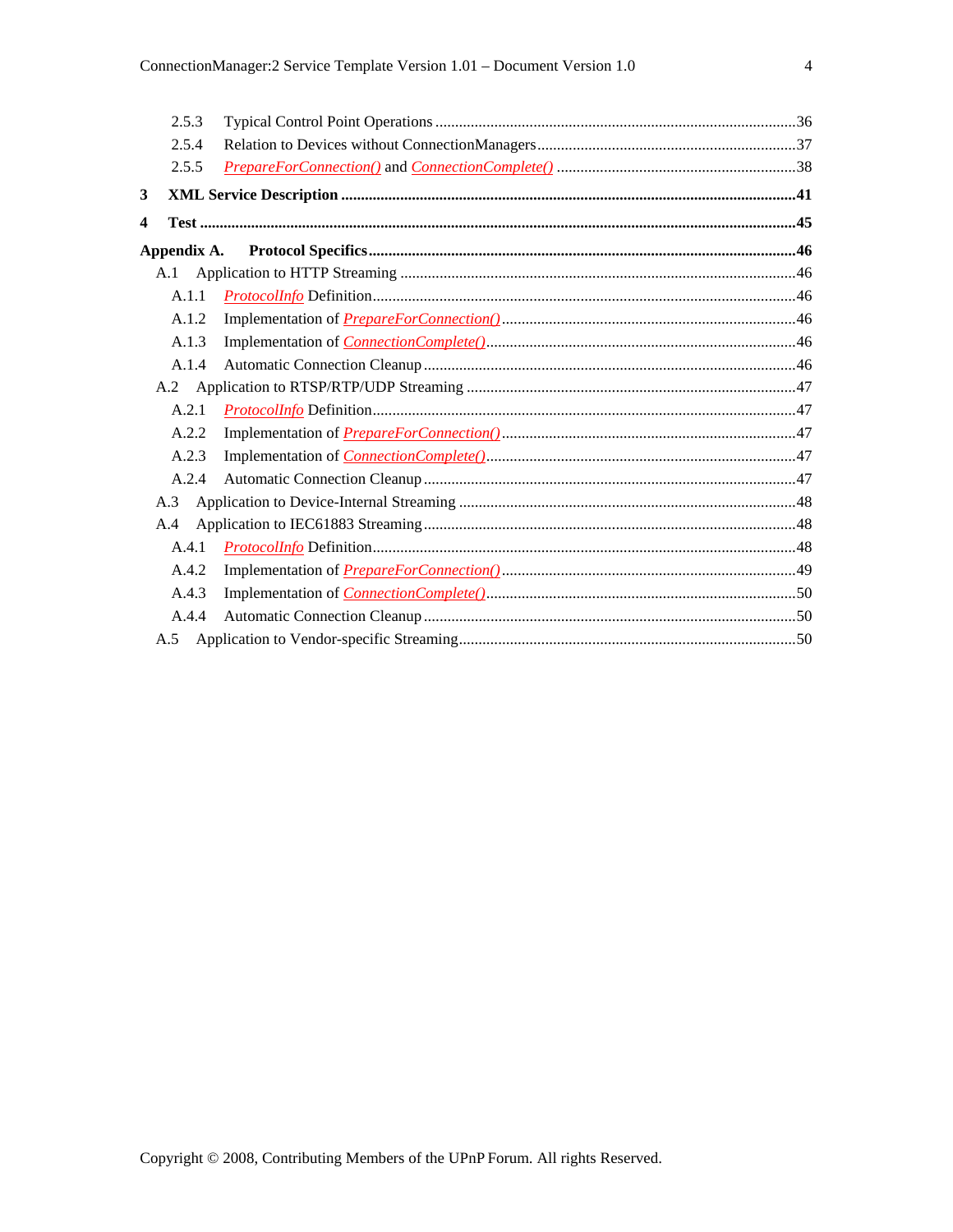# **List of Tables**

| Table 1-1:    |  |
|---------------|--|
| Table 1-2:    |  |
| Table 1-3:    |  |
| Table 1-4:    |  |
| Table $1-5$ : |  |
| Table 2-6:    |  |
| Table 2-7:    |  |
| Table 2-8:    |  |
| Table 2-9:    |  |
| Table 2-10:   |  |
| Table 2-11:   |  |
| Table 2-12:   |  |
| Table 2-13:   |  |
| Table 2-14:   |  |
| Table 2-15:   |  |
| Table 2-16:   |  |
| Table 2-17:   |  |
| Table 2-18:   |  |
| Table 2-19:   |  |
| Table A-1:    |  |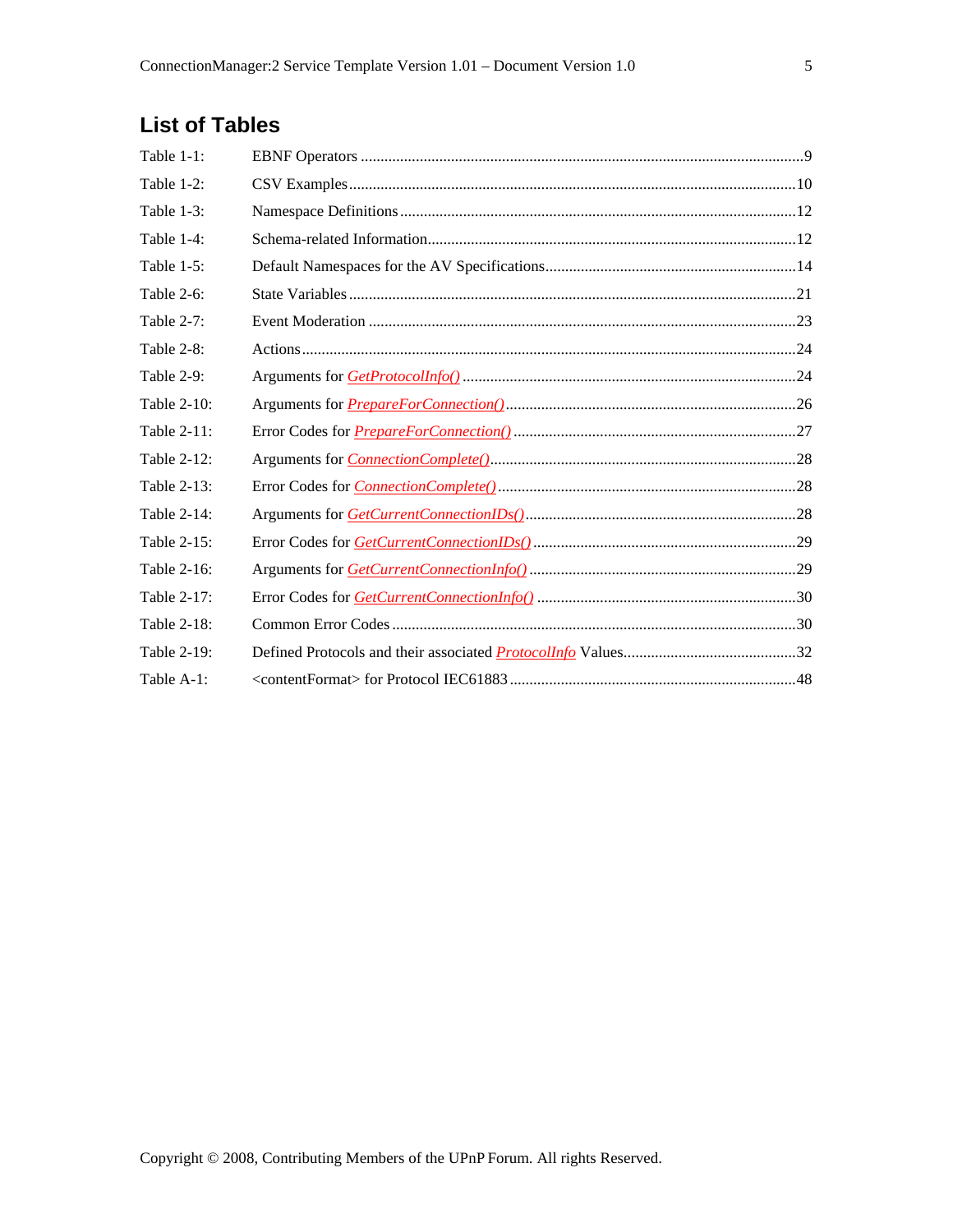# **List of Figures**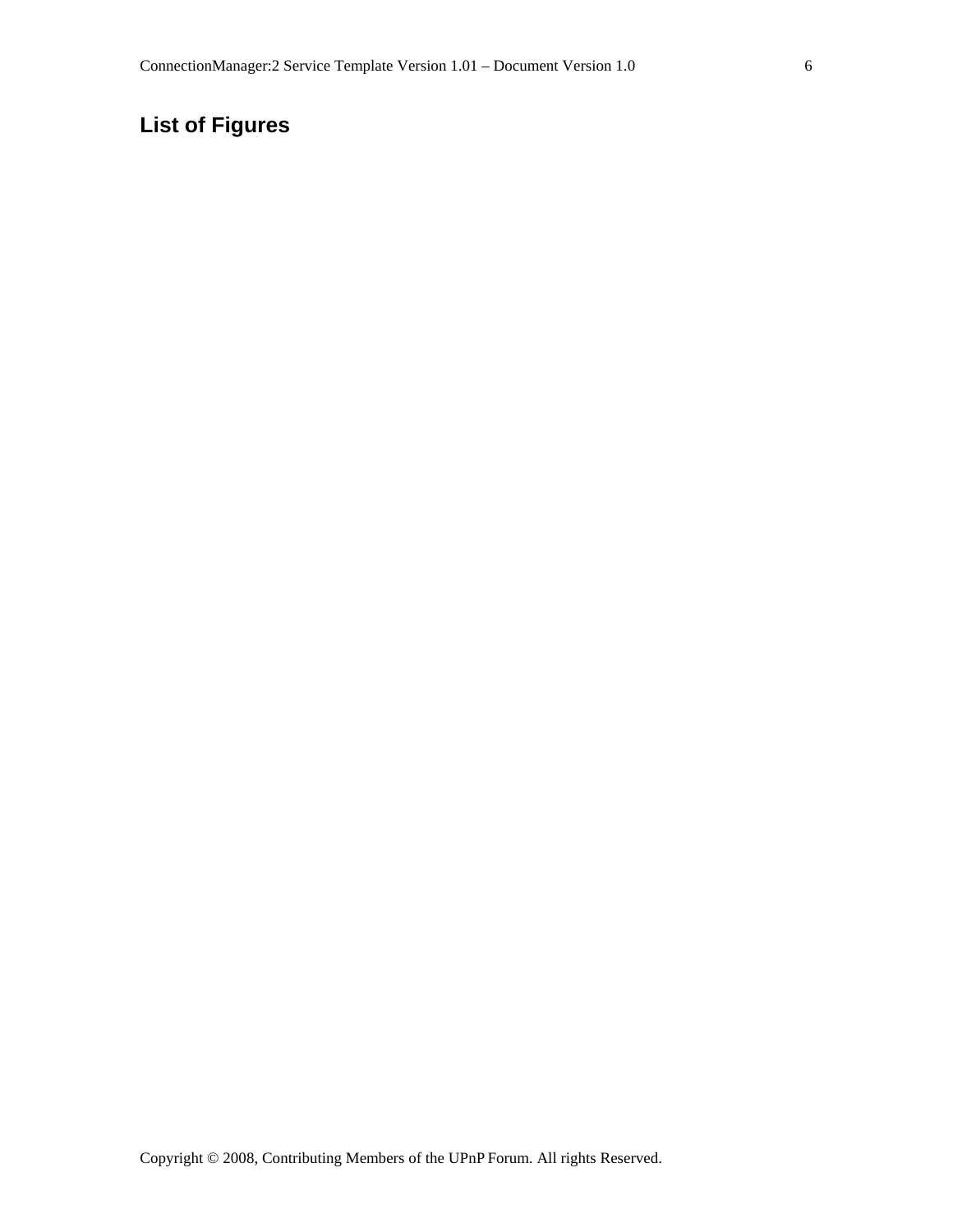# **1 Overview and Scope**

## **1.1 Introduction**

This service definition is compliant with the UPnP Device Architecture version 1.0.

This service-type enables modeling of streaming capabilities of A/V devices, and binding of those capabilities between devices. Each device that is able to send or receive a stream according to the UPnP AV Architecture will have 1 instance of the ConnectionManager service. This service provides a mechanism for control points to:

- 1. Perform capability matching between source/server devices and sink/renderer devices,
- 2. Find information about currently ongoing transfers in the network,
- 3. Setup and teardown connections between devices (when required by the streaming protocol).

The ConnectionManager service is generic enough to properly abstract different kinds of streaming mechanisms, such as HTTP-based streaming, RTSP/RTP-based and 1394-based streaming.

The ConnectionManager enables control points to abstract from physical media interconnect technology when making connections. The term 'stream' used in this service template refers to both analog and digital data transfer.

# **1.2 Notation**

• In this document, features are described as Required, Recommended, or Optional as follows:

The keywords "MUST," "MUST NOT," "REQUIRED," "SHALL," "SHALL NOT," "SHOULD," "SHOULD NOT," "RECOMMENDED," "MAY," and "OPTIONAL" in this specification are to be interpreted as described in [RFC 2119].

In addition, the following keywords are used in this specification:

PROHIBITED – The definition or behavior is prohibited by this specification. Opposite of REQUIRED.

CONDITIONALLY REQUIRED – The definition or behavior depends on a condition. If the specified condition is met, then the definition or behavior is REQUIRED, otherwise it is PROHIBITED.

CONDITIONALLY OPTIONAL – The definition or behavior depends on a condition. If the specified condition is met, then the definition or behavior is OPTIONAL, otherwise it is PROHIBITED.

These keywords are thus capitalized when used to unambiguously specify requirements over protocol and application features and behavior that affect the interoperability and security of implementations. When these words are not capitalized, they are meant in their natural-language sense.

- Strings that are to be taken literally are enclosed in "double quotes".
- Words that are emphasized are printed in *italic*.
- Keywords that are defined by the UPnP AV Working Committee are printed using the *forum* character style.
- Keywords that are defined by the UPnP Device Architecture specification are printed using the **arch** character style [DEVICE].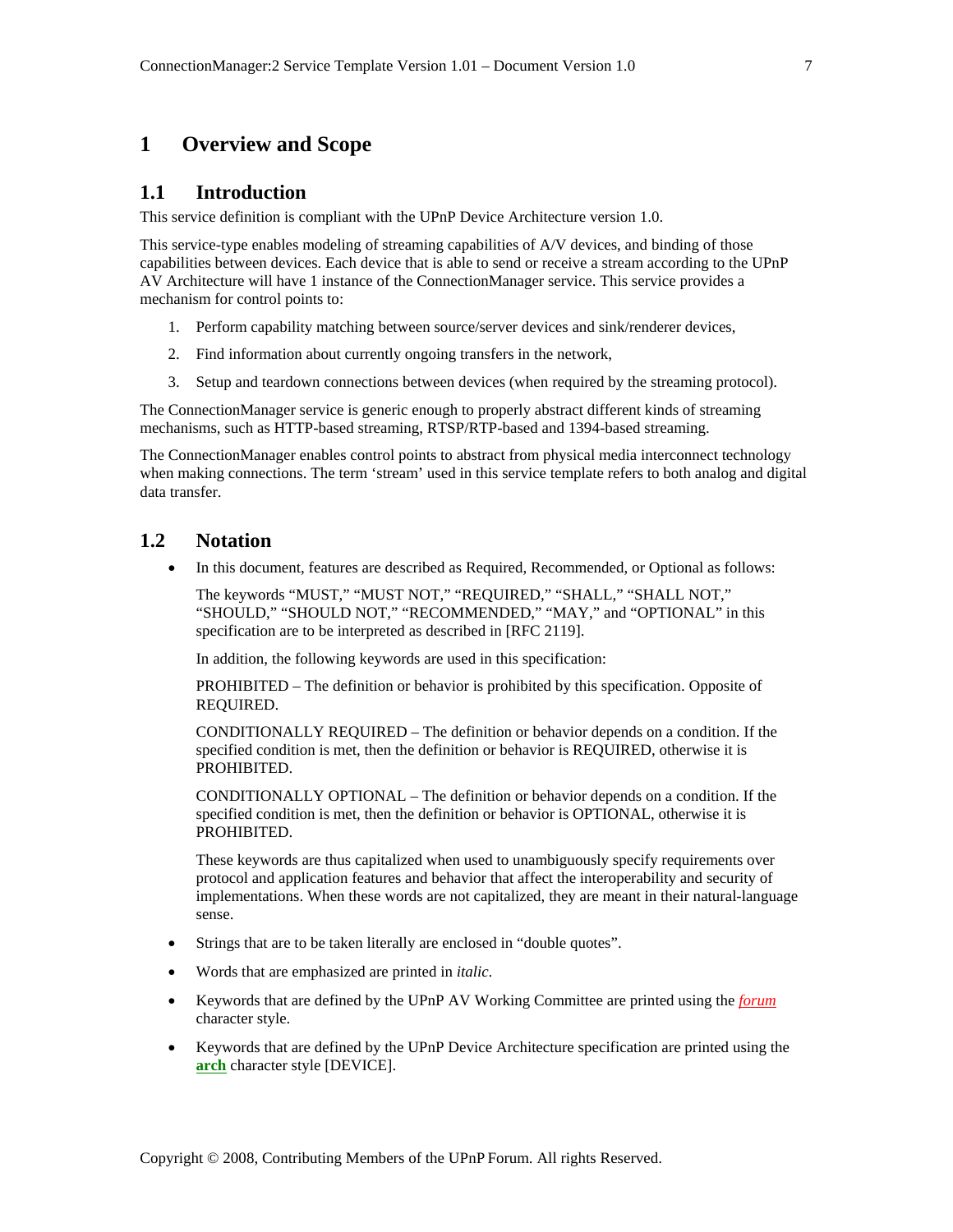• A double colon delimiter, "::", signifies a hierarchical parent-child (parent::child) relationship between the two objects separated by the double colon. This delimiter is used in multiple contexts, for example: Service::Action(), Action()::Argument, parentProperty::childProperty.

#### **1.2.1 Data Types**

This specification uses data type definitions from two different sources. The UPnP Device Architecture defined data types are used to define state variable and action argument data types [DEVICE]. The XML Schema namespace is used to define property data types [XML SCHEMA-2].

For UPnP Device Architecture defined **boolean** data types, it is strongly RECOMMENDED to use the value "**0**" for false, and the value "**1**" for true. However, when used as input arguments, the values "**false**", "**no**", "**true**", "**yes**" may also be encountered and MUST be accepted. Nevertheless, it is strongly RECOMMENDED that all **boolean** state variables and output arguments be represented as "**0**" and "**1**".

For XML Schema defined Boolean data types, it is strongly RECOMMENDED to use the value "*0*" for false, and the value "*1*" for true. However, when used as input properties, the values "*false*", "*true*" may also be encountered and MUST be accepted. Nevertheless, it is strongly RECOMMENDED that all properties be represented as "*Q*" and "*I*".

#### **1.2.2 Strings Embedded in Other Strings**

Some string variables and arguments described in this document contain substrings that MUST be independently identifiable and extractable for other processing. This requires the definition of appropriate substring delimiters and an escaping mechanism so that these delimiters can also appear as ordinary characters in the string and/or its independent substrings. This document uses embedded strings in two contexts – Comma Separated Value (CSV) lists (see Section 1.3.1, "Comma Separated Value (CSV) Lists") and property values in search criteria strings. Escaping conventions use the backslash character, "\" (character code U+005C), as follows:

- a. Backslash  $(\lq\lq)$  is represented as  $\lq\lq\rq\rq$  in both contexts.
- b. Comma  $(\lq\lq, \lq)$  is
	- 1. represented as "\," in individual substring entries in CSV lists
	- 2. not escaped in search strings
- c. Double quote (""") is
	- 1. not escaped in CSV lists
	- 2. not escaped in search strings when it appears as the start or end delimiter of a property value
	- 3. represented as "\"" in search strings when it appears as a character that is part of the property value

#### **1.2.3 Extended Backus-Naur Form**

Extended Backus-Naur Form is used in this document for a formal syntax description of certain constructs. The usage here is according to the reference [EBNF].

#### **1.2.3.1 Typographic conventions for EBNF**

Non-terminal symbols are unquoted sequences of characters from the set of English upper and lower case letters, the digits "0" through "9", and the hyphen ("-"). Character sequences between 'single quotes' are terminal strings and MUST appear literally in valid strings. Character sequences between (\*comment delimiters\*) are English language definitions or supplementary explanations of their associated symbols. White space in the EBNF is used to separate elements of the EBNF, not to represent white space in valid strings. White space usage in valid strings is described explicitly in the EBNF. Finally, the EBNF uses the following operators: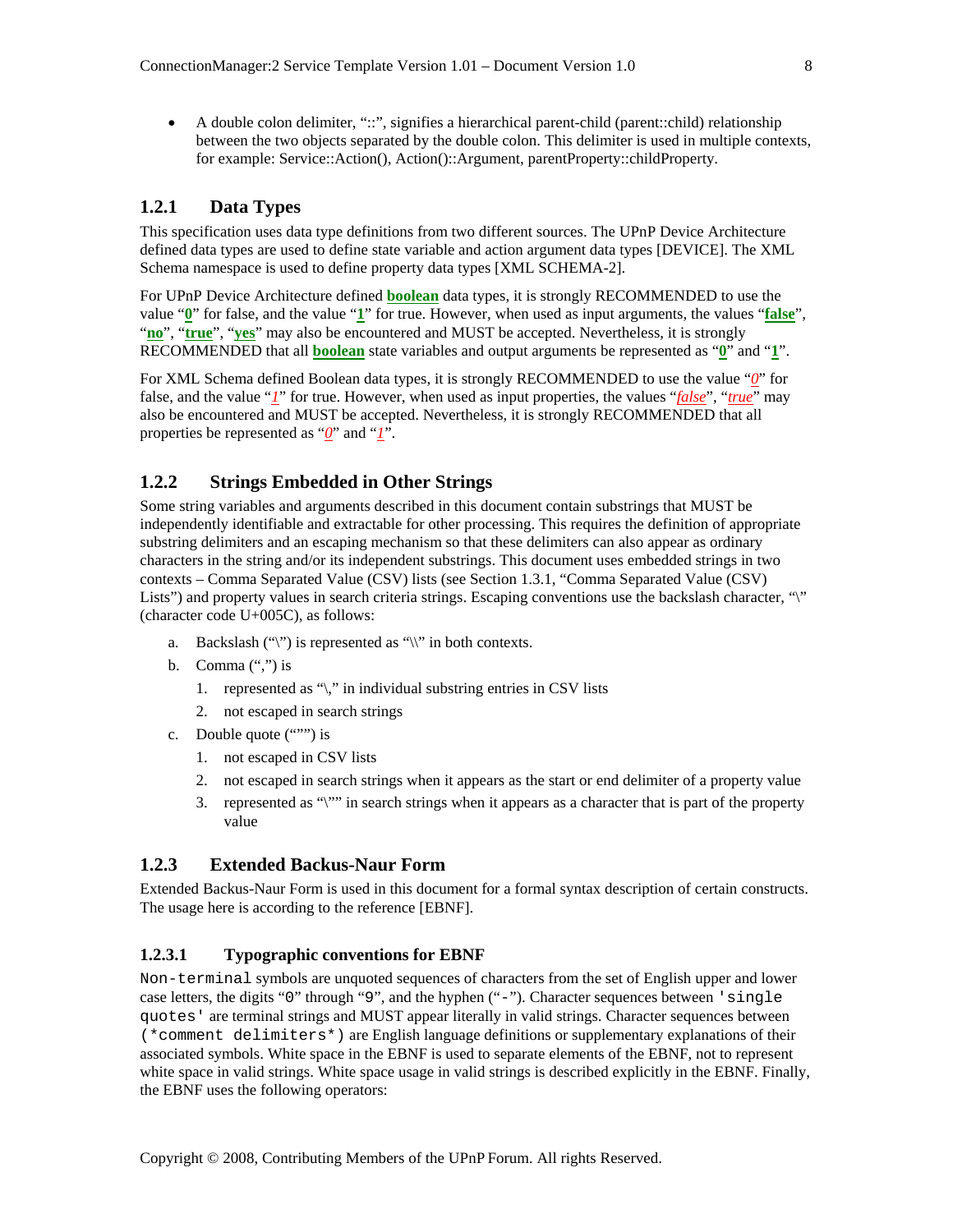| <b>Operator</b>   | <b>Semantics</b>                                                                                                                                           |
|-------------------|------------------------------------------------------------------------------------------------------------------------------------------------------------|
| $: z =$           | <b>definition</b> – the non-terminal symbol on the left is defined by one or more alternative<br>sequences of terminals and/or non-terminals to its right. |
|                   | <b>alternative separator</b> – separates sequences on the right that are independently allowed<br>definitions for the non-terminal on the left.            |
| $\star$           | null repetition – means the expression to its left MAY occur zero or more times.                                                                           |
| $\ddot{}$         | <b>non-null repetition</b> – means the expression to its left MUST occur at least once and<br>MAY occur more times.                                        |
| $\lceil$ $\rceil$ | <b>optional</b> – the expression between the brackets is optional.                                                                                         |
|                   | <b>grouping</b> – groups the expressions between the parentheses.                                                                                          |
|                   | <b>character range</b> – represents all characters between the left and right character operands<br>inclusively.                                           |

#### **Table 1-1: EBNF Operators**

# **1.3 Derived Data Types**

This section defines a derived data type that is represented as a string data type with special syntax. This specification uses string data type definitions that originate from two different sources. The UPnP Device Architecture defined **string** data type is used to define state variable and action argument **string** data types. The XML Schema namespace is used to define property xsd:string data types. The following definition applies to both string data types.

#### **1.3.1 Comma Separated Value (CSV) Lists**

The UPnP AV services use state variables, action arguments and properties that represent lists – or onedimensional arrays – of values. The UPnP Device Architecture, Version 1.0 [DEVICE], does not provide for either an array type or a list type, so a list type is defined here. Lists MAY either be homogeneous (all values are the same type) or heterogeneous (values of different types are allowed). Lists MAY also consist of repeated occurrences of homogeneous or heterogeneous subsequences, all of which have the same syntax and semantics (same number of values, same value types and in the same order). The data type of a homogeneous list is **string** or xsd:string and denoted by CSV (*x*), where *x* is the type of the individual values. The data type of a heterogeneous list is also **string** or xsd:string and denoted by CSV (*x, y, z*), where  $x$ ,  $y$  and  $z$  are the types of the individual values. If the number of values in the heterogeneous list is too large to show each type individually, that variable type is represented as CSV (*heterogeneous*), and the variable description includes additional information as to the expected sequence of values appearing in the list and their corresponding types. The data type of a repeated subsequence list is **string** or xsd:string and denoted by CSV  $({x, y, z})$ , where *x*, *y* and *z* are the types of the individual values in the subsequence and the subsequence MAY be repeated zero or more times.

- A list is represented as a **string** type (for state variables and action arguments) or xsd:string type (for properties).
- Commas separate values within a list.
- Integer values are represented in CSVs with the same syntax as the integer data type specified in [DEVICE] (that is: optional leading sign, optional leading zeroes, numeric US-ASCII)
- Boolean values are represented in state variable and action argument CSVs as either "**0**" for false or "**1**" for true. These values are a subset of the defined **boolean** data type values specified in [DEVICE]: **0**, **false**, **no**, **1**, **true**, **yes**.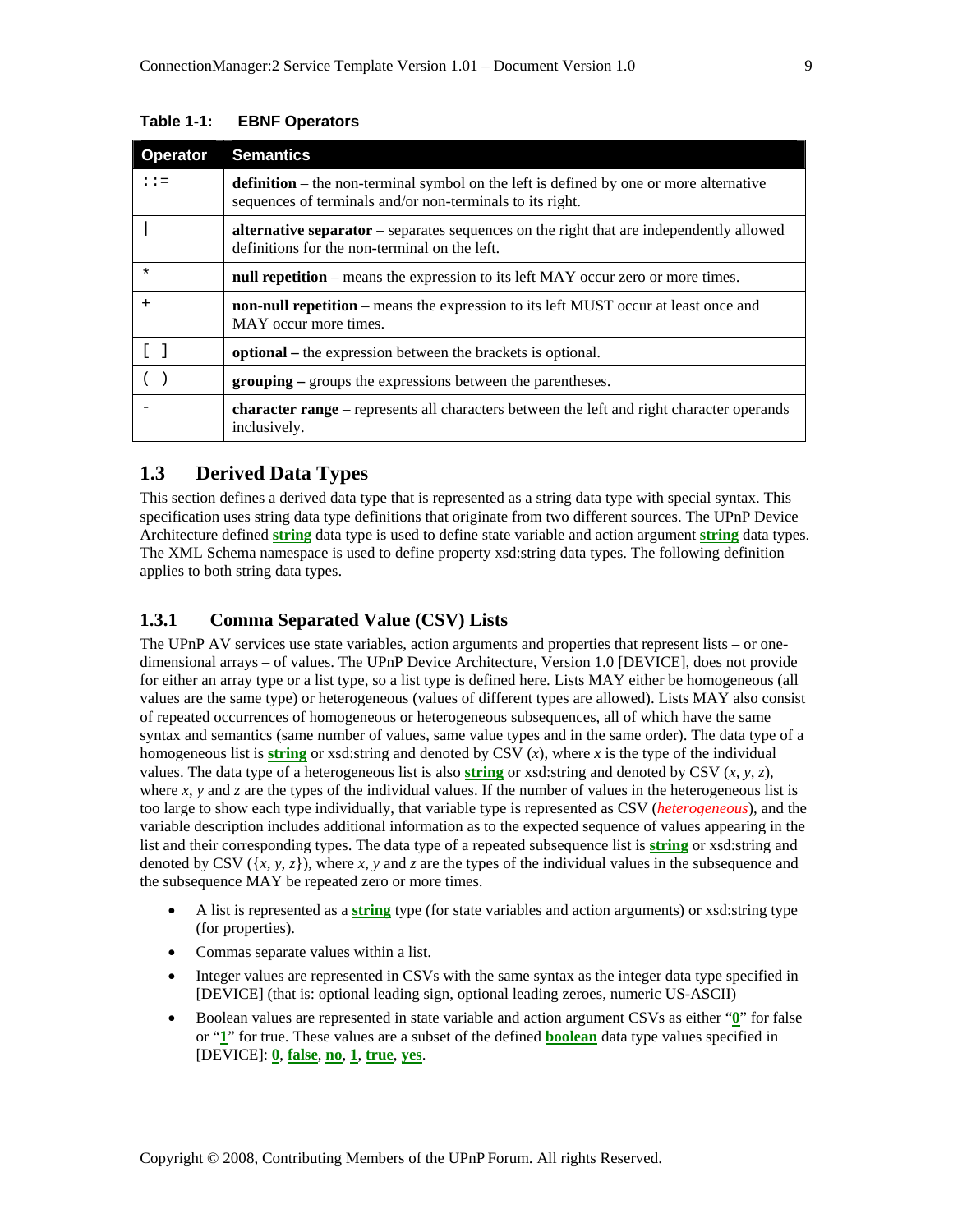- Boolean values are represented in property CSVs as either "*0*" for false or "*1*" for true. These values are a subset of the defined Boolean data type values specified in [XML SCHEMA-2]: 0, false, 1, true.
- Escaping conventions for the comma and backslash characters are defined in Section 1.2.2, "Strings Embedded in Other Strings".
- White space before, after, or interior to any numeric data type is not allowed.
- White space before, after, or interior to any other data type is part of the value.

**Table 1-2: CSV Examples** 

| <b>Type refinement</b><br>of string                                            | <b>Value</b>                                          | <b>Comments</b>                                                                                                                                                                                                                                                                                |
|--------------------------------------------------------------------------------|-------------------------------------------------------|------------------------------------------------------------------------------------------------------------------------------------------------------------------------------------------------------------------------------------------------------------------------------------------------|
| $\text{CSV}(\textbf{string})$ or<br>CSV (xsd:string)                           | "+artist,-date"                                       | List of 2 property sort<br>criteria.                                                                                                                                                                                                                                                           |
| $\text{CSV}$ (int) or<br>$\text{CSV}$ (xsd: integer)                           | "1,-5,006,0,+7"                                       | List of 5 integers.                                                                                                                                                                                                                                                                            |
| CSV ( <b>boolean</b> ) or<br>CSV (xsd:Boolean)                                 | "0,1,1,0"                                             | List of 4 booleans                                                                                                                                                                                                                                                                             |
| $\text{CSV}$ (string) or<br>CSV (xsd:string)                                   | "Smith\, Fred, Jones\, Davey"                         | List of 2 names,<br>"Smith, Fred" and<br>"Jones, Davey"                                                                                                                                                                                                                                        |
| CSV (i4, string, ui2)<br>or CSV (xsd:int,<br>xsd:string,<br>xsd:unsignedShort) | string with leading blanks, 0"<br>"-29837.            | Note that the second<br>value is "<br>string with<br>leading blanks"                                                                                                                                                                                                                           |
| $CSV$ ( $i4$ ) or<br>$CSV$ (xsd:int)                                           | "3,4"                                                 | Illegal CSV. White space<br>is not allowed as part of<br>an integer value.                                                                                                                                                                                                                     |
| $\text{CSV}$ (string) or<br>CSV (xsd:string)                                   | (0, 0)<br>,,                                          | List of 3 empty string<br>values                                                                                                                                                                                                                                                               |
| CSV (heterogeneous)                                                            | "Alice, Marketing, 5, Sue, R&D, 21, Dave, Finance, 7" | List of unspecified<br>number of people and<br>associated attributes. Each<br>person is described by 3<br>elements: a name string,<br>a department string and<br>years-of-service <b>ui2</b> or a<br>name xsd:string, a<br>department xsd:string and<br>years-of-service<br>xsd:unsignedShort. |

# **1.4 Management of XML Namespaces in Standardized DCPs**

UPnP specifications make extensive use of XML namespaces. This allows separate DCPs, and even separate components of an individual DCP, to be designed independently and still avoid name collisions when they share XML documents. Every name in an XML document belongs to exactly one namespace. In documents, XML names appear in one of two forms: qualified or unqualified. An unqualified name (or nocolon-name) contains no colon (":") characters. An unqualified name belongs to the document's default namespace. A qualified name is two no-colon-names separated by one colon character. The no-colon-name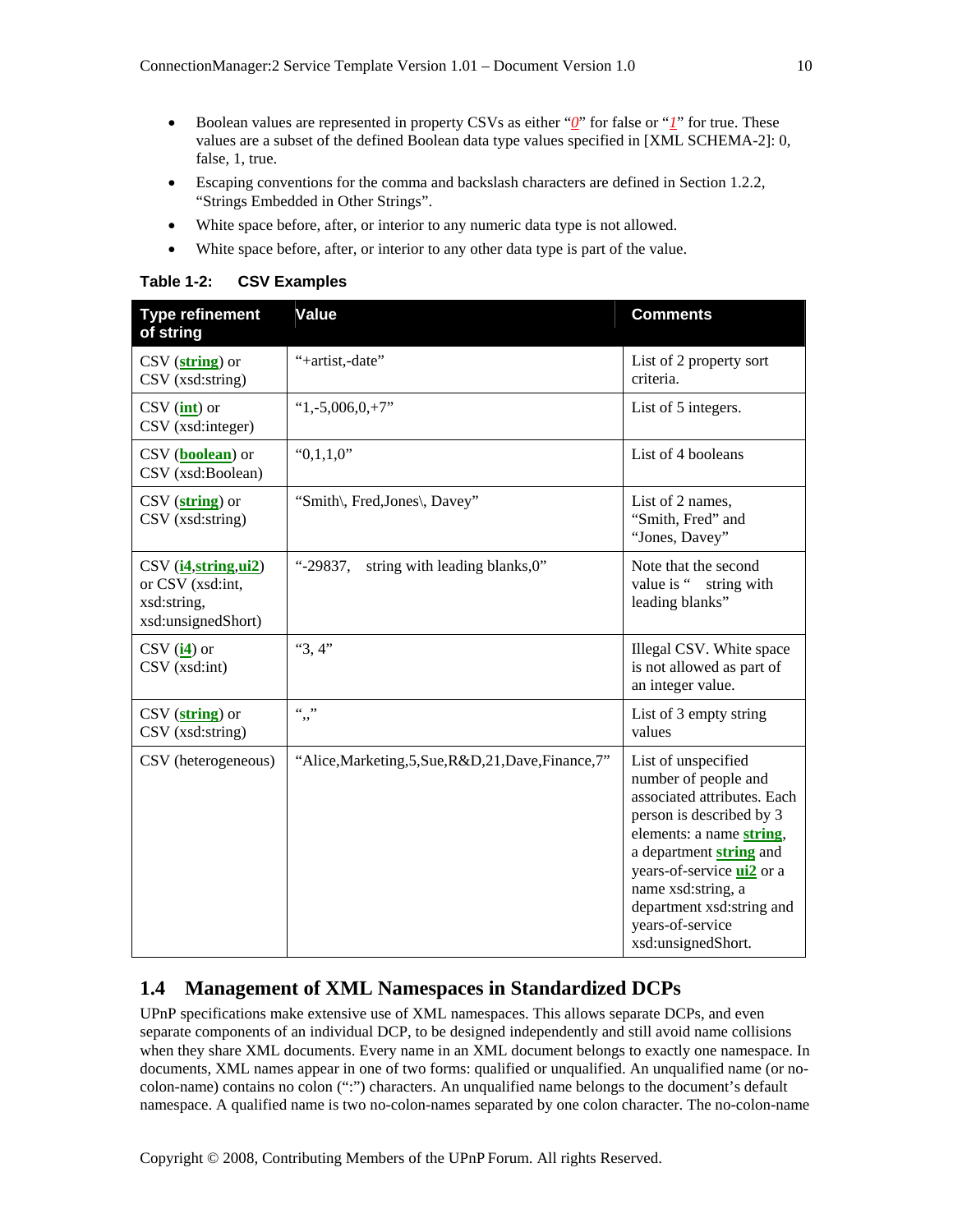before the colon is the qualified name's namespace prefix, the no-colon-name after the colon is the qualified name's "local" name (meaning local to the namespace identified by the namespace prefix). Similarly, the unqualified name is a local name in the default namespace.

The formal name of a namespace is a URI. The namespace prefix used in an XML document is *not* the name of the namespace. The namespace name is, or should be, globally unique. It has a single definition that is accessible to anyone who uses the namespace. It has the same meaning anywhere that it is used, both inside and outside XML documents. The namespace prefix, however, in formal XML usage, is defined only in an XML document. It must be locally unique to the document. Any valid XML no-colon-name may be used. And, in formal XML usage, no two XML documents are ever required to use the same namespace prefix to refer to the same namespace. The creation and use of the namespace prefix was standardized by the W3C XML Committee in [XML-NMSP] strictly as a convenient local shorthand replacement for the full URI name of a namespace in individual documents.

All AV object properties are represented in XML by element and attribute names, therefore, all property names belong to an XML namespace.

For the same reason that namespace prefixes are convenient in XML documents, it is convenient in specification text to refer to namespaces using a namespace prefix. Therefore, this specification declares a "standard" prefix for all XML namespaces used herein. In addition, this specification expands the scope where these prefixes have meaning, beyond a single XML document, to all of its text, XML examples, and certain string-valued properties. This expansion of scope *does not* supercede XML rules for usage in documents, it only augments and complements them in important contexts that are out-of-scope for the XML specifications. For example, action arguments which refer to CDS properties, such as the *SearchCriteria* argument of the *Search()* action or the *Filter* argument of the *Browse()* action, MUST use the predefined namespace prefixes when referring to CDS properties ("upnp:", "dc:", etc).

All of the namespaces used in this specification are listed in the Tables "Namespace Definitions" and "Schema-related Information". For each such namespace, Table 1-3, "Namespace Definitions" gives a brief description of it, its name (a URI) and its defined "standard" prefix name. Some namespaces included in these tables are not directly used or referenced in this document. They are included for completeness to accommodate those situations where this specification is used in conjunction with other UPnP specifications to construct a complete system of devices and services. For example, since the Scheduled Recording Service depends on and refers to the Content Directory Service, the predefined "srs:" namespace prefix is included. The individual specifications in such collections all use the same standard prefix. The standard prefixes are also used in Table 1-4, "Schema-related Information", to cross-reference additional namespace information. This second table includes each namespace's valid XML document root element(s) (if any), its schema file name, versioning information (to be discussed in more detail below), and a link to the entry in Section 1.6, "References" for its associated schema.

The normative definitions for these namespaces are the documents referenced in Table 1-3. The schemas are designed to support these definitions for both human understanding and as test tools. However, limitations of the XML Schema language itself make it difficult for the UPnP-defined schemas to accurately represent all details of the namespace definitions. As a result, the schemas will validate many XML documents that are not valid according to the specifications.

The Working Committee expects to continue refining these schemas after specification release to reduce the number of documents that are validated by the schemas while violating the specifications, but the schemas will still be informative, supporting documents. Some schemas might become normative in future versions of the specifications.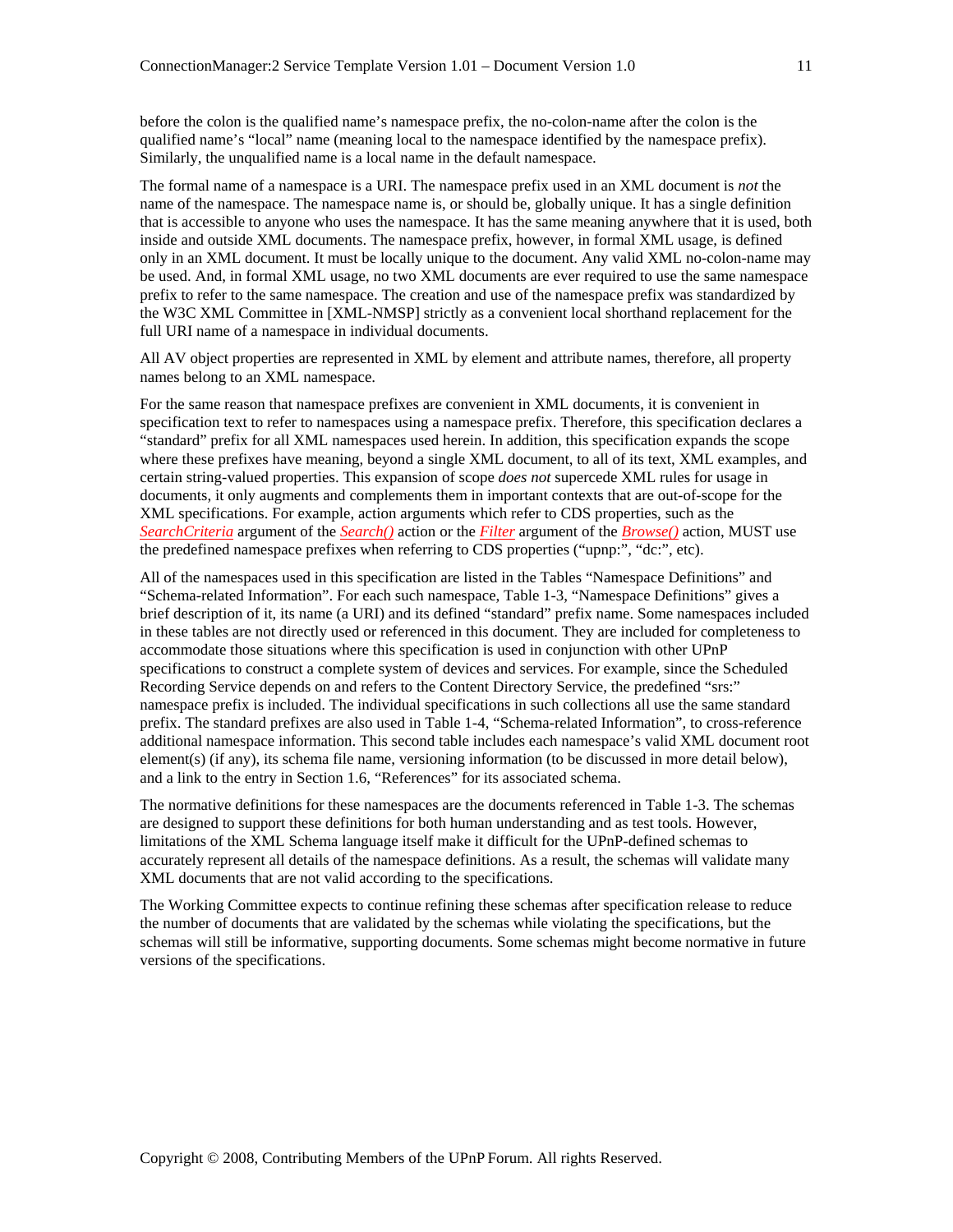| <b>Standard</b><br>Name-<br>space<br>Prefix | <b>Namespace Name</b>                            | <b>Namespace Description</b>                                       | <b>Normative Definition</b><br><b>Document</b><br>Reference |
|---------------------------------------------|--------------------------------------------------|--------------------------------------------------------------------|-------------------------------------------------------------|
|                                             |                                                  | AV Working Committee defined namespaces                            |                                                             |
| av                                          | urn:schemas-upnp-org:av:av                       | Common data types for use in AV<br>schemas                         | $[AV-XSD]$                                                  |
| avs                                         | urn:schemas-upnp-org:av:avs                      | Common structures for use in AV schemas                            | $[AYS-XSD]$                                                 |
| avdt                                        | urn:schemas-upnp-org:av:avdt                     | Datastructure Template                                             | [AVDT]                                                      |
| avt-event                                   | urn:schemas-upnp-org:metadata-1-0/AVT/           | Evented <i>LastChange</i> state variable for<br><b>AVTransport</b> | [AVT]                                                       |
| cds-event                                   | urn:schemas-upnp-org:av:cds-event                | Evented <i>LastChange</i> state variable for<br>ContentDirectory   | [CDS]                                                       |
| didl-lite                                   | urn:schemas-upnp-org:metadata-1-0/DIDL-<br>Lite/ | Structure and metadata for<br>ContentDirectory                     | [CDS]                                                       |
| rcs-event                                   | urn:schemas-upnp-org:metadata-1-0/RCS/           | Evented <i>LastChange</i> state variable for<br>RenderingControl   | [RCS]                                                       |
| srs                                         | urn:schemas-upnp-org:av:srs                      | Metadata and structure for<br>ScheduledRecording                   | [SRS]                                                       |
| srs-event                                   | urn:schemas-upnp-org:av:srs-event                | Evented <i>LastChange</i> state variable for<br>ScheduledRecording | [SRS]                                                       |
| upnp                                        | urn:schemas-upnp-org:metadata-1-0/upnp/          | Metadata for ContentDirectory                                      | [CDS]                                                       |
|                                             |                                                  | <b>Externally defined namespaces</b>                               |                                                             |
| dc                                          | http://purl.org/dc/elements/1.1/                 | Dublin Core                                                        | [DC-TERMS]                                                  |
| xsd                                         | http://www.w3.org/2001/XMLSchema                 | XML Schema Language 1.0                                            | [XML SCHEMA-1]<br>[XML SCHEMA-2]                            |
| xsi                                         | http://www.w3.org/2001/XMLSchema-<br>instance    | XML Schema Instance Document schema                                | Sections 2.6 & 3.2.7 of<br>[XML SCHEMA-1]                   |
| xml                                         | http://www.w3.org/XML/1998/namespace             | The "xml:" Namespace                                               | [XML-NS]                                                    |

# **Table 1-3: Namespace Definitions**

## **Table 1-4: Schema-related Information**

| <b>Standard</b><br>Name-<br>space<br><b>Prefix</b> | <b>Relative URI and</b><br>File Name <sup>1</sup><br>• Form 1, Form 2, Form3 | <b>Valid Root Element(s)</b>                                                                                    | <b>Schema Reference</b> |
|----------------------------------------------------|------------------------------------------------------------------------------|-----------------------------------------------------------------------------------------------------------------|-------------------------|
|                                                    |                                                                              | AV Working Committee Defined Namespaces                                                                         |                         |
| av                                                 | av-vn-yyyymmdd.xsd<br>٠<br>av-vn.xsd<br>٠<br>av.xsd<br>٠                     | n/a                                                                                                             | $[AV-XSD]$              |
| avs                                                | avs-vn-yyyymmdd.xsd<br>٠<br>avs-vn.xsd<br>٠<br>avs.xsd<br>٠                  | <capabilities><br/><features><br/><statevariablevaluepairs></statevariablevaluepairs></features></capabilities> | $[AVS-XSD]$             |
| avdt                                               | avdt-vn-yyyymmdd.xsd<br>٠<br>avdt-vn.xsd<br>$\bullet$<br>avdt.xsd<br>٠       | $<$ $AVDT$ >                                                                                                    | [AVDT]                  |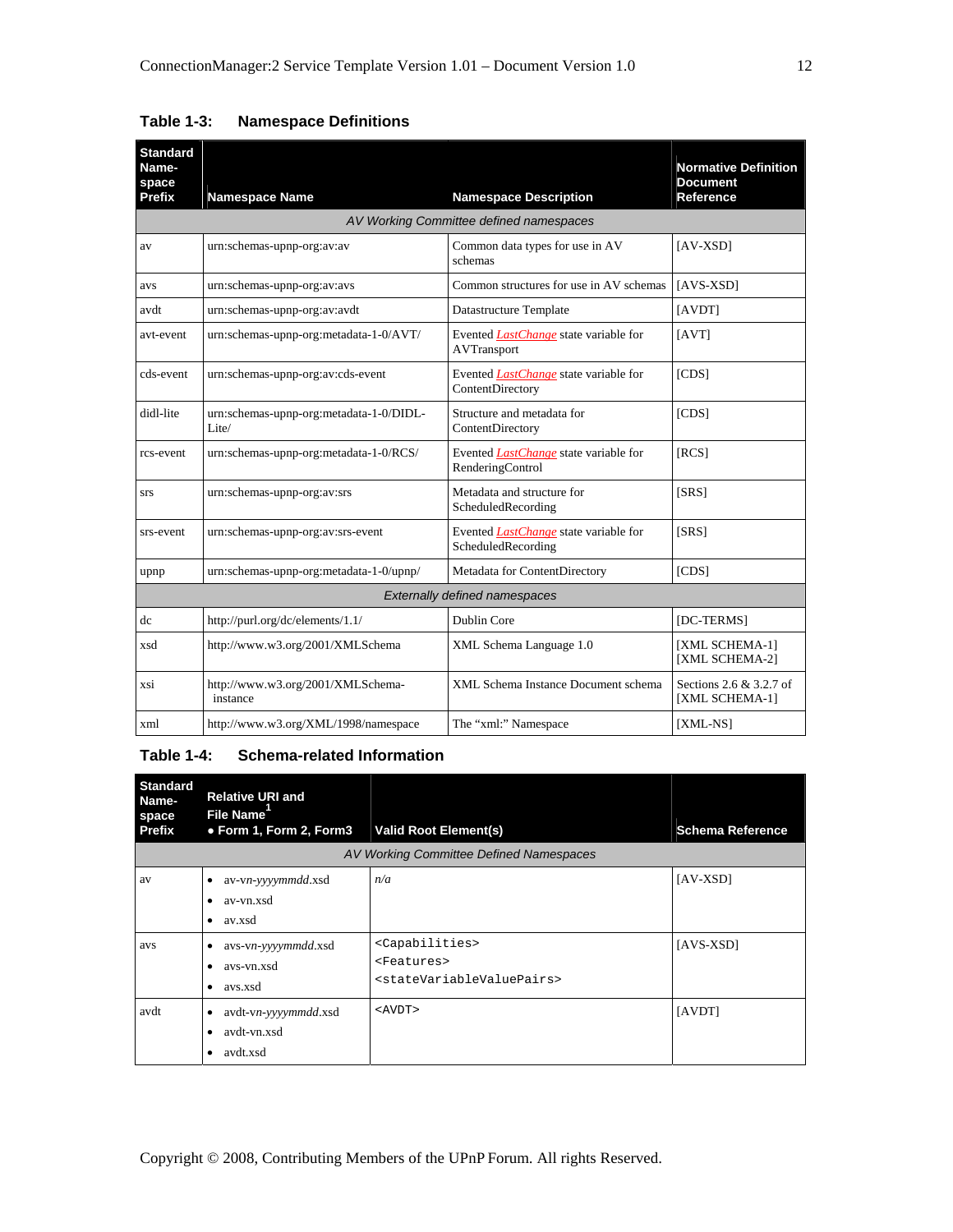| <b>Standard</b><br>Name-<br>space<br><b>Prefix</b> | <b>Relative URI and</b><br>File Name <sup>1</sup><br>• Form 1, Form 2, Form3                          | <b>Valid Root Element(s)</b>                                          | <b>Schema Reference</b> |
|----------------------------------------------------|-------------------------------------------------------------------------------------------------------|-----------------------------------------------------------------------|-------------------------|
| avt-event                                          | avt-event-vn-yyyymmdd.xsd<br>$\bullet$<br>avt-event-vn.xsd<br>$\bullet$<br>avt-event.xsd<br>٠         | <event></event>                                                       | [AVT-EVENT-XSD]         |
| cds-event                                          | cds-event-vn-yyyymmdd.xsd<br>٠<br>cds-event-vn.xsd<br>$\bullet$<br>cds-event.xsd<br>$\bullet$         | <stateevent></stateevent>                                             | [CDS-EVENT-XSD]         |
| didl-lite                                          | didl-lite-vn-yyyymmdd.xsd<br>$\bullet$<br>didl-lite-vn.xsd<br>$\bullet$<br>didl-lite.xsd<br>$\bullet$ | <didl-lite></didl-lite>                                               | [DIDL-LITE-XSD]         |
| rcs-event                                          | rcs-event-vn-yyyymmdd.xsd<br>$\bullet$<br>rcs-event-vn.xsd<br>$\bullet$<br>rcs-event.xsd<br>$\bullet$ | <event></event>                                                       | [RCS-EVENT-XSD]         |
| <b>STS</b>                                         | srs-vn-yyyymmdd.xsd<br>$\bullet$<br>srs-vn.xsd<br>$\bullet$<br>srs.xsd<br>$\bullet$                   | $<$ srs>                                                              | $[SRS-XSD]$             |
| srs-event                                          | srs-event-vn-yyyymmdd.xsd<br>$\bullet$<br>srs-event-vn.xsd<br>$\bullet$<br>srs-event.xsd<br>$\bullet$ | <stateevent></stateevent>                                             | [SRS-EVENT-XSD]         |
| upnp                                               | upnp-vn-yyyymmdd.xsd<br>$\bullet$<br>upnp-vn.xsd<br>$\bullet$<br>upnp.xsd<br>$\bullet$                | n/a                                                                   | [UPNP-XSD]              |
|                                                    |                                                                                                       | <b>Externally Defined Namespaces</b>                                  |                         |
| dc                                                 |                                                                                                       | Absolute URL: http://dublincore.org/schemas/xmls/simpledc20021212.xsd | $[DC-XSD]$              |
| xsd                                                | n/a                                                                                                   | <schema></schema>                                                     | [XMLSCHEMA-XSD]         |
| xsi                                                | n/a                                                                                                   |                                                                       | n/a                     |
| xml                                                | n/a                                                                                                   |                                                                       | [XML-XSD]               |

<sup>1</sup>Absolute URIs are generated by prefixing the relative URIs with " $\frac{http://www.upnp.org/schemes/av/"}.$ 

#### **1.4.1 Namespace Prefix Requirements**

There are many occurrences in this specification of string data types that contain XML names (property names). These XML names in strings will not be processed under namespace-aware conditions. Therefore, all occurrences in instance documents of XML names in strings MUST use the standard namespace prefixes as declared in Table 1-3. In order to properly process the XML documents described herein, control points and devices MUST use namespace-aware XML processors [XML-NMSP] for both reading and writing. As allowed by [XML-NMSP], the namespace prefixes used in an instance document are at the sole discretion of the document creator. Therefore, the declared prefix for a namespace in a document MAY be different from the standard prefix. All devices MUST be able to correctly process any valid XML instance document, even when it uses a non-standard prefix for ordinary XML names. However, it is strongly RECOMMENDED that all devices use these standard prefixes for all instance documents to avoid confusion on the part of both human and machine readers. These standard prefixes are used in all descriptive text and all XML examples in this and related UPnP specifications. Also, each individual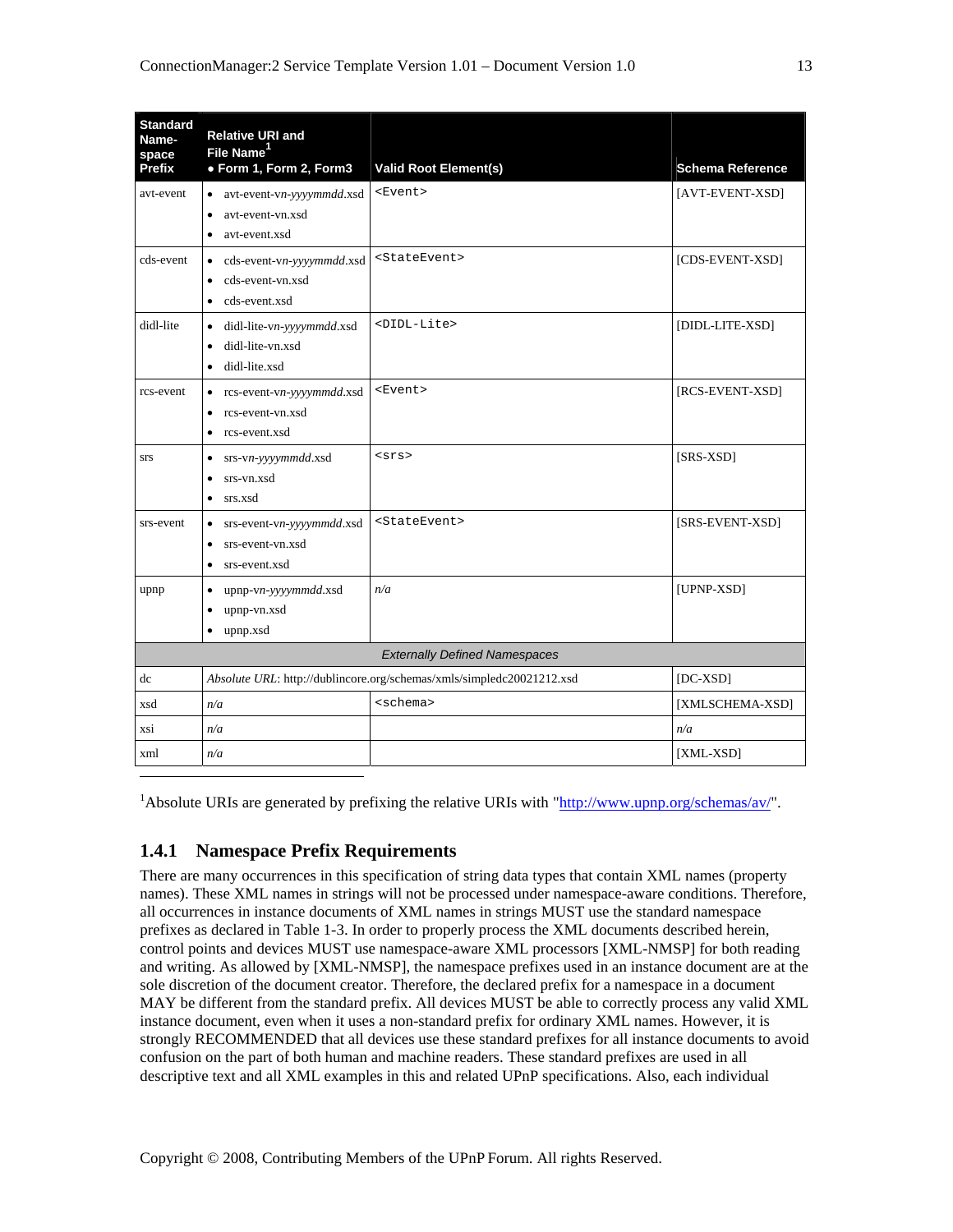specification may assume a default namespace for its descriptive text. In that case, names from that namespace may appear with no prefix.

The assumed default namespace, if any, for each UPnP AV specification is given in Table 1-5, "Default Namespaces for the AV Specifications".

Note: all UPnP AV schemas declare attributes to be "unqualified", so namespace prefixes are never used with AV Working Committee defined attribute names.

**Table 1-5: Default Namespaces for the AV Specifications** 

| <b>AV Specification Name</b> | <b>Default Namespace Prefix</b> |
|------------------------------|---------------------------------|
| <b>AVTransport</b>           | avt-event                       |
| ConnectionManager            | n/a                             |
| ContentDirectory             | didl-lite                       |
| MediaRenderer                | n/a                             |
| MediaServer                  | n/a                             |
| RenderingControl             | rcs-event                       |
| ScheduledRecording           | <b>STS</b>                      |

#### **1.4.2 Namespace Names, Namespace Versioning and Schema Versioning**

The UPnP AV service specifications define several data structures (such as state variables and action arguments) whose format is an XML instance document that must comply with one or more specific XML namespaces. Each namespace is uniquely identified by an assigned namespace name. The namespaces that are defined by the AV Working Committee MUST be named by a URN. See Table 1-3, "Namespace Definitions" for a current list of namespace names. Additionally, each namespace corresponds to an XML schema document that provides a machine-readable representation of the associated namespace to enable automated validation of the XML (state variable or action parameter) instance documents.

Within an XML schema and XML instance document, the name of each corresponding namespace appears as the value of an xmlns attribute within the root element. Each xmlns attribute also includes a namespace prefix that is associated with that namespace in order to disambiguate (a.k.a. qualify) element and attribute names that are defined within different namespaces. The schemas that correspond to the listed namespaces are identified by URI values that are listed in the schemaLocation attribute also within the root element. (See Section 1.4.3 "Namespace Usage Examples")

In order to enable both forward and backward compatibility, namespace names are permanently assigned and MUST NOT change even when a new version of a specification changes the definition of a namespace. However, all changes to a namespace definition MUST be backward-compatible. In other words, the updated definition of a namespace MUST NOT invalidate any XML documents that comply with an earlier definition of that same namespace. This means, for example, that a namespace MUST NOT be changed so that a new element or attribute is required. Although namespace names MUST NOT change, namespaces still have version numbers that reflect a specific set of definitional changes. Each time the definition of a namespace is changed, the namespace's version number is incremented by one.

Each time a new namespace version is created, a new XML schema document (.xsd) is created and published so that the new namespace definition is represented in a machine-readable form. Since a XML schema document is just a representation of a namespace definition, translation errors can occur. Therefore, it is sometime necessary to re-release a published schema in order to correct typos or other namespace representation errors. In order to easily identify the potential multiplicity of schema releases for the same namespace, the URI of each released schema MUST conform to the following format (called Form 1):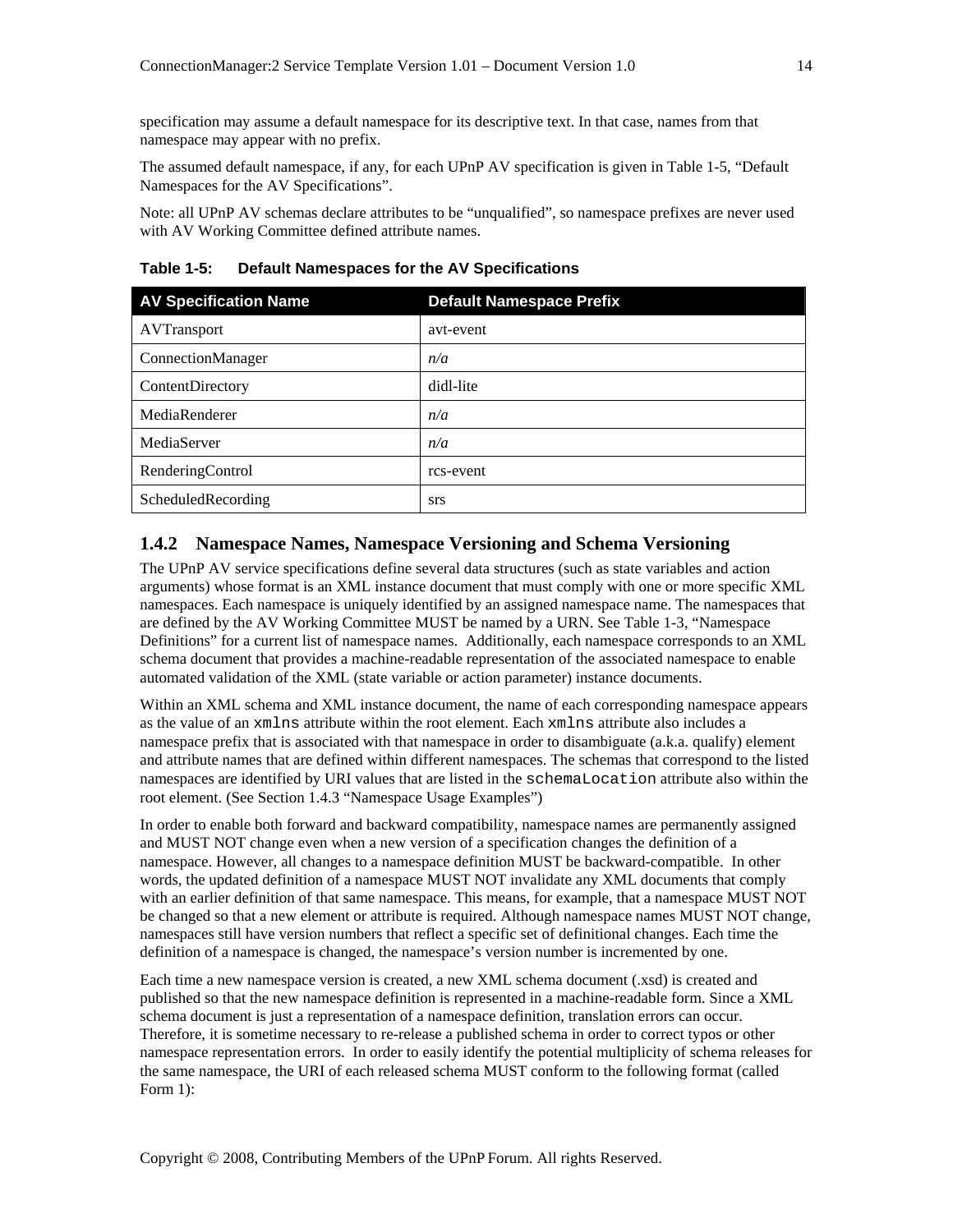Form 1: "http://www.upnp.org/schemas/av/" *schema-root-name* "-v" *ver* "*-*" *yyyymmdd*

where

that namespace.

- *schema-root-name* is the name of the root element of the namespace that this schema represents.
- *ver* corresponds to the version number of the namespace that is represented by the schema.
- *yyyymmdd* is the year, month and day (in the Gregorian calendar) that this schema was released.

Table 1-4, "Schema-related Information" identifies the URI formats for each of the namespaces that are currently defined by the UPnP AV Working Committee.

As an example, the original schema URI for the "rcs-event" namespace (that was released with the original publication of the UPnP AV service specifications in the year 2002) was

"http://www.upnp.org/schemas/av/rcs-event-v1-20020625.xsd". When the UPnP AV service specifications were subsequently updated in the year 2006, the URI for the updated version of the "rcs-event" namespace was "http://www.upnp.org/schemas/av/rcs-event-v2-20060531.xsd". However, in 2006, the schema URI for the newly created "srs-event" namespace was "http://www.upnp.org/schemas/av/srs-event-v1- 20060531.xsd". Note the version field for the "srs-event" schema is "v1" since it was first version of that namespace whereas the version field for the "rcs-event" schema is "v2" since it was the second version of

In addition to the dated schema URIs that are associated with each namespace, each namepace also has a set of undated schema URIs. These undated schema URIs have two distinct formats with slightly different meanings:

Form 2: "http://www.upnp.org/schemas/av/" *schema-root-name* "-v" *ver* 

where *ver* is described above.

Form 3: "http://www.upnp.org/schemas/av/" *schema-root-name*

Form 2 of the undated schema URI is always linked to the most recent release of the schema that represents the version of the namespace indicated by *ver*. For example, the undated URI "…/av/rcs-event-v2.xsd" is linked to the most recent schema release of version 2 of the "rcs-event" namespace. Therefore, on May 31, 2006 (20060531), the undated schema URI was linked to the schema that is otherwise known as "…/av/rcs-event-v2-20060531.xsd". Furthermore, if the schema for version 2 of the "rcs-event" namespace was ever re-released, for example to fix a typo in the 20060531 schema, then the same undated schema URI (".../av/rcs-event-v2.xsd") would automatically be updated to link to the updated version 2 schema for the "rcs-event" namespace.

Form 3 of the undated schema URI is always linked to the most recent release of the schema that represents the highest version of the namespace that has been published. For example, on June 25, 2002 (20020625), the undated schema URI "…/av/rcs-event.xsd" was linked to the schema that is otherwise known as ".../av/rcs-event-v1-20020625.xsd". However, on May 31, 2006 (20060531), that same undated schema URI was linked to the schema that is otherwise known as "…/av/rcs-event-v2-20060531.xsd".

When referencing a schema URI within an XML instance document or a referencing XML schema document, the following usage rules apply:

- All instance documents, whether generated by a service or a control point, MUST use Form 3.
- All UPnP AV published schemas that reference other UPnP AV schemas MUST also use Form 3.

Within an XML instance document, the definition for the schemaLocation attribute comes from the XML Schema namespace "http://www.w3.org/2002/XMLSchema-instance". A single occurrence of the attribute can declare the location of one or more schemas. The schemaLocation attribute value consists of a whitespace separated list of values that is interpreted as a namespace name followed by its schema location URL. This pair-sequence is repeated as necessary for the schemas that need to be located for this instance document.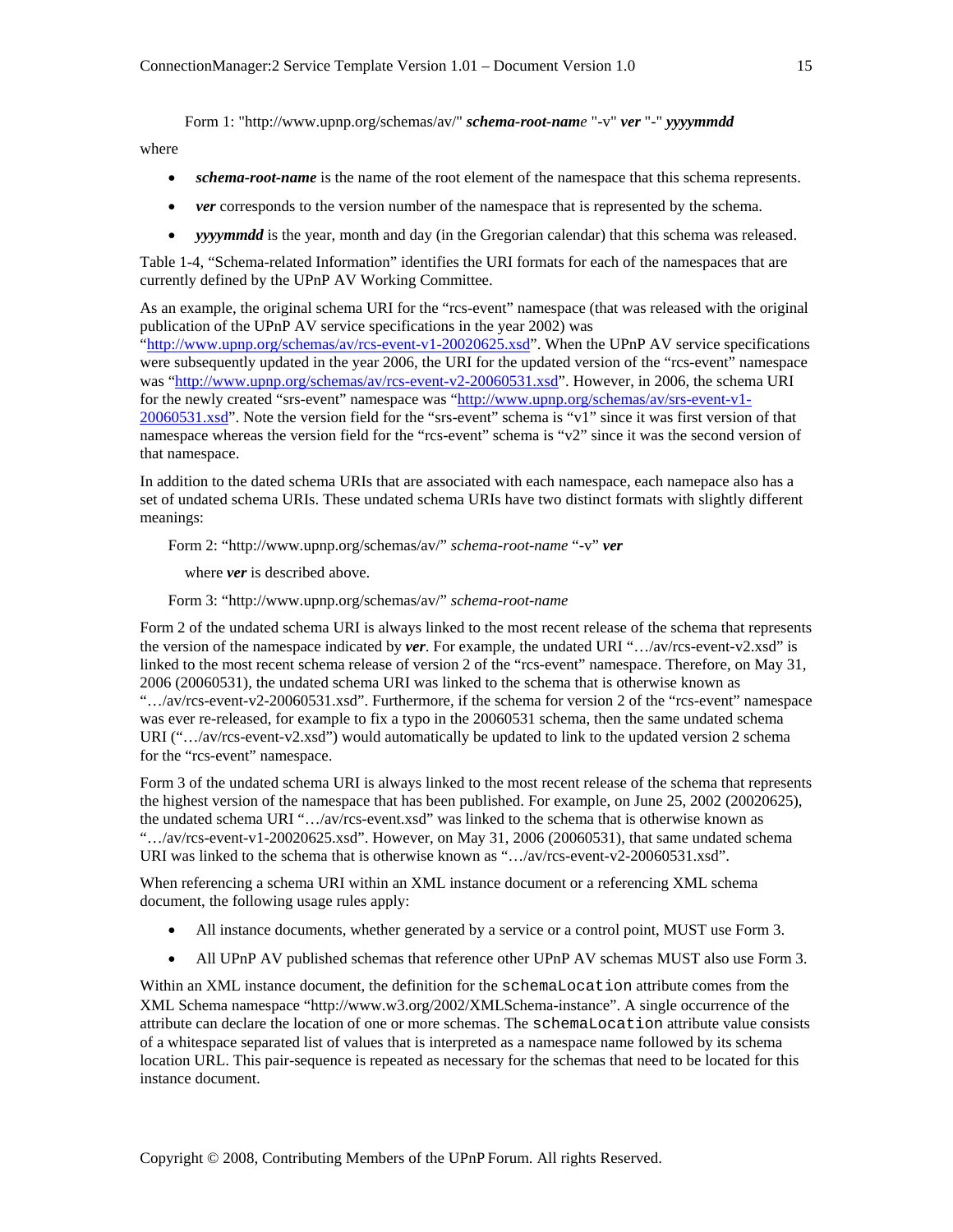In addition to the schema URI naming and usage rules described above, each released schema MUST contain a version attribute in the <schema> root element. Its value MUST correspond to the format:

*ver* "*-*" *yyyymmdd* where *ver* and *yyyymmdd* are described above.

The version attribute provides self-identification of the namespace version and release date of the schema itself. For example, within the original schema released for the "rcs-event" namespace (…/rcsevent-v2-20020625.xsd), the <schema> root element contains the following attribute: version="2- 20020625".

#### **1.4.3 Namespace Usage Examples**

The schemaLocation attribute for XML instance documents comes from the XML Schema instance namespace "http:://www.w3.org/2002/XMLSchema-instance". A single occurrence of the attribute can declare the location of one or more schemas. The schemaLocation attribute value consists of a whitespace separated list of values: namespace name followed by its schema location URL. This pairsequence is repeated as necessary for the schemas that need to be located for this instance document.

#### **Example 1:**

Sample *DIDL-Lite XML Instance Document*. Note that the references to the UPnP AV schemas do not contain any version or release date information. In other words, the references follow Form 3 from above. Consequently, this example is valid for all releases of the UPnP AV service specifications.

```
<?xml version="1.0" encoding="UTF-8"?> 
<DIDL-Lite 
 xmlns:dc="http://purl.org/dc/elements/1.1/" 
 xmlns="urn:schemas-upnp-org:metadata-1-0/DIDL-Lite/" 
 xmlns:upnp="urn:schemas-upnp-org:metadata-1-0/upnp/" 
 xmlns:xsi="http://www.w3.org/2001/XMLSchema-instance" 
 xsi:schemaLocation=" 
    urn:schemas-upnp-org:metadata-1-0/DIDL-Lite/ 
    http://www.upnp.org/schemas/av/didl-lite.xsd 
    urn:schemas-upnp-org:metadata-1-0/upnp/ 
    http://www.upnp.org/schemas/av/upnp.xsd"> 
    <item id="18" parentID="13" restricted="0"> 
 ... 
    </item> 
</DIDL-Lite>
```
## **1.5 Vendor-defined Extensions**

Whenever vendors create additional vendor-defined state variables, actions or properties, their assigned names and XML representation MUST follow the naming conventions and XML rules as specified below.

#### **1.5.1 Vendor-defined Action Names**

Vendor-defined action names MUST begin with "**X\_**". Additionally, it SHOULD be followed by an ICANN assigned domain name owned by the vendor followed by the underscore character (""). It MUST then be followed by the vendor-assigned action name. The vendor-assigned action name MUST NOT contain a hyphen character ("-", 2D Hex in UTF-8) nor a hash character ("#", 23 Hex in UTF-8). Vendorassigned action names are case sensitive. The first character of the name MUST be a US-ASCII letter ("A"-"Z", "a"-"z"), US-ASCII digit ("0"-"9"), an underscore ("\_"), or a non-experimental Unicode letter or digit greater than U+007F. Succeeding characters MUST be a US-ASCII letter ("A"-"Z", "a"-"z"), US-ASCII digit ("0"-"9"), an underscore ("\_"), a period ("."), a Unicode combiningchar, an extender, or a nonexperimental Unicode letter or digit greater than U+007F. The first three letters MUST NOT be "XML" in any combination of case.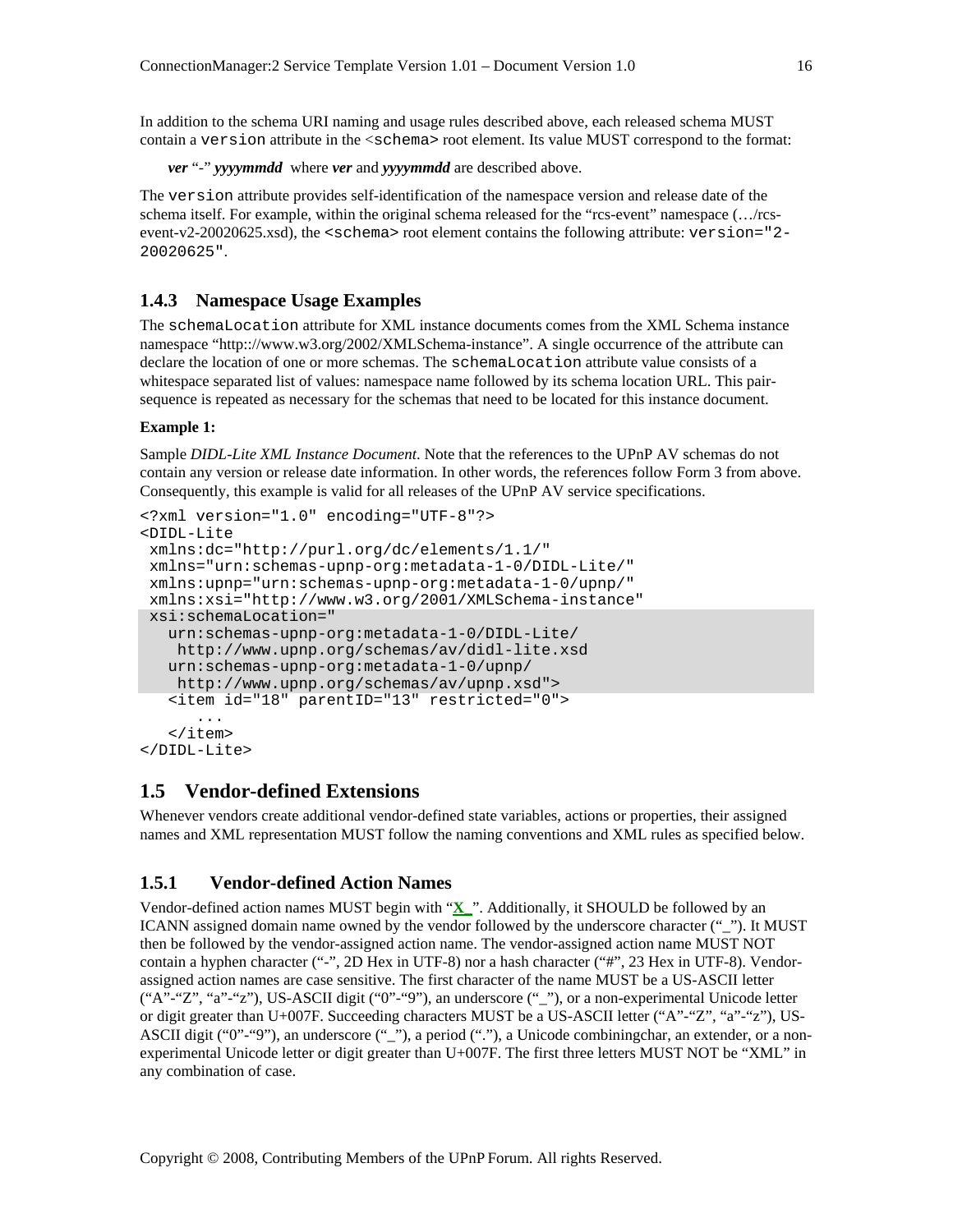## **1.5.2 Vendor-defined State Variable Names**

Vendor-defined state variable names MUST begin with "**X\_**". Additionally, it SHOULD be followed by an ICANN assigned domain name owned by the vendor, followed by the underscore character (""). It MUST then be followed by the vendor-assigned state variable name. The vendor-assigned state variable name MUST NOT contain a hyphen character ("-", 2D Hex in UTF-8). Vendor-assigned action names are case sensitive. The first character of the name MUST be a US-ASCII letter ("A"-"Z", "a"-"z"), US-ASCII digit ("0"-"9"), an underscore ("\_"), or a non-experimental Unicode letter or digit greater than U+007F. Succeeding characters MUST be a US-ASCII letter ("A"-"Z", "a"-"z"), US-ASCII digit ("0"-"9"), an underscore ("\_"), a period ("."), a Unicode combiningchar, an extender, or a non-experimental Unicode letter or digit greater than U+007F. The first three letters MUST NOT be "XML" in any combination of case.

#### **1.5.3 Vendor-defined XML Elements and attributes**

UPnP vendors MAY add non-standard elements and attributes to a UPnP standard XML document, such as a device or service description. Each addition MUST be scoped by a vendor-owned XML namespace. Arbitrary XML MUST be enclosed in an element that begins with "**X\_**," and this element MUST be a sub element of a standard complex type. Non-standard attributes MAY be added to standard elements provided these attributes are scoped by a vendor-owned XML namespace and begin with "**X\_**".

# **1.5.4 Vendor-defined Property Names**

UPnP vendors MAY add non-standard properties to the ContentDirectory service. Each property addition MUST be scoped by a vendor-owned namespace. The vendor-assigned property name MUST NOT contain a hyphen character ("-", 2D Hex in UTF-8). Vendor-assigned property names are case sensitive. The first character of the name MUST be a US-ASCII letter ("A"-"Z", "a"-"z"), US-ASCII digit ("0"-"9"), an underscore (" $"$ ), or a non-experimental Unicode letter or digit greater than U+007F. Succeeding characters MUST be a US-ASCII letter ("A"-"Z", "a"-"z"), US-ASCII digit ("0"-"9"), an underscore ("\_"), a period ("."), a Unicode combiningchar, an extender, or a non-experimental Unicode letter or digit greater than U+007F. The first three letters MUST NOT be "XML" in any combination of case.

# **1.6 References**

This section lists the normative references used in the UPnP AV specifications and includes the tag inside square brackets that is used for each such reference:

[AVARCH] – *AVArchitecture:1*, UPnP Forum, September 30, 2008. Available at: http://www.upnp.org/specs/av/UPnP-av-AVArchitecture-v1-20080930.pdf. Latest version available at: http://www.upnp.org/specs/av/UPnP-av-AVArchitecture-v1.pdf.

[AVDT] – *AV DataStructure Template:1*, UPnP Forum, September 30, 2008. Available at: http://www.upnp.org/specs/av/UPnP-av-AVDataStructure-v1-20080930.pdf. Latest version available at: http://www.upnp.org/specs/av/UPnP-av-AVDataStructure-v1.pdf.

[AVDT-XSD] – *XML Schema for UPnP AV Datastructure Template:1*, UPnP Forum, September 30, 2008. Available at: http://www.upnp.org/schemas/av/avdt-v1-20080930.xsd. Latest version available at: http://www.upnp.org/schemas/av/avdt-v1.xsd.

[AV-XSD] – *XML Schema for UPnP AV Common XML Data Types*, UPnP Forum, September 30, 2008. Available at: http://www.upnp.org/schemas/av/av-v2-20080930.xsd. Latest version available at: http://www.upnp.org/schemas/av/av-v2.xsd.

[AVS-XSD] – *XML Schema for UPnP AV Common XML Structures*, UPnP Forum, September 30, 2008. Available at: http://www.upnp.org/schemas/av/avs-v2-20080930.xsd. Latest version available at: http://www.upnp.org/schemas/av/avs-v2.xsd.

[AVT] – *AVTransport:2*, UPnP Forum, September 30, 2008.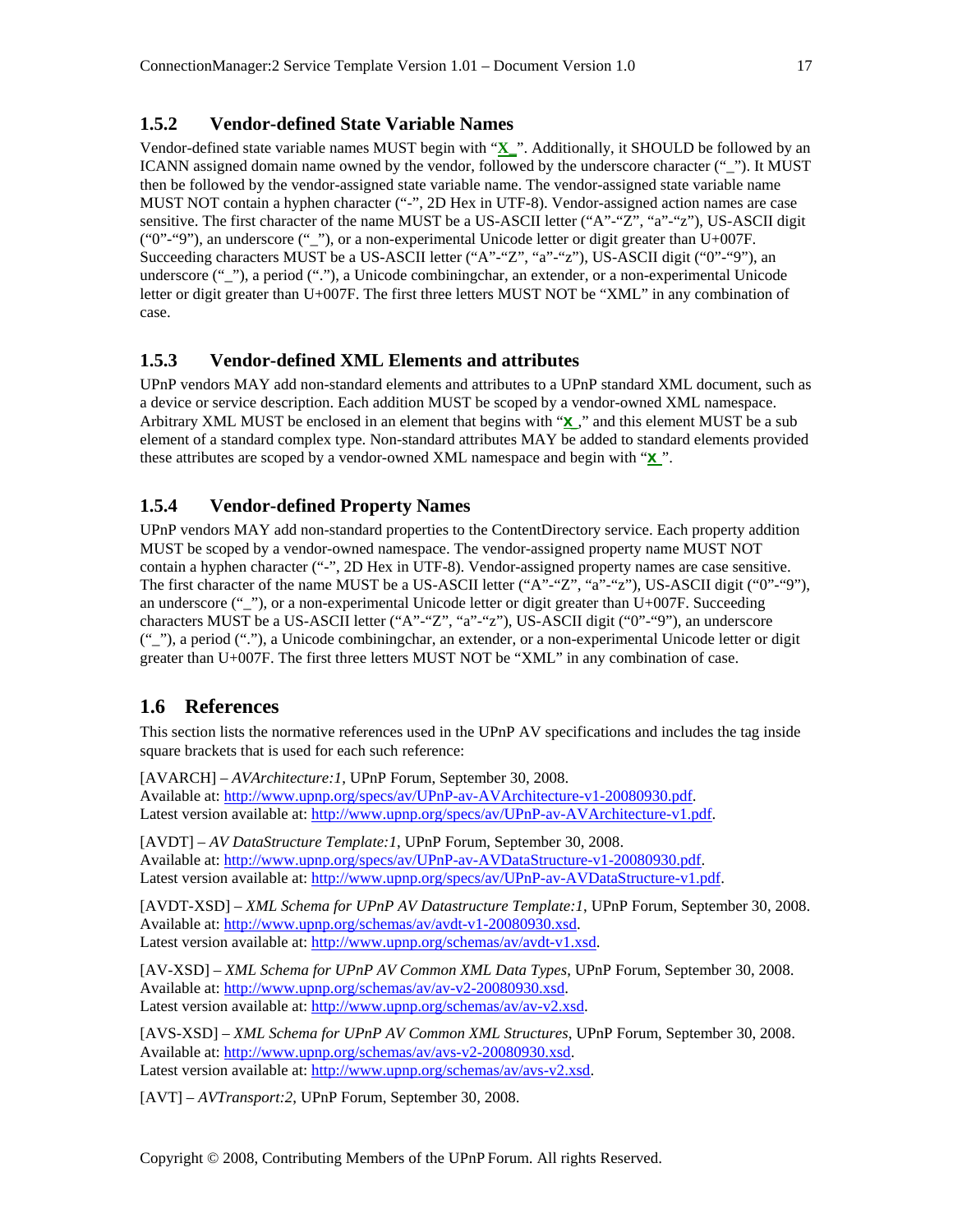Available at: http://www.upnp.org/specs/av/UPnP-av-AVTransport-v2-Service-20080930.pdf. Latest version available at: http://www.upnp.org/specs/av/UPnP-av-AVTransport-v2-Service.pdf.

[AVT-EVENT-XSD] – *XML Schema for AVTransport:2 LastChange Eventing*, UPnP Forum, September 30, 2008.

Available at: http://www.upnp.org/schemas/av/avt-event-v2-20080930.xsd. Latest version available at: http://www.upnp.org/schemas/av/avt-event-v2.xsd.

[CDS] – *ContentDirectory:3*, UPnP Forum, September 30, 2008. Available at: http://www.upnp.org/specs/av/UPnP-av-ContentDirectory-v3-Service-20080930.pdf. Latest version available at: http://www.upnp.org/specs/av/UPnP-av-ContentDirectory-v3-Service.pdf.

[CDS-EVENT-XSD] – *XML Schema for ContentDirectory:3 LastChange Eventing*, UPnP Forum, September 30, 2008.

Available at: http://www.upnp.org/schemas/av/cds-event-v1-20080930.xsd. Latest version available at: http://www.upnp.org/schemas/av/cds-event-v1.xsd.

[CM] – *ConnectionManager:2*, UPnP Forum, September 30, 2008. Available at: http://www.upnp.org/specs/av/UPnP-av-ConnectionManager-v2-Service-20080930.pdf. Latest version available at: http://www.upnp.org/specs/av/UPnP-av-ConnectionManager-v2-Service.pdf.

[DC-XSD] – *XML Schema for UPnP AV Dublin Core*. Available at: http://www.dublincore.org/schemas/xmls/simpledc20020312.xsd.

[DC-TERMS] – *DCMI term declarations represented in XML schema language*. Available at: http://www.dublincore.org/schemas/xmls.

[DEVICE] – *UPnP Device Architecture, version 1.0*, UPnP Forum, July 20, 2006. Available at: http://www.upnp.org/specs/architecture/UPnP-DeviceArchitecture-v1.0-20060720.htm. Latest version available at: http://www.upnp.org/specs/architecture/UPnP-DeviceArchitecture-v1.0.htm.

[DIDL] – ISO/IEC CD 21000-2:2001**,** *Information Technology - Multimedia Framework - Part 2: Digital Item Declaration,* July 2001.

[DIDL-LITE-XSD] – *XML Schema for ContentDirectory:3 Structure and Metadata (DIDL-Lite)*, UPnP Forum, September 30, 2008.

Available at: http://www.upnp.org/schemas/av/didl-lite-v2-20080930.xsd. Latest version available at: http://www.upnp.org/schemas/av/didl-lite-v2.xsd.

[EBNF] – ISO/IEC 14977, *Information technology - Syntactic metalanguage - Extended BNF*, December 1996.

[HTTP/1.1] – *HyperText Transport Protocol – HTTP/1.1*, R. Fielding, J. Gettys, J. Mogul, H. Frystyk, L. Masinter, P. Leach, T. Berners-Lee, June 1999. Available at: http://www.ietf.org/rfc/rfc2616.txt.

IEC 61883] – *IEC 61883 Consumer Audio/Video Equipment – Digital Interface - Part 1 to 5*. Available at: http://www.iec.ch.

[IEC-PAS 61883] – *IEC-PAS 61883 Consumer Audio/Video Equipment – Digital Interface - Part 6*. Available at: http://www.iec.ch.

[ISO 8601] – *Data elements and interchange formats – Information interchange -- Representation of dates and times*, International Standards Organization, December 21, 2000. Available at: ISO 8601:2000.

[MIME] – *IETF RFC 1341, MIME (Multipurpose Internet Mail Extensions)*, N. Borenstein, N. Freed, June 1992.

Available at: http://www.ietf.org/rfc/rfc1341.txt.

[MR] – *MediaRenderer:2*, UPnP Forum, September 30, 2008. Available at: http://www.upnp.org/specs/av/UPnP-av-MediaRenderer-v2-Device-20080930.pdf. Latest version available at: http://www.upnp.org/specs/av/UPnP-AV-MediaRenderer-v2-Device.pdf.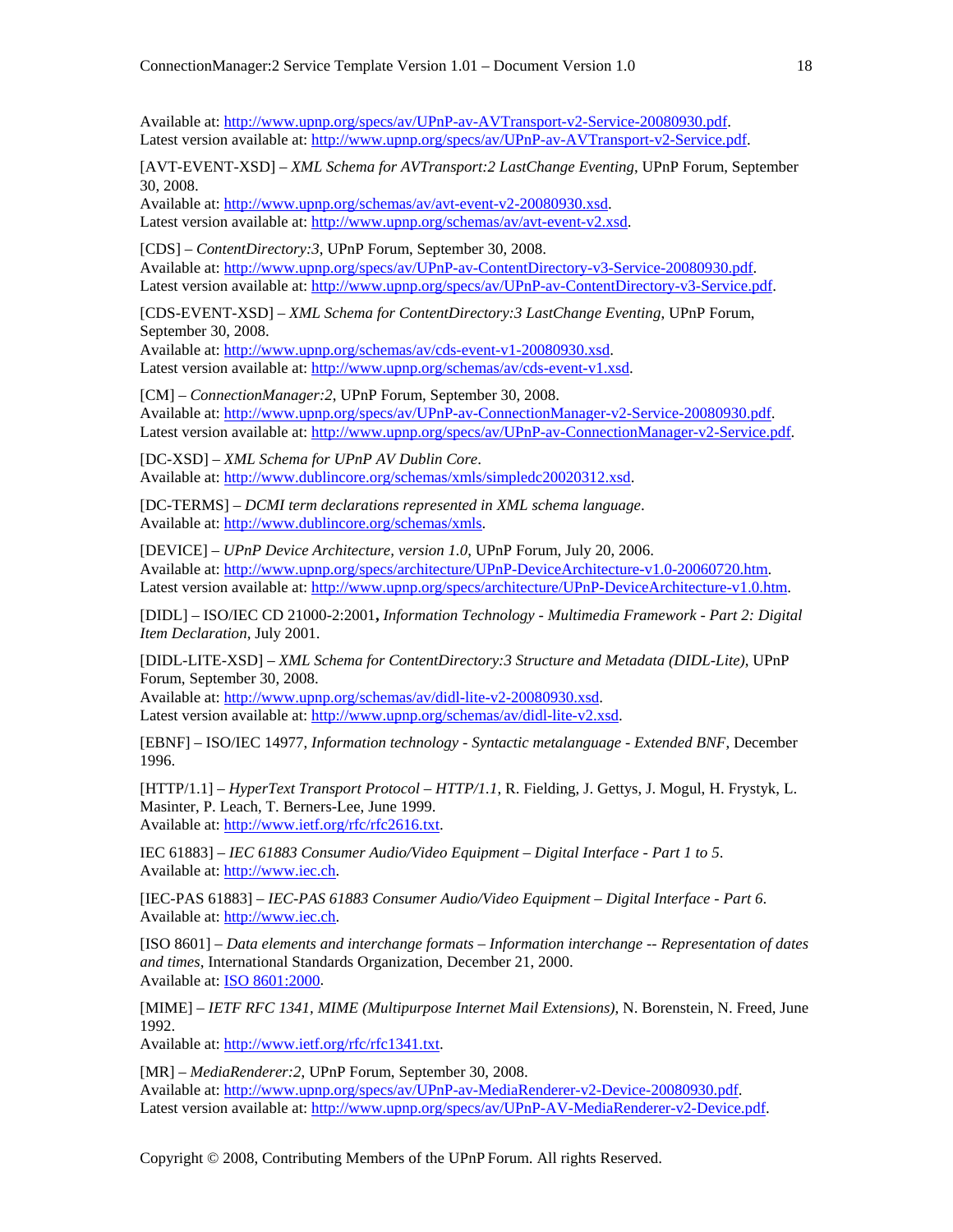[MS] – *MediaServer:3*, UPnP Forum, September 30, 2008.

Available at: http://www.upnp.org/specs/av/UPnP-av-MediaServer-v3-Device-20080930.pdf. Latest version available at: http://www.upnp.org/specs/av/UPnP-AV-MediaServer-v3-Device.pdf.

[RCS] – *RenderingControl:2*, UPnP Forum, September 30, 2008.

Available at: http://www.upnp.org/specs/av/UPnP-av-RenderingControl-v2-Service-20080930.pdf. Latest version available at: http://www.upnp.org/specs/av/UPnP-av-RenderingControl-v2-Service.pdf.

[RCS-EVENT-XSD] –*XML Schema for RenderingControl:2 LastChange Eventing*, UPnP Forum, September 30, 2008.

Available at: http://www.upnp.org/schemas/av/rcs-event-v1-20080930.xsd. Latest version available at: http://www.upnp.org/schemas/av/rcs-event-v1.xsd.

[RFC 1738] – *IETF RFC 1738*, *Uniform Resource Locators (URL)*, Tim Berners-Lee, et. Al., December 1994.

Available at: http://www.ietf.org/rfc/rfc1738.txt.

[RFC 2045] – *IETF RFC 2045*, *Multipurpose Internet Mail Extensions (MIME) Part 1:Format of Internet Message Bodies*, N. Freed, N. Borenstein, November 1996. Available at: http://www.ietf.org/rfc/rfc2045.txt.

[RFC 2119] – *IETF RFC 2119, Key words for use in RFCs to Indicate Requirement Levels*, S. Bradner, 1997.

Available at: http://www.faqs.org/rfcs/rfc2119.html.

[RFC 2396] – *IETF RFC 2396, Uniform Resource Identifiers (URI): Generic Syntax*, Tim Berners-Lee, et al, 1998.

Available at: http://www.ietf.org/rfc/rfc2396.txt.

[RFC 3339] – *IETF RFC 3339, Date and Time on the Internet: Timestamps*, G. Klyne, Clearswift Corporation, C. Newman, Sun Microsystems, July 2002. Available at: http://www.ietf.org/rfc/rfc3339.txt.

[RTP] – *IETF RFC 1889, Realtime Transport Protocol (RTP)*, H. Schulzrinne, S. Casner, R. Frederick, V. Jacobson, January 1996.

Available at: http://www.ietf.org/rfc/rfc1889.txt.

[RTSP] – *IETF RFC 2326, Real Time Streaming Protocol (RTSP)*, H. Schulzrinne, A. Rao, R. Lanphier, April 1998.

Available at: http://www.ietf.org/rfc/rfc2326.txt.

[SRS] – *ScheduledRecording:2*, UPnP Forum, September 30, 2008.

Available at: http://www.upnp.org/specs/av/UPnP-av-ScheduledRecording-v2-Service-20080930.pdf. Latest version available at: http://www.upnp.org/specs/av/UPnP-av-ScheduledRecording-v2-Service.pdf.

[SRS-XSD] – *XML Schema for ScheduledRecording:2 Metadata and Structure*, UPnP Forum, September 30, 2008.

Available at: http://www.upnp.org/schemas/av/srs-v2-20080930.xsd. Latest version available at: http://www.upnp.org/schemas/av/srs-v2.xsd.

[SRS-EVENT-XSD] – *XML Schema for ScheduledRecording:2 LastChange Eventing*, UPnP Forum, September 30, 2008.

Available at: http://www.upnp.org/schemas/av/srs-event-v1-20080930.xsd. Latest version available at: http://www.upnp.org/schemas/av/srs-event-v1.xsd.

[UAX 15] – *Unicode Standard Annex #15, Unicode Normalization Forms, version 4.1.0, revision 25*, M. Davis, M. Dürst, March 25, 2005. Available at: http://www.unicode.org/reports/tr15/tr15-25.html.

[UNICODE COLLATION] – *Unicode Technical Standard #10, Unicode Collation Algorithm version 4.1.0*, M. Davis, K. Whistler, May 5, 2005. Available at: http://www.unicode.org/reports/tr10/tr10-14.html.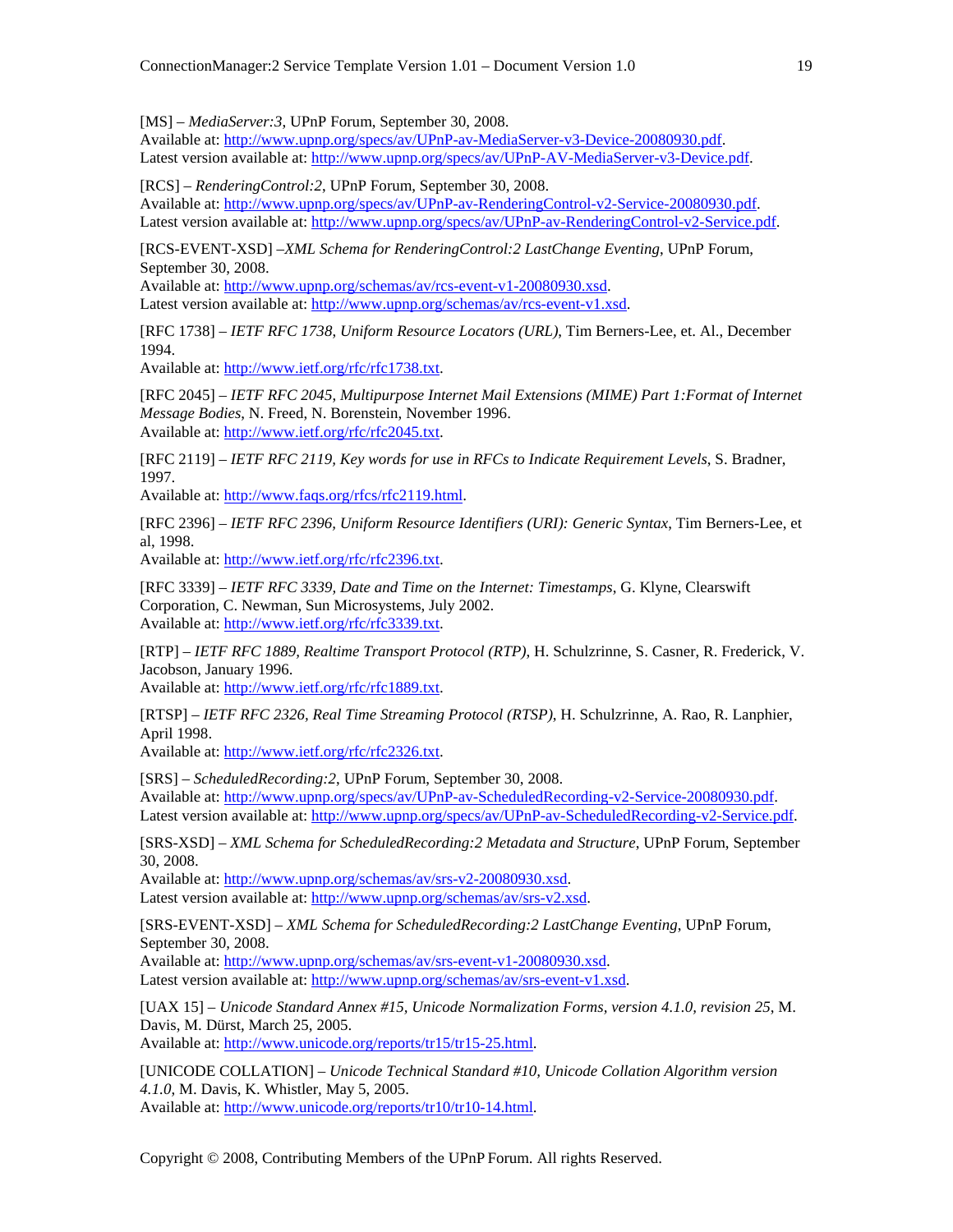[UPNP-XSD] – *XML Schema for ContentDirectory:3 Metadata*, UPnP Forum, September 30, 2008. Available at: http://www.upnp.org/schemas/av/upnp-v3-20080930.xsd. Latest version available at: http://www.upnp.org/schemas/av/upnp-v3.xsd.

[UTS 10] – *Unicode Technical Standard #10, Unicode Collation Algorithm, version 4.1.0, revision 14*, M. Davis, K. Whistler, May 5, 2005.

Available at: http://www.unicode.org/reports/tr10/tr10-14.html.

[UTS 35] – *Unicode Technical Standard #35, Locale Data Markup Language, version 1.3R1, revision 5*,.M. Davis, June 2, 2005.

Available at: http://www.unicode.org/reports/tr35/tr35-5.html.

[XML] – *Extensible Markup Language (XML) 1.0 (Third Edition)*, François Yergeau, Tim Bray, Jean Paoli, C. M. Sperberg-McQueen, Eve Maler, eds., W3C Recommendation, February 4, 2004. Available at: http://www.w3.org/TR/2004/REC-xml-20040204.

[XML-NS] – *The "xml:" Namespace*, November 3, 2004. Available at: http://www.w3.org/XML/1998/namespace.

[XML-XSD] – *XML Schema for the "xml:" Namespace*. Available at: http://www.w3.org/2001/xml.xsd.

[XML-NMSP] – *Namespaces in XML*, Tim Bray, Dave Hollander, Andrew Layman, eds., W3C Recommendation, January 14, 1999. Available at: http://www.w3.org/TR/1999/REC-xml-names-19990114.

[XML SCHEMA-1] – *XML Schema Part 1: Structures, Second Edition*, Henry S. Thompson, David Beech, Murray Maloney, Noah Mendelsohn, W3C Recommendation, 28 October 2004. Available at: http://www.w3.org/TR/2004/REC-xmlschema-1-20041028.

[XML SCHEMA-2] – *XML Schema Part 2: Data Types, Second Edition*, Paul V. Biron, Ashok Malhotra, W3C Recommendation, 28 October 2004. Available at: http://www.w3.org/TR/2004/REC-xmlschema-2-20041028.

[XMLSCHEMA-XSD] – *XML Schema for XML Schema*. Available at: http://www.w3.org/2001/XMLSchema.xsd.

[XPATH20] – *XML Path Language (XPath) 2.0*. Anders Berglund, Scott Boag, Don Chamberlin, Mary F. Fernandez, Michael Kay, Jonathan Robie, Jerome Simeon. W3C Recommendation, 21 November 2006. Available at: http://www.w3.org/TR/xpath20.

[XQUERY10] – *XQuery 1.0 An XML Query Language*. W3C Recommendation, 23 January 2007. Available at: http://www.w3.org/TR/2007/REC-xquery-20070123.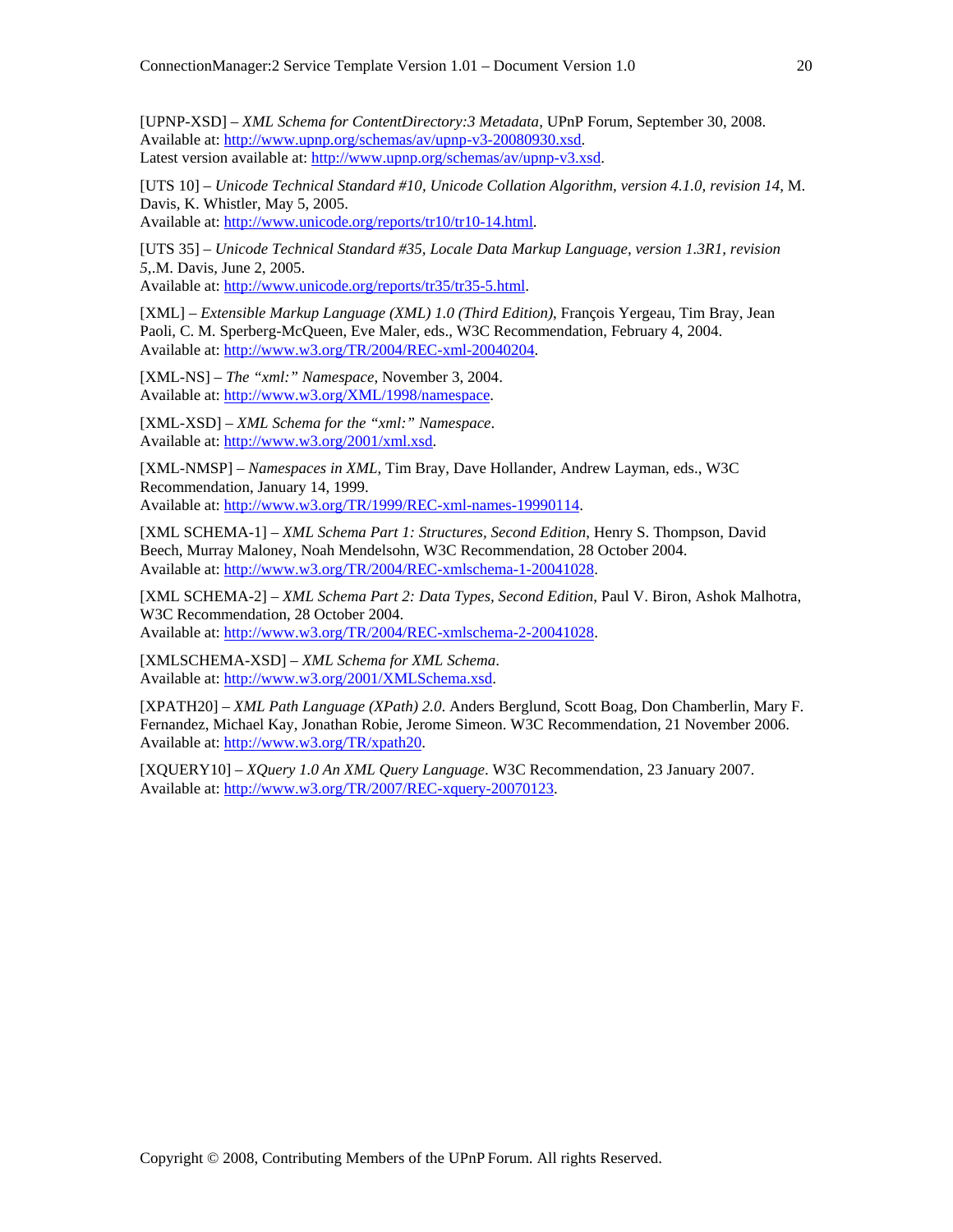# **2 Service Modeling Definitions**

# **2.1 ServiceType**

The following service type identifies a service that is compliant with this template:

 **urn:schemas-upnp-org:service:***ConnectionManager:2*

# **2.2 State Variables**

#### **Table 2-6: State Variables**

| <b>Variable Name</b>                                                    | R/O <sup>1</sup> | <b>Data</b><br><b>Type</b> | <b>Allowed Value</b>                                                                                                           | <b>Default</b><br><b>Value</b> | Eng.<br><b>Units</b> |
|-------------------------------------------------------------------------|------------------|----------------------------|--------------------------------------------------------------------------------------------------------------------------------|--------------------------------|----------------------|
| SourceProtocolInfo                                                      | $\underline{R}$  | string                     | $\text{CSV}^2 \left( \text{string} \right)$                                                                                    |                                |                      |
| <b>SinkProtocolInfo</b>                                                 | $\mathbf{R}$     | string                     | $\text{CSV}(\text{string})$                                                                                                    |                                |                      |
| <b>CurrentConnectionIDs</b>                                             | $\overline{R}$   | string                     | $CSV$ ( $ui4$ )                                                                                                                |                                |                      |
| A ARG TYPE<br><b>ConnectionStatus</b>                                   | $\overline{R}$   | string                     | $\partial K$ ,<br>"ContentFormatMismatch",<br>"InsufficientBandwidth",<br>"UnreliableChannel",<br>"Unknown",<br>vendor-defined |                                |                      |
| A_ARG_TYPE_<br><b>ConnectionManager</b>                                 | $\boldsymbol{R}$ | string                     |                                                                                                                                |                                |                      |
| <b>A ARG TYPE Direction</b>                                             | $\overline{R}$   | string                     | " <i>Output</i> ",<br>"Input"                                                                                                  |                                |                      |
| <b>A ARG TYPE Protocollnfo</b>                                          | $\underline{R}$  | string                     |                                                                                                                                |                                |                      |
| <b>A_ARG_TYPE_ConnectionID</b>                                          | $\underline{R}$  | i4                         |                                                                                                                                |                                |                      |
| <b>A ARG TYPE AVTransportID</b>                                         | $\mathbf{R}$     | <u>i4</u>                  |                                                                                                                                |                                |                      |
| <b>A ARG TYPE RcsID</b>                                                 | $\underline{R}$  | i4                         |                                                                                                                                |                                |                      |
| Non-standard state variables<br>implemented by a UPnP vendor<br>go here | $\boldsymbol{X}$ | <b>TBD</b>                 | <b>TRD</b>                                                                                                                     | <b>TRD</b>                     | <b>TRD</b>           |
|                                                                         |                  |                            |                                                                                                                                |                                |                      |

 $1 R$  = REQUIRED, *O* = OPTIONAL, *X* = Non-standard.

 $2^2$  CSV stands for Comma-Separated Value list. The type between brackets denotes the UPnP data type used for the elements inside the list. The CSV list concept is defined more formally in the ContentDirectory service template.

Note: State variables *A\_ARG\_TYPE\_ConnectionID*, *A\_ARG\_TYPE\_AVTransportID*, and

*A\_ARG\_TYPE\_RcsID* are specified as being of data type **i4** to accommodate the fact that some actions REQUIRE these arguments to contain the special value -1. This special value is used as a return value to indicate that the service is not implemented on the device or is not needed for a particular connection. It can also be used as an *InstanceID* input argument when the actual *InstanceID* value is not (yet) known or the service does not exist.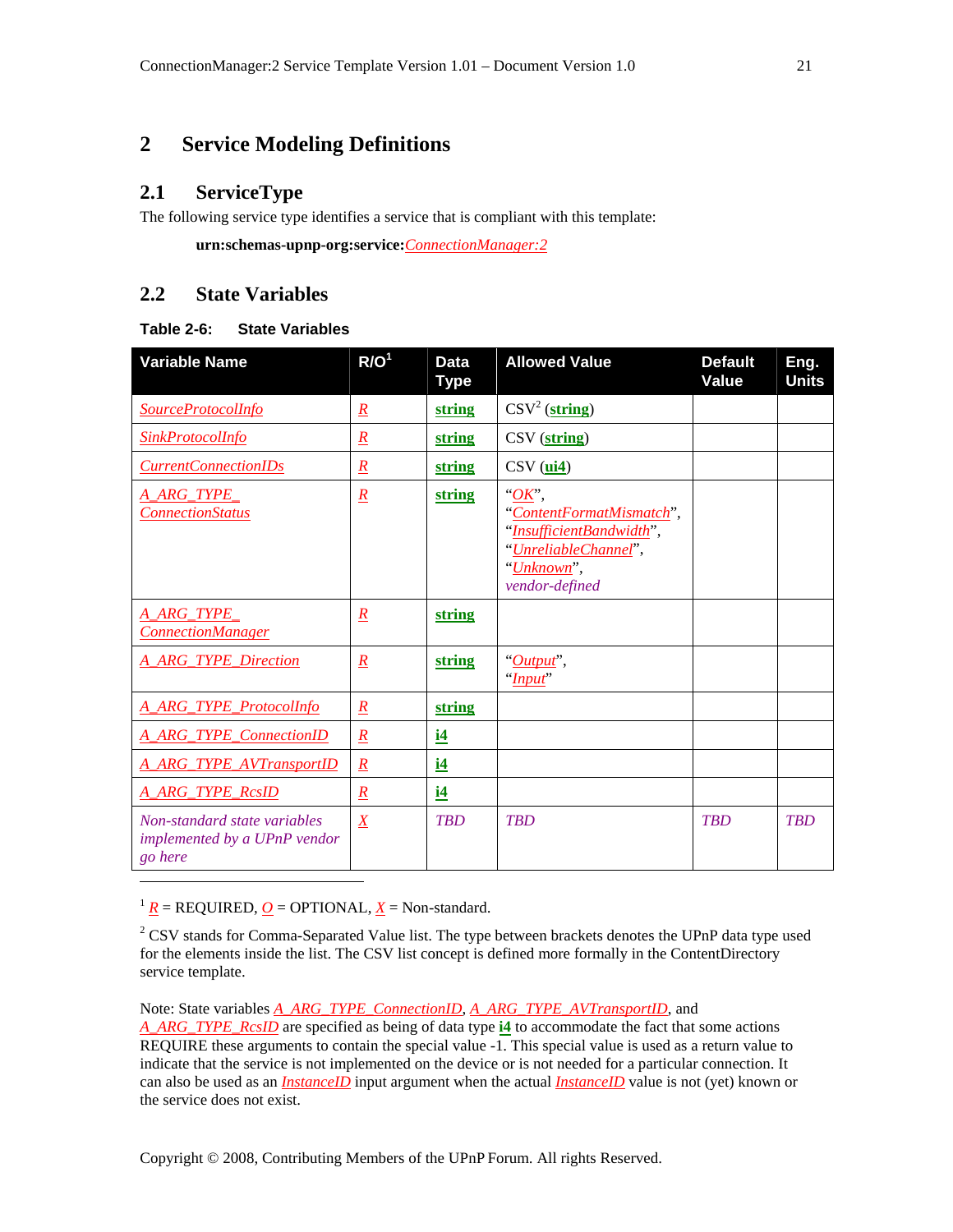Action *GetCurrentConnectionIDs()* in this specification and all *InstanceID*s in other services (AVTransport service, RenderingControl service, …) use data type **ui4** to specify *InstanceID* variables. However, this does not present a problem since a valid *InstanceID* value is always a non-negative integer and is always generated through an argument that is of type **i4**, effectively limiting the valid range for any *InstanceID* to [0, 2<sup>31</sup>-1]. This range always fits in the valid range of an argument of data type **ui4** (range is  $[0, 2<sup>32</sup>-1]$ ) so that an 'out-of-range' error will never occur during assignment.

#### **2.2.1** *SourceProtocolInfo*

This state variable contains a Comma-Separated Value (CSV) list of information on protocols this ConnectionManager supports for 'sourcing' (sending) data, in its current state. (The content of the CSV list can change over time, for example due to local resource restrictions on the device.) Besides the traditional notion of the term 'protocol', the protocol-related information provided by the connection also contains other information such as supported content formats. See Section 2.5, "Theory of Operation" for a general discussion on the notion of protocol info. See the table in Section 2.5.2, "*ProtocolInfo* Concept" for specific allowed values for this state variable. If the device does not support sourcing data, this state variable MUST be set to the empty string.

During normal operation, a MediaServer SHOULD ensure that there is consistency between what is reported in the *SourceProtocolInfo* state variable and all the *res@protocolInfo* properties of the items that populate the ContentDirectory; that is: at least all protocols that are used by any of the content items SHOULD be enumerated in the *SourceProtocolInfo* state variable. (Wildcards ("\*") can be used in *SourceProtocolInfo* to limit the number of entries in the CSV list.) Additional protocols that are supported by the MediaServer but are not currently used by any of the content items MAY also be listed.

Control points can use the *SourceProtocolInfo* CSV list to quickly find out what type of content this MediaServer is capable of serving to the network.

A MediaServer can report temporary unavailability of a protocol (for example, HTTP server temporarily down or codec not available) by removing the appropriate entries from the *SourceProtocolInfo* CSV list.

## **2.2.2** *SinkProtocolInfo*

This state variable contains a Comma-Separated Value (CSV) list of information on protocols this ConnectionManager supports for 'sinking' (receiving) data, in its current state. (The content of the CSV list can change over time, for example due to local resource restrictions on the device.) The format and allowed value list are the same as for the *SourceProtocolInfo* state variable. If the device does not support 'sinking' data, this state variable MUST be set to the empty string.

A MediaRenderer can report temporary unavailability of a protocol (for example, codec not available) by removing the appropriate entries from the *SinkProtocolInfo* CSV list.

## **2.2.3** *CurrentConnectionIDs*

Comma-Separated Value list of references to current active Connections. This list MAY change without explicit actions invoked by control points, for example by out-of-band cleanup or termination of finished connections.

If OPTIONAL action *PrepareForConnection()* is not implemented then this state variable MUST be set to "0", indicating that this ConnectionManager service only supports a single connection identified by ConnectionID =  $0$ .

# **2.2.4** *A\_ARG\_TYPE\_ConnectionStatus*

This state variable is introduced to provide type information for the *Status* argument in the *GetCurrentConnectionInfo()* action. This status MAY change dynamically due to changes in the network.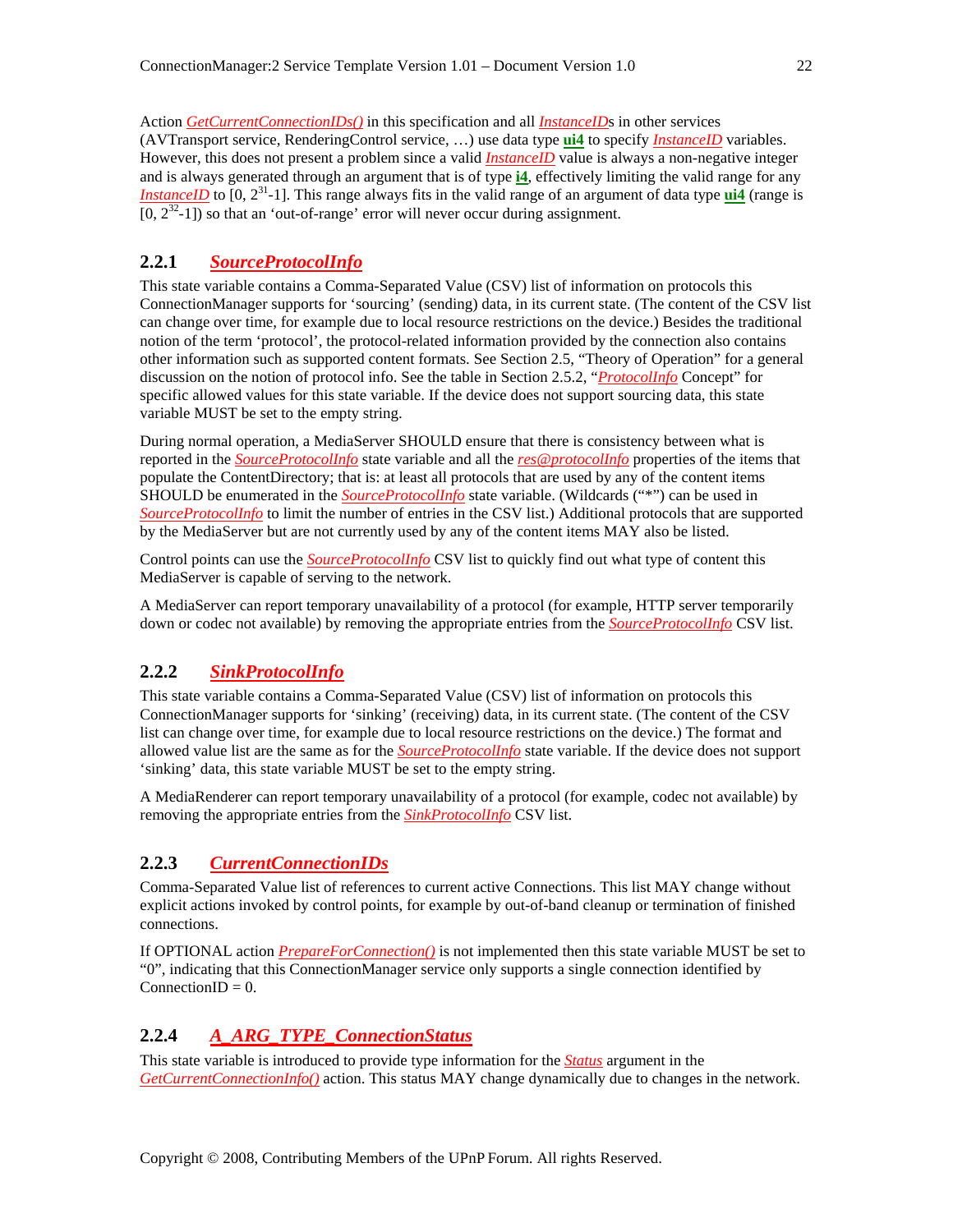# **2.2.5** *A\_ARG\_TYPE\_ConnectionManager*

This state variable is introduced to provide type information for the *PeerConnectionManager* argument in actions *PrepareForConnection()* and *GetCurrentConnectionInfo()*. A ConnectionManager reference takes the form of a **UDN**/**serviceId** pair (the slash is the delimiter). A control point can use UPnP discovery (SSDP) to obtain a ConnectionManager's description document from the UDN. Subsequently, the ConnectionManager's service description can be obtained by using the **serviceId** part of the reference.

# **2.2.6** *A\_ARG\_TYPE\_Direction*

This state variable is introduced to provide type information for the *Direction* argument in action *PrepareForConnection()*.

# **2.2.7** *A\_ARG\_TYPE\_ProtocolInfo*

This state variable is introduced to provide type information for the *RemoteProtocolInfo* argument in action *PrepareForConnection()* and the *ProtocolInfo* argument in action *GetCurrentConnectionInfo()*.

# **2.2.8** *A\_ARG\_TYPE\_ConnectionID*

This state variable is introduced to provide type information for the *ConnectionID* argument in actions *PrepareForConnection()*, *ConnectionComplete()* and *GetCurrentConnectionInfo()*.

# **2.2.9** *A\_ARG\_TYPE\_AVTransportID*

This state variable is introduced to provide type information for the *AVTransportID* argument in actions: *PrepareForConnection()* and *GetCurrentConnectionInfo()*. It identifies a logical instance of the AVTransport service associated with a Connection. See AVTransport:1 Specification, Section 2.5.6, "Supporting multiple virtual Transports" for more information.

# **2.2.10** *A\_ARG\_TYPE\_RcsID*

This state variable is introduced to provide type information for the *RcsID* argument in actions *PrepareForConnection()* and *GetCurrentConnectionInfo()*. It identifies a logical instance of the Rendering Control service associated with a Connection. See RenderingControl:1 Specification, Section 1.2, "Multiinput Devices" and Section 2.5.1, "Multi-input Devices" for more information.

# **2.3 Eventing and Moderation**

# **Table 2-7: Event Moderation**

 $\overline{\phantom{a}}$ 

| <b>Variable Name</b>                                                    |            | Evented Moderated<br>Event | <b>Max Event</b><br>Rate <sup>1</sup> | Logical<br><b>Combination</b> | <b>Min Delta</b><br>per Event <sup>21</sup> |
|-------------------------------------------------------------------------|------------|----------------------------|---------------------------------------|-------------------------------|---------------------------------------------|
| <i>SourceProtocolInfo</i>                                               | <b>YES</b> | $\underline{NO}$           |                                       |                               |                                             |
| <i>SinkProtocolInfo</i>                                                 | <b>YES</b> | $\underline{NO}$           |                                       |                               |                                             |
| <i>CurrentConnectionIDs</i>                                             | <b>YES</b> | $\overline{NO}$            |                                       |                               |                                             |
| Non-standard state variables<br>implemented by a UPnP vendor<br>go here | <b>TBD</b> | <b>TBD</b>                 | <b>TBD</b>                            | <b>TBD</b>                    | <b>TBD</b>                                  |

<sup>1</sup> Determined by N, where Rate = (Event)/(N secs).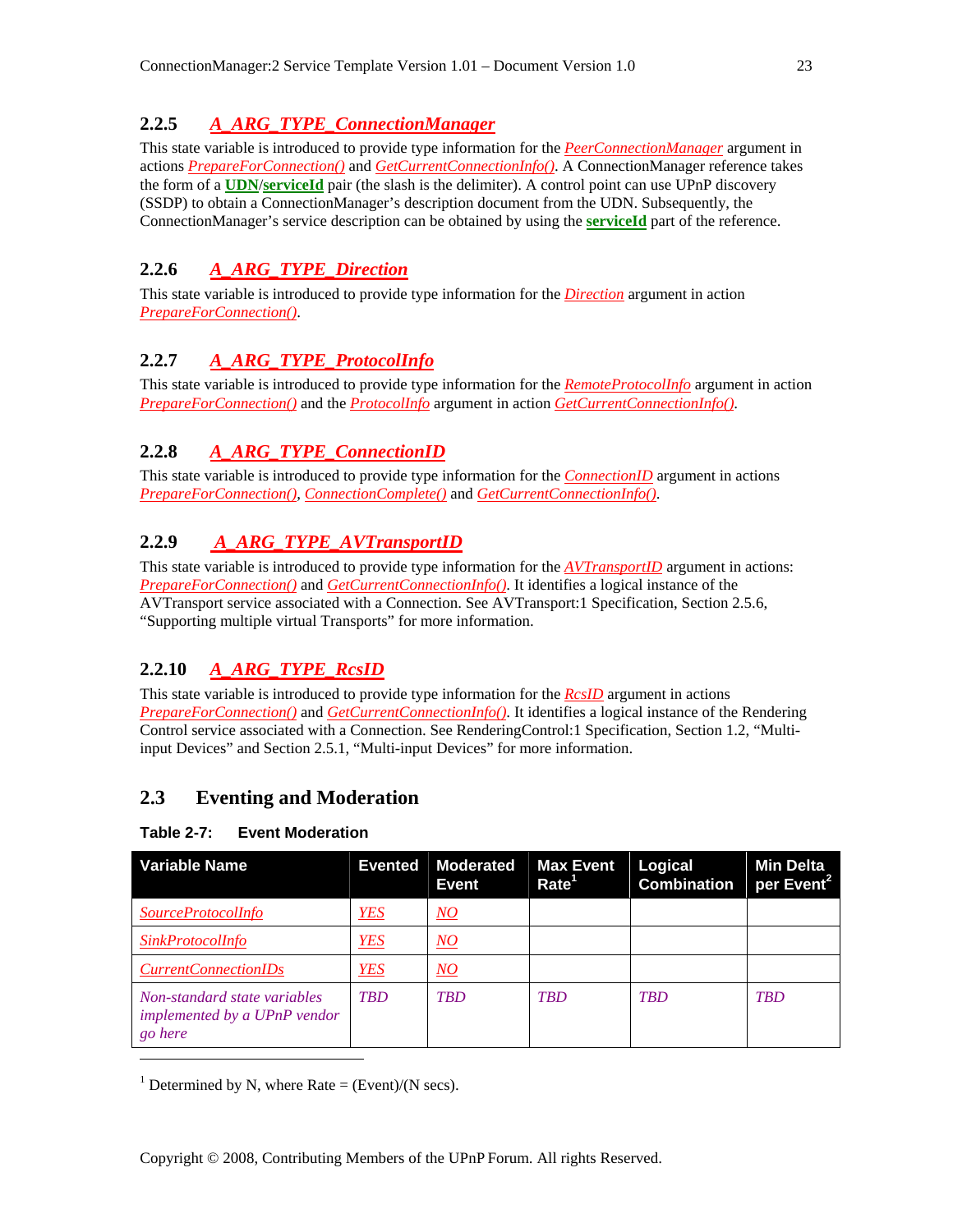$2^2$  (N)  $*$  (allowed Value Range Step).

# **2.4 Actions**

 $\overline{\phantom{a}}$ 

 $\overline{\phantom{a}}$ 

Immediately following this table is detailed information about these actions, including short descriptions of the actions, the effects of the actions on state variables, and error codes defined by the actions.

#### **Table 2-8: Actions**

| Name                                                      | R/O <sup>1</sup> |
|-----------------------------------------------------------|------------------|
| GetProtocolInfo()                                         | $\underline{R}$  |
| <b>PrepareForConnection()</b>                             | O                |
| <i>ConnectionComplete()</i>                               |                  |
| GetCurrentConnectionIDs()                                 | $\underline{R}$  |
| GetCurrentConnectionInfo()                                | $\boldsymbol{R}$ |
| Non-standard actions implemented by a UPnP vendor go here | Χ                |

 $1 R$  = REQUIRED, *O* = OPTIONAL, *X* = Non-standard.

Note: Non-standard actions MUST be implemented in such a way that they do not interfere with the basic operation of the ConnectionManager service; that is: these actions MUST be optional and do not need to be invoked for the ConnectionManager service to operate normally.

# **2.4.1** *GetProtocolInfo()*

This action returns the protocol-related info that this ConnectionManager supports in its current state, as a Comma-Separated Value list of strings according to Table 2-19, "Defined Protocols and their associated *ProtocolInfo* ". Protocol-related information for 'sourcing' data is returned in the *Source* argument and protocol-related information for 'sinking' data is returned in the *Sink* argument. When this ConnectionManager resides in a device that only supports 'sourcing' of data, the *Sink* argument MUST return the empty string. Likewise, when this ConnectionManager resides in a device that only supports 'sinking' of data, the *Source* argument MUST return the empty string.

#### **2.4.1.1 Arguments**

#### **Table 2-9: Arguments for** *GetProtocolInfo()*

| <b>Argument</b> | Direction | relatedStateVariable      |
|-----------------|-----------|---------------------------|
| <b>Source</b>   | OUT       | <i>SourceProtocolInfo</i> |
| <u>Sink</u>     | OUT       | <i>SinkProtocolInfo</i>   |

#### **2.4.1.2 Dependency on State**

None.

#### **2.4.1.3 Effect on State**

None.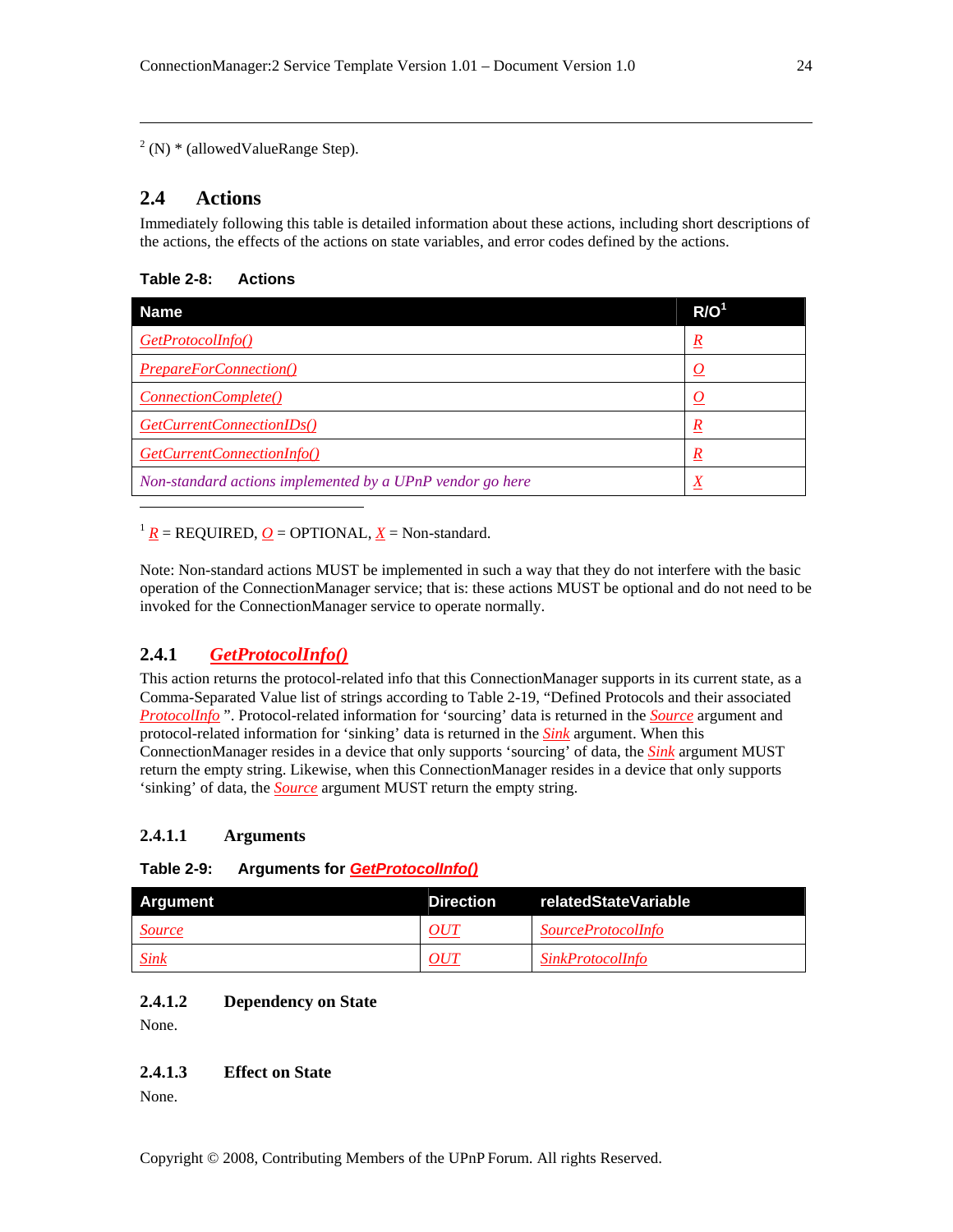#### **2.4.1.4 Errors**

None

## **2.4.2** *PrepareForConnection()*

This OPTIONAL action is used to allow the device to prepare itself to connect to the network for the purposes of sending or receiving media content (for example, a video stream). *PrepareForConnection()* also allows the device to indicate whether or not it can establish a connection based on the current status of the device and/or the current conditions of the network.

The *RemoteProtocolInfo* input argument identifies the protocol, network, and format that MUST be used to transfer the content.

- If *PrepareForConnection()* is invoked on a MediaServer device, the *RemoteProtocolInfo* argument MUST be set to one of the *ProtocolInfo* entries from the CSV list obtained from the peer MediaRenderer device via the *GetProtocolInfo()* action. (See Section 2.5.2, "*ProtocolInfo* Concept" for details.) If the peer device does not implement *GetProtocolInfo()* (because it is not a MediaRenderer or not even a UPnP device), then the *RemoteProtocolInfo* argument MUST be set to one of the *ProtocolInfo* entries returned by the *GetProtocolInfo()* action on the local MediaServer device.
- If *PrepareForConnection()* is invoked on a MediaRenderer device, the *RemoteProtocolInfo* argument MUST be set to the value of the *protocolInfo* attribute of the content item (located in the ContentDirectory on the peer MediaServer device) that is going to be played. (See Section 2.5.2, "*ProtocolInfo* Concept" for details.) If the peer device does not implement a ContentDirectory service (because it is not a MediaServer or not even a UPnP device), then the *RemoteProtocolInfo* argument MUST be set to one of the *ProtocolInfo* entries returned by the *GetProtocolInfo()* action on the local MediaRenderer device.

The **ConnectionID** out argument is used to identify the connection that was prepared by the device in response to this invocation. The *ConnectionID* is a device-specific value and is NOT unique throughout the network. Therefore, the *ConnectionIDs* returned by the two end-points of the same connection will generally NOT be the same value. Refer to *GetCurrentConnectionIDs()* and/or the UPnP AV Device Architecture document for additional information. The *AVTransportID* and *RcsID* out arguments are used to identify the AVTransport and RenderingControl services that are associated with the connection. The returned values are the *InstanceID*s that need to be used when invoking subsequent invocations of the AVTransport and RenderingControl Services. An *InstanceID* value of -1 indicates the device did not associate an AVTransport and/or RenderingControl service with this connection. The returned *ConnectionID*, *AVTransportID*, and *RcsID* become invalid when the device closes the connection. This will occur when *ConnectionComplete()* is invoked or any other time the device decides to close the connection (a.k.a auto-cleanup). Refer to *ConnectionComplete()* for additional information.

This action is marked OPTIONAL which means that each device manufacturer decides whether or not to implement it. Therefore, some devices will implement *PrepareForConnection()* while other devices will not. Since *PrepareForConnection()* allows a device to prepare itself to connect to the network, if a device has implemented that action, control points need to invoke *PrepareForConnection()* before attempting to stream any content; that is: before invoking *AVTransport::SetAVTransportURI()* (See Section 2.5.3, "Typical Control Point Operations"). Otherwise, the device may not operate correctly because it has not been properly configured. Additionally, control points need to invoke *PrepareForConnection()*, if implemented, so that the device can inform the control point, via an error code, that the device's current operating environment is not able to accommodate the requested stream.

Once a connection has been prepared, it can be used to transfer several pieces of the content before calling *ConnectionComplete()* as long as each content item is compatible with the *RemoteProtocolInfo* argument that was passed into *PrepareForConnection()*; that is: each content item has the same media format as specified in *RemoteprotocolInfo*.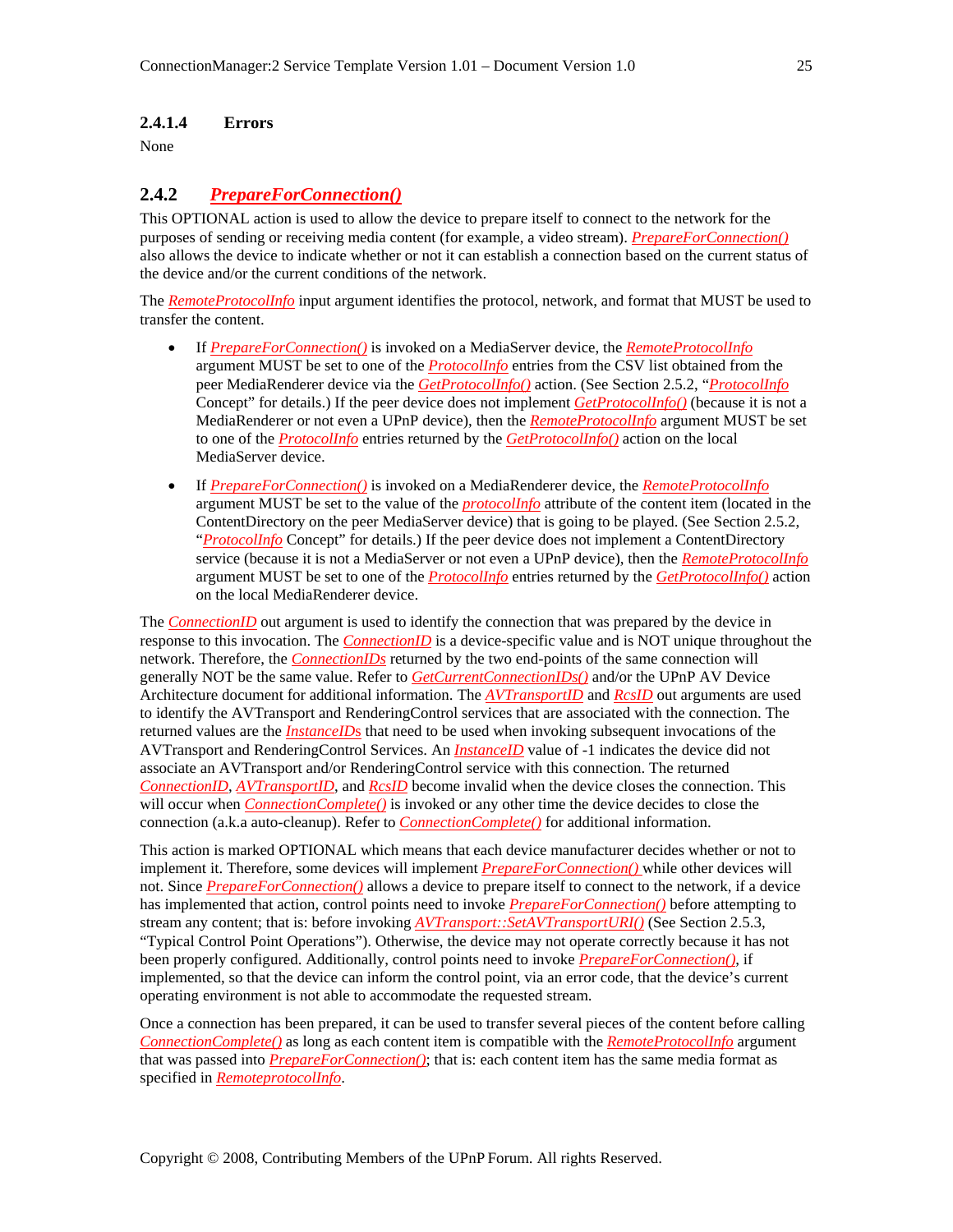If a device does not implement *PrepareForConnection()*, it MUST only support a single connection at any time. This connection is implicitly assumed to be always present and is identified by ConnectionID =  $0$ .

#### **2.4.2.1 Arguments**

#### **Table 2-10: Arguments for** *PrepareForConnection()*

| Argument                     | <b>Direction</b>              | relatedStateVariable           |
|------------------------------|-------------------------------|--------------------------------|
| RemoteProtocolInfo           | $I\!N$                        | <b>A ARG TYPE Protocollnfo</b> |
| <b>PeerConnectionManager</b> | IN                            | A_ARG_TYPE_ConnectionManager   |
| <b>PeerConnectionID</b>      | $\underline{I} \underline{N}$ | <b>A ARG TYPE ConnectionID</b> |
| <i>Direction</i>             | $_{IN}$                       | A ARG TYPE Direction           |
| <i>ConnectionID</i>          | OUT                           | A ARG TYPE ConnectionID        |
| <b>AVTransportID</b>         | <i>OUT</i>                    | A ARG TYPE AVTransportID       |
| <b>RcsID</b>                 | OUT                           | A ARG TYPE RcsID               |

#### **2.4.2.2 Dependency on State**

None.

#### **2.4.2.3 Effect on State**

This action prepares the device to stream content to or from the specified peer ConnectionManager, according to the specified direction and protocol information. The *PeerConnectionManager* input argument identifies the ConnectionManager service on the other side of the connection. The *PeerConnectionID* input argument identifies the specific connection on that ConnectionManager service. This information allows a control point to *link* a connection on device A to the corresponding connection on device B, via action *GetCurrentConnectionInfo()*. If the *PeerConnectionID* is not known by a control point (for example, this is the first of the two *PrepareForConnection()* actions), or the peer device doesn't implement *PrepareForConnection()* then this value MUST be set to reserved value -1.

This action returns a locally unique ID for the established Connection in the *ConnectionID* argument, and adds that *ConnectionID* to state variable *CurrentConnectionIDs*. This *ConnectionID* might be used by a control point to manually terminate the established Connection through (OPTIONAL) action *ConnectionComplete()*. It can also be used to retrieve information associated with the Connection via action *GetCurrentConnectionInfo()*. Value -1 is reserved, and MUST NOT be returned.

OPTIONALLY, this action returns a virtual *InstanceID* of a local AVTransport service in the *AVTransportID* argument. This *AVTransportID* MUST be passed as an input argument to the local AVTransport service action invocations. If the returned *AVTransportID* is -1 (reserved value), then there is no AVTransport service on this device that can be used to control the established connection. This is dependent on the 'push' or 'pull' nature of the streaming protocol.

OPTIONALLY, this action returns a virtual *InstanceID* of a local RenderingControl service in the *RcsID* argument. This *RcsID* MUST be passed as an input argument to the local RenderingControl service action invocations. If the returned *RcsID* is -1 (reserved value), then there is no RenderingControl service on this device, for example, because the device is a source device (MediaServer) rather than a sink device (MediaRenderer).

Due to local restrictions on the device running the ConnectionManager, state variables *SourceProtocolInfo* and/or *SinkProtocolInfo* MAY change (for example, certain physical ports on the device are not available anymore for new connections) as a result of this action.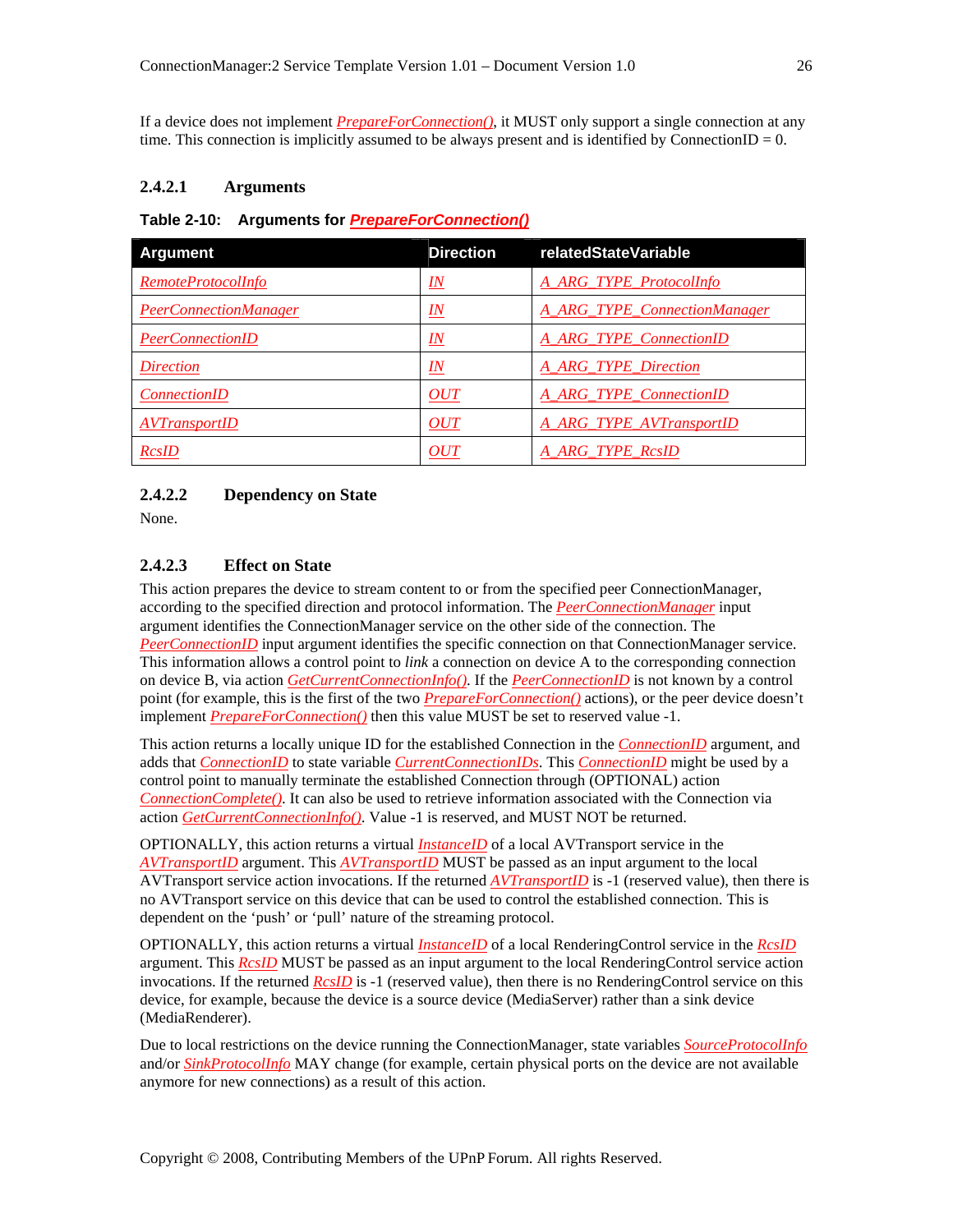# **2.4.2.4 Errors**

| errorCode | errorDescription                                    | <b>Description</b>                                                                                                                                                                                                                                    |
|-----------|-----------------------------------------------------|-------------------------------------------------------------------------------------------------------------------------------------------------------------------------------------------------------------------------------------------------------|
| 400-499   | <b>TBD</b>                                          | See UPnP Device Architecture section on Control.                                                                                                                                                                                                      |
| 500-599   | <b>TBD</b>                                          | See UPnP Device Architecture section on Control.                                                                                                                                                                                                      |
| 600-699   | <b>TBD</b>                                          | See UPnP Device Architecture section on Control.                                                                                                                                                                                                      |
| 701       | Incompatible<br>protocol info                       | The connection cannot be established because the protocol info<br>argument is incompatible.                                                                                                                                                           |
| 702       | Incompatible<br>directions                          | The connection cannot be established because the directions of the<br>involved ConnectionManagers (source/sink) are incompatible.                                                                                                                     |
| 703       | Insufficient<br>network resources                   | The connection cannot be established because there are<br>insufficient network resources (bandwidth, channels, etc.).                                                                                                                                 |
| 704       | Local restrictions                                  | The connection cannot be established because of local restrictions<br>in the device. This might happen, for example, when physical<br>resources on the device are already in use by other connections.                                                |
| 705       | Access denied                                       | The connection cannot be established because the client is not<br>permitted to access the specified ConnectionManager.                                                                                                                                |
| 707       | Not in network                                      | The connection cannot be established because the<br>ConnectionManagers are not part of the same physical network.                                                                                                                                     |
| 708       | <b>Connection Table</b><br>overflow                 | The connection cannot be established because the specified<br>ConnectionManager has instantiated the maximum number of<br>simultaneous connections it has room for in its internal data<br>structures. Closing one connection will resolve the issue. |
| 709       | Internal processing<br>resources exceeded           | The connection cannot be established because the device does not<br>have sufficient internal processing resources to handle the new<br>connection. Closing one or more connections on this device may<br>resolve the issue.                           |
| 710       | Internal memory<br>resources exceeded               | The connection cannot be established because the device does not<br>have sufficient internal memory resources to handle the new<br>connection. Closing one or more connections on this device may<br>resolve the issue.                               |
| 711       | Internal storage<br>system capabilities<br>exceeded | The connection cannot be established because the device does not<br>have sufficient internal storage system capabilities to handle the<br>new connection. Closing one or more connections on this device<br>may resolve the issue.                    |

#### **Table 2-11: Error Codes for** *PrepareForConnection()*

# **2.4.3** *ConnectionComplete()*

This OPTIONAL action is used to inform the device that the specified connection, which was previously allocated by *PrepareForConnection()*, is no longer needed. Any resources that were allocated for that connection during *PrepareForConnection()* can be freed by the device at its discretion.

In some situations, *ConnectionComplete()* may never be invoked; for example, the control point spontaneously goes away. In order to prevent an unused connection from permanently consuming resources, the device SHOULD automatically cleanup unused connections. The process for determining when a connection SHOULD be automatically cleaned up is implementation dependent. For example, a device MAY decide to close a connection after the connection has been inactive for a certain period of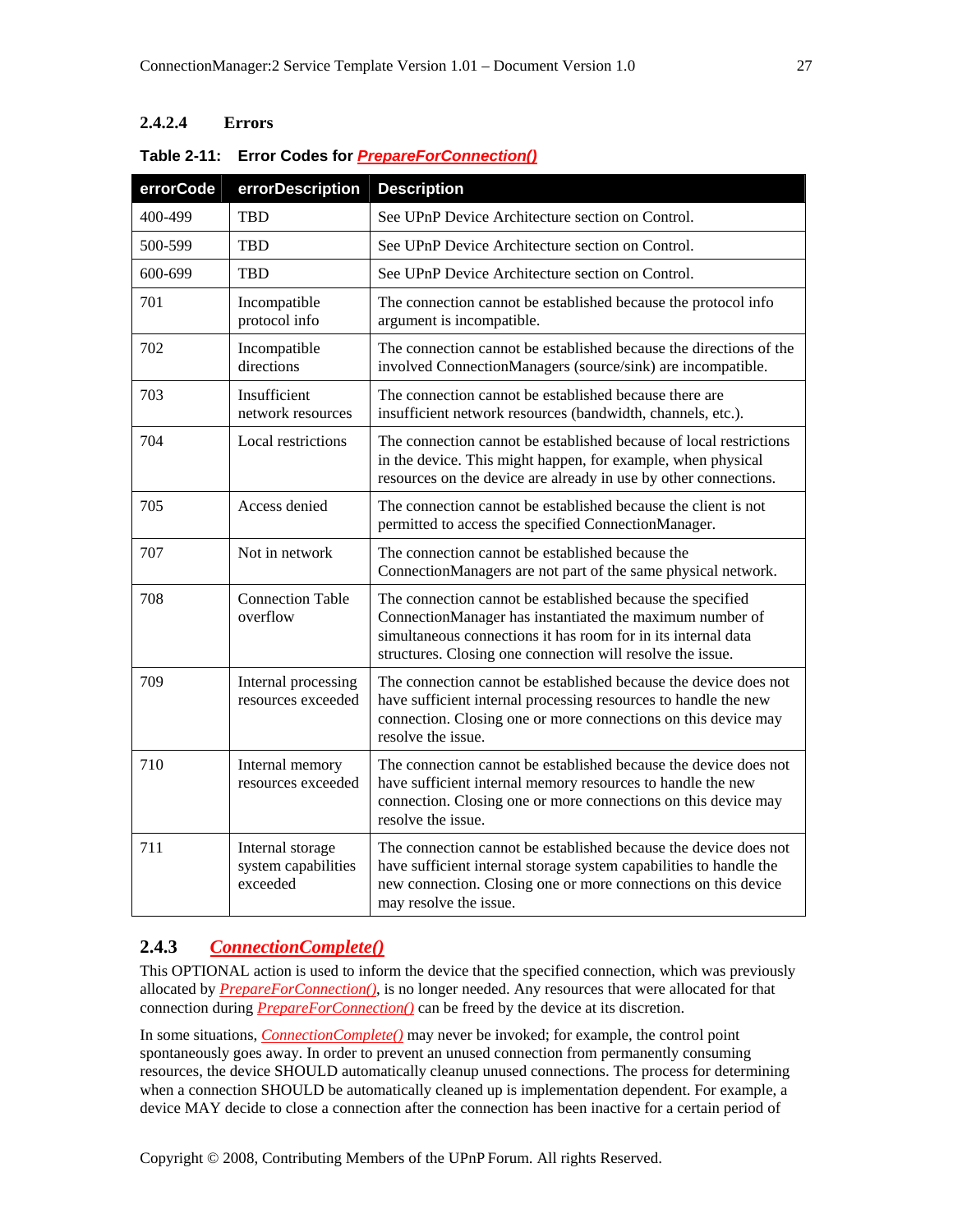time. Alternatively, a device MAY decide to close a connection when it needs to free the resources that are associated with the connection. See Section 2.5.5, "*PrepareForConnection()* and *ConnectionComplete()*" for additional information.

#### **2.4.3.1 Arguments**

#### **Table 2-12: Arguments for** *ConnectionComplete()*

| <b>Argument</b>     | <b>Direction</b> | <b>TrelatedStateVariable</b> |
|---------------------|------------------|------------------------------|
| <i>ConnectionID</i> | <u>IN</u>        | A ARG TYPE ConnectionID      |

#### **2.4.3.2 Dependency on State**

None.

#### **2.4.3.3 Effect on State**

This action removes the connection referenced by argument *ConnectionID* by modifying state variable *CurrentConnectionIDs*, and (if necessary) performs any protocol-specific cleanup actions such as releasing network resources. See Appendix A, "Protocol Specifics" for more details.

Due to local restrictions on the device running the ConnectionManager, state variables *SourceProtocolInfo* and/or *SinkProtocolInfo* MAY change (for example, certain physical ports on the device are freed up for new connections).

## **2.4.3.4 Errors**

#### **Table 2-13: Error Codes for** *ConnectionComplete()*

| errorCode | errorDescription Description    |                                                                                                        |
|-----------|---------------------------------|--------------------------------------------------------------------------------------------------------|
| 400-499   | TBD                             | See UPnP Device Architecture section on Control.                                                       |
| 500-599   | TBD                             | See UPnP Device Architecture section on Control.                                                       |
| 600-699   | TBD                             | See UPnP Device Architecture section on Control.                                                       |
| 706       | Invalid connection<br>reference | The connection reference argument does not refer to a valid<br>connection established by this service. |

#### **2.4.4** *GetCurrentConnectionIDs()*

This action returns a Comma-Separated Value list of *ConnectionID*s of currently ongoing Connections. A *ConnectionID* can be used to manually terminate a Connection via action *ConnectionComplete()*, or to retrieve additional information about the ongoing Connection via action *GetCurrentConnectionInfo()*.

If a device does not implement *PrepareForConnection()*, this action MUST return the single value "0".

#### **2.4.4.1 Arguments**

#### **Table 2-14: Arguments for** *GetCurrentConnectionIDs()*

| Argument             | <b>Direction</b> | relatedStateVariable        |
|----------------------|------------------|-----------------------------|
| <i>ConnectionIDs</i> | $\Omega$ itt     | <i>CurrentConnectionIDs</i> |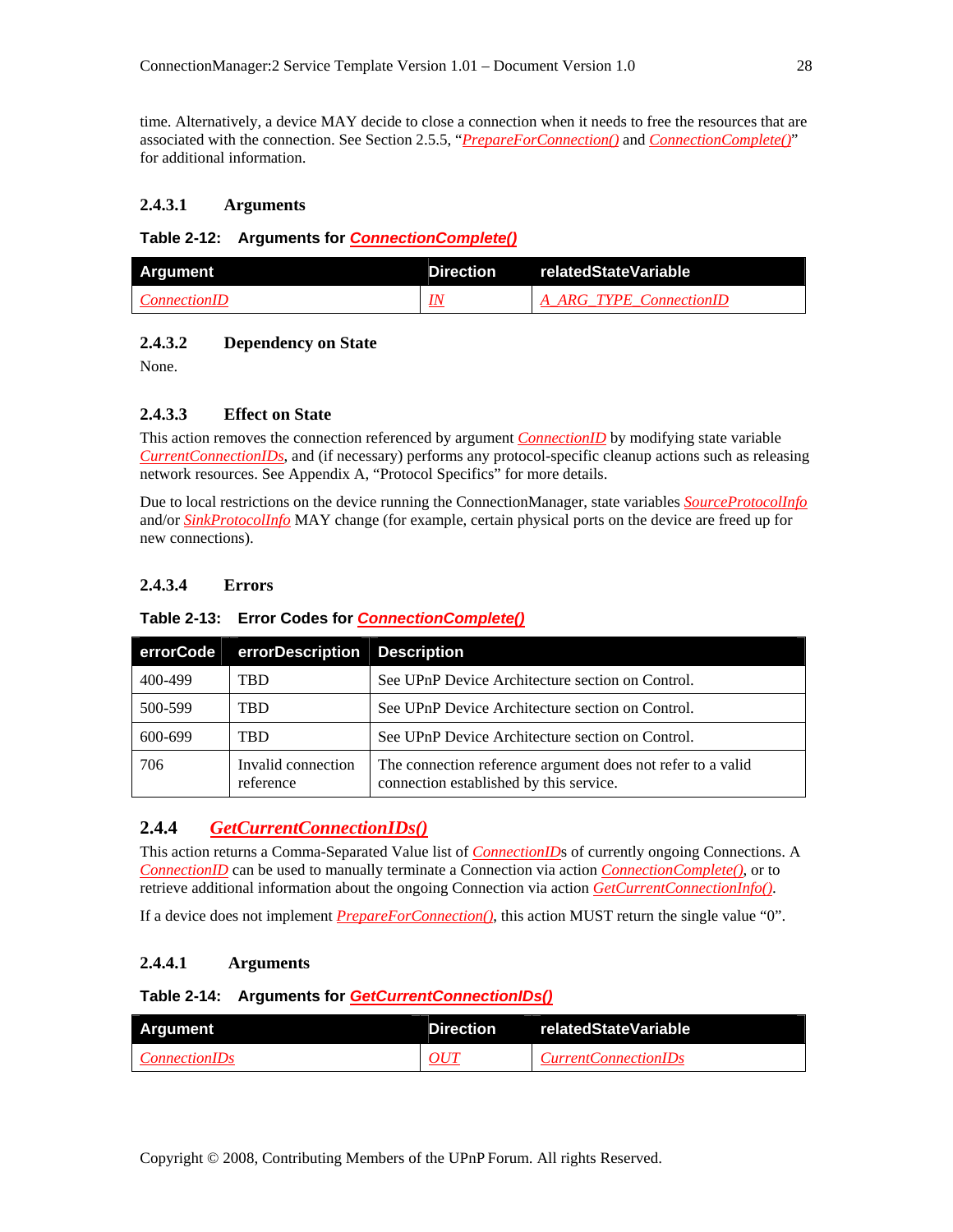#### **2.4.4.2 Dependency on State**

None.

#### **2.4.4.3 Effect on State**

None.

#### **2.4.4.4 Errors**

#### **Table 2-15: Error Codes for** *GetCurrentConnectionIDs()*

|         | errorCode errorDescription Description |                                                  |
|---------|----------------------------------------|--------------------------------------------------|
| 400-499 | <b>TRD</b>                             | See UPnP Device Architecture section on Control. |
| 500-599 | <b>TRD</b>                             | See UPnP Device Architecture section on Control. |
| 600-699 | <b>TRD</b>                             | See UPnP Device Architecture section on Control. |

# **2.4.5** *GetCurrentConnectionInfo()*

This action returns associated information of the connection referred to by the *ConnectionID* input argument. The *AVTransportID* argument MAY be the reserved value -1 and the *PeerConnectionManager* argument MAY be the empty string in cases where the connection has been setup completely out of band, not involving a *PrepareForConnection()* action.

If OPTIONAL action *PrepareForConnection()* is not implemented then (limited) connection information can be retrieved for *ConnectionID* 0. The device MUST return all known information:

- *RcsID* MUST be 0 (a single instance of the RenderingControl service is implemented) or -1 (RenderingControl Service is not implemented)
- *AVTransportID* MUST be 0 (a single instance of the AVTransport service is implemented) or -1 (AVTransport service is not implemented)
- *ProtocolInfo* MUST contain accurate information if it is known, otherwise it MUST be the empty string
- *PeerConnectionManager* MUST be the empty string
- *PeerConnectionID* MUST be -1
- *Direction* MUST be "*Input*" or "*Output*"
- *Status* MUST be "*OK*" or "*Unknown*"

#### **2.4.5.1 Arguments**

#### **Table 2-16: Arguments for** *GetCurrentConnectionInfo()*

| <b>Argument</b>              | <b>Direction</b> | relatedStateVariable                |
|------------------------------|------------------|-------------------------------------|
| <i>ConnectionID</i>          | <u>IN</u>        | A ARG TYPE ConnectionID             |
| <b>RcsID</b>                 | OUT              | A ARG TYPE RcsID                    |
| <b>AVTransportID</b>         | OUT              | A_ARG_TYPE_AVTransportID            |
| ProtocolInfo                 | OUT              | A_ARG_TYPE_ProtocolInfo             |
| <b>PeerConnectionManager</b> | OUT              | <b>A ARG TYPE ConnectionManager</b> |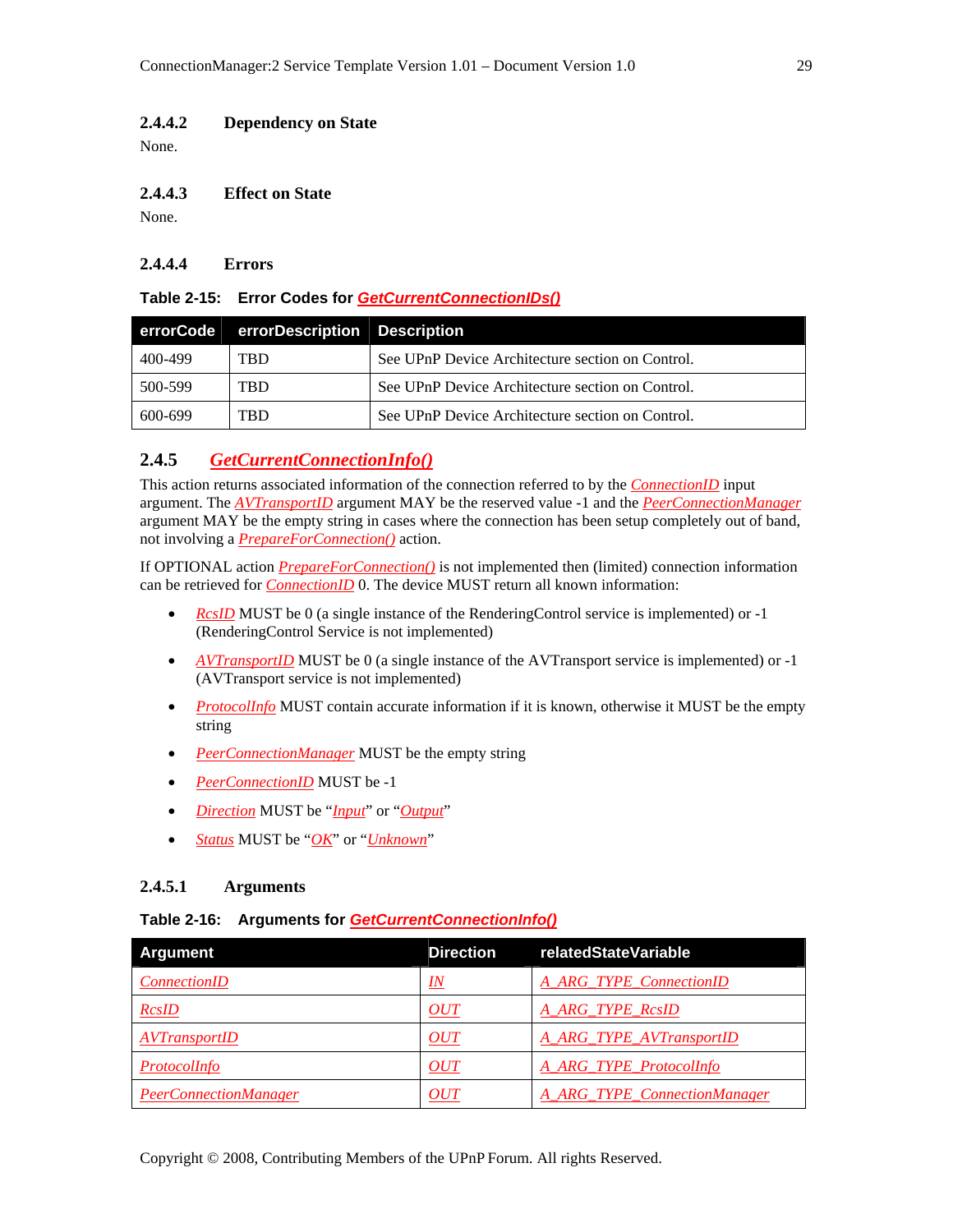| Argument                | <b>Direction</b> | relatedStateVariable        |
|-------------------------|------------------|-----------------------------|
| <b>PeerConnectionID</b> | OUT              | A ARG TYPE ConnectionID     |
| <i>Direction</i>        | OUT              | A ARG TYPE Direction        |
| <b>Status</b>           | OUT              | A ARG TYPE ConnectionStatus |

#### **2.4.5.2 Dependency on State**

None.

#### **2.4.5.3 Effect on State**

None.

# **2.4.5.4 Errors**

#### **Table 2-17: Error Codes for** *GetCurrentConnectionInfo()*

| errorCode | errorDescription Description    |                                                                                                        |
|-----------|---------------------------------|--------------------------------------------------------------------------------------------------------|
| 400-499   | TBD                             | See UPnP Device Architecture section on Control.                                                       |
| 500-599   | TBD                             | See UPnP Device Architecture section on Control.                                                       |
| 600-699   | <b>TRD</b>                      | See UPnP Device Architecture section on Control.                                                       |
| 706       | Invalid connection<br>reference | The connection reference argument does not refer to a valid<br>connection established by this service. |

## **2.4.6 Common Error Codes**

The following table lists error codes common to actions for this service type. If an action results in multiple errors, the most specific error SHOULD be returned.

| errorCode | errorDescription                  | <b>Description</b>                                                                                                                                                                                     |
|-----------|-----------------------------------|--------------------------------------------------------------------------------------------------------------------------------------------------------------------------------------------------------|
| 400-499   | <b>TRD</b>                        | See UPnP Device Architecture section on Control.                                                                                                                                                       |
| 500-599   | <b>TBD</b>                        | See UPnP Device Architecture section on Control.                                                                                                                                                       |
| 600-699   | <b>TBD</b>                        | See UPnP Device Architecture section on Control.                                                                                                                                                       |
| 701       | Incompatible<br>protocol info     | The connection cannot be established because the protocol info<br>argument is incompatible.                                                                                                            |
| 702       | Incompatible<br>directions        | The connection cannot be established because the directions of the<br>involved ConnectionManagers (source/sink) are incompatible.                                                                      |
| 703       | Insufficient<br>network resources | The connection cannot be established because there are<br>insufficient network resources (bandwidth, channels, etc.).                                                                                  |
| 704       | Local restrictions                | The connection cannot be established because of local restrictions<br>in the device. This might happen, for example, when physical<br>resources on the device are already in use by other connections. |
| 705       | Access denied                     | The connection cannot be established because the client is not<br>permitted to access the specified ConnectionManager.                                                                                 |

#### **Table 2-18: Common Error Codes**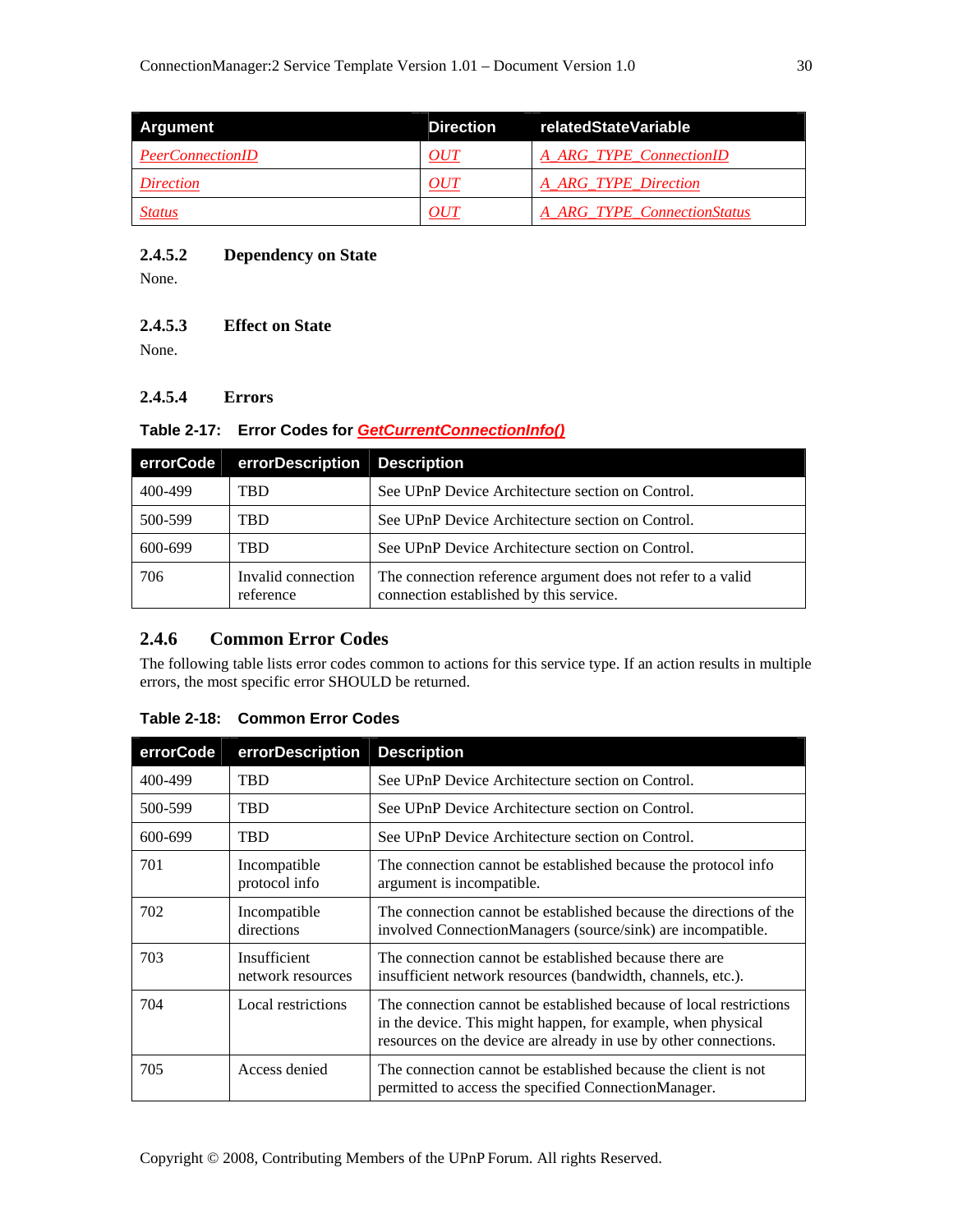| errorCode | errorDescription                                    | <b>Description</b>                                                                                                                                                                                                                                    |
|-----------|-----------------------------------------------------|-------------------------------------------------------------------------------------------------------------------------------------------------------------------------------------------------------------------------------------------------------|
| 706       | Invalid connection<br>reference                     | The connection reference argument does not refer to a valid<br>connection established by this service.                                                                                                                                                |
| 707       | Not in network                                      | The connection cannot be established because the<br>ConnectionManagers are not part of the same physical network.                                                                                                                                     |
| 708       | <b>Connection Table</b><br>overflow                 | The connection cannot be established because the specified<br>ConnectionManager has instantiated the maximum number of<br>simultaneous connections it has room for in its internal data<br>structures. Closing one connection will resolve the issue. |
| 709       | Internal processing<br>resources exceeded           | The connection cannot be established because the device does not<br>have sufficient internal processing resources to handle the new<br>connection. Closing one or more connections on this device may<br>resolve the issue.                           |
| 710       | Internal memory<br>resources exceeded               | The connection cannot be established because the device does not<br>have sufficient internal memory resources to handle the new<br>connection. Closing one or more connections on this device may<br>resolve the issue.                               |
| 711       | Internal storage<br>system capabilities<br>exceeded | The connection cannot be established because the device does not<br>have sufficient internal storage system capabilities to handle the<br>new connection. Closing one or more connections on this device<br>may resolve the issue.                    |

Note 1: The errorDescription field returned by an action does not necessarily contain human-readable text (for example, as indicated in the second column of the Error Code tables.) It may contain machine-readable information that provides more detailed information about the error. It is therefore not advisable for a control point to blindly display the errorDescription field contents to the user.

Note 2: 800-899 Error Codes are not permitted for standard actions. See UPnP Device Architecture section on Control for more details.

# **2.5 Theory of Operation**

## **2.5.1 Purpose**

The purpose of the ConnectionManager is to enable control points to:

- 1. perform capability matching between source/server devices and sink/renderer devices. This involves both:
	- a. content-format matching (for example, mp3 mp3)
	- b. transport (streaming) protocol matching (for example, http http)
- 2. find information about currently ongoing streams in the network, for example:
	- a. find the source device sending content to a given renderer device
	- b. find the renderer devices served by a given source device or content resource
	- c. find all streams going on in the network
- 3. setup and teardown connections between devices (when required by the streaming protocol)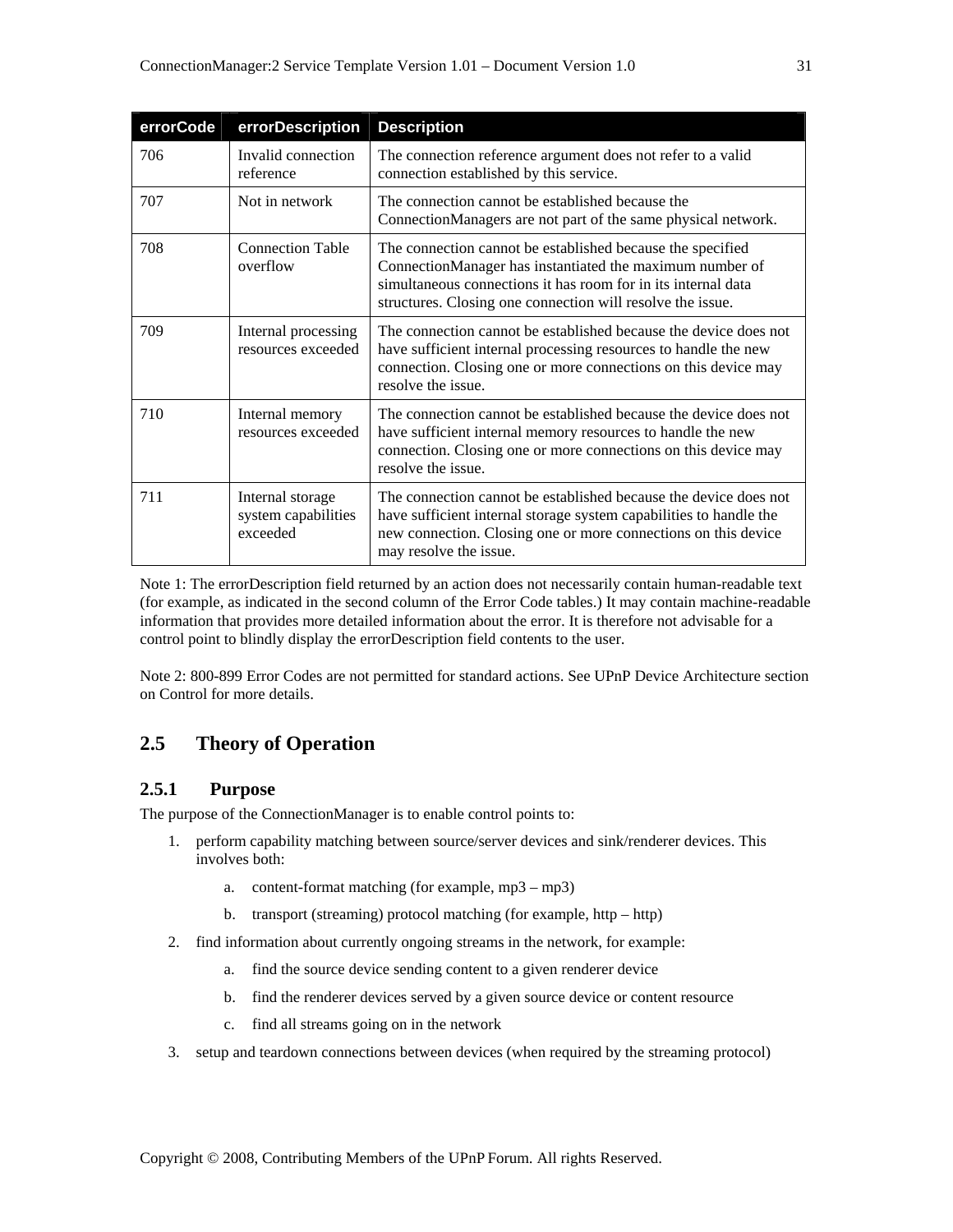# **2.5.2** *ProtocolInfo* **Concept**

While the UPnP Architecture describes, and prescribes, many aspects of devices that are required for a certain level of interoperability, it does not describe anything related to streaming between devices. The purpose of the ConnectionManager service is to make these aspects of devices explicit, so that control points are able to make intelligent choices, present intelligent user interfaces, and initiate (and terminate) streams between controlled devices via UPnP actions. UPnP-defined protocols are used to initiate (and terminate) the stream, even though they are not used to stream the actual data *packets*.

The ConnectionManager service defines the notion of *ProtocolInfo* as information needed by a control point in order to determine (a certain level of) compatibility between the streaming mechanisms of two UPnP controlled devices. For example, it contains the transport protocols supported by a device, for input or output, as well as other information such as the content formats (encodings) that can be sent, or received, via the transport protocols. Note that, while UPnP prescribes the use of HTTP for controlling devices via SOAP, it does NOT REQUIRE HTTP to be used for all kinds of (Audio and Video) streaming in a UPnP network.

In the context of this document, the term *ProtocolInfo* is used to describe a string formatted as:

<protocol>":"<network>":"<contentFormat>":"<additionalInfo>

where each of the 4 elements MAY be a wildcard "\*". Control points can match *ProtocolInfo* by (protocolindependent) string comparison operations on the <protocol>, <network> and <contentFormat> elements, taking into account the "\*" wildcard, which matches with anything. It is RECOMMENDED that control points perform string matching using case-insensitive comparison. However, devices are REQUIRED to provide the <protocol>, <network>, and <contentFormat> strings exactly as prescribed by this and other specifications.

When performing protocol matching, control points have basically three different sources for protocol information:

- The value of the *res@protocolInfo* property of the content item to be played, which is exposed by the ContentDirectory service.
- The Comma Separated Value list maintained in the **SinkProtocolInfo** state variable of the MediaRenderer device.
- The Comma Separated Value list maintained in the *SourceProtocolInfo* state variable of the MediaServer device.

Control points should match the content item's *res@protocolInfo* property value to one of the *ProtocolInfo* entries in the MediaRenderer's *SinkProtocolInfo* CSV list. In addition, a control point may want to check whether the content item's *res@protocolInfo* property value matches one of the entries in the MediaServer's *SourceProtocolInfo* CSV list to ensure that the MediaServer is currently capable of serving this content item.

The <additionalInfo> part does not need to match between source and sink. Its purpose is to convey any additional information needed to set up the out of band stream (for example, 1394 addresses). The structure of this  $4<sup>th</sup>$  field is described later in this section.

The following table summarizes how the protocol info strings are defined for the protocols currently standardized by the ConnectionManager service, as well as for vendor-defined protocols. Appendix A, "Protocol Specifics", provides a more detailed explanation per protocol.

| Table 2-19: Defined Protocols and their associated <i>Protocollnfo</i> Values |  |
|-------------------------------------------------------------------------------|--|
|                                                                               |  |

| <b>Protocol</b><br><b>Name</b> | protocol   | network    | contentFormat | additionalInfo                  | Ref.     |
|--------------------------------|------------|------------|---------------|---------------------------------|----------|
| <b>HTTP GET</b>                | "http-get" | 66 sk 99 L | MIME-type.    | Vendor-defined,<br>$MAX be$ "*" | App. A.1 |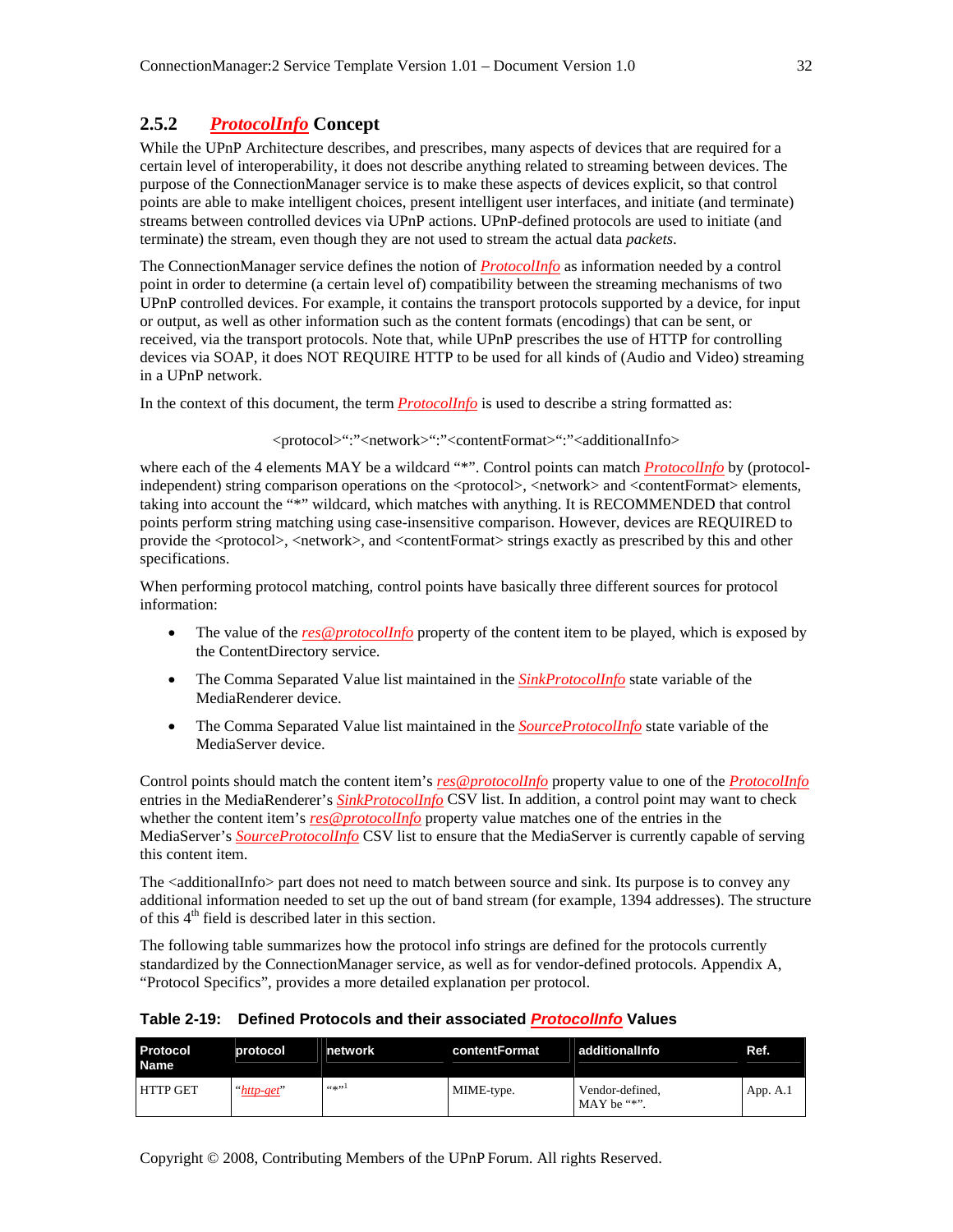| Protocol<br><b>Name</b> | protocol                                            | network                                                        | contentFormat                     | additionalInfo                                                                                     | Ref.     |
|-------------------------|-----------------------------------------------------|----------------------------------------------------------------|-----------------------------------|----------------------------------------------------------------------------------------------------|----------|
| RTSP/RTP/UDP            | "rtsp-rtp-udp"                                      | (4, 1, 2)                                                      | Name of RTP payload<br>type.      | Vendor-defined.<br>MAY be $"$ .                                                                    | App. A.2 |
| <b>INTERNAL</b>         | "internal"                                          | IP address of the<br>device hosting the<br>Connection-Manager. | Vendor-defined.<br>$MAX be$ "*".  | Vendor-defined.<br>$MAX be$ "*".                                                                   | App. A.3 |
| IEC61883_EX1            | "iec61883 ex1"                                      | GUID of the 1394 bus<br>Isochronous Resource<br>Manager.       | Name standardized by<br>IEC61883. | upnp.org_GUID $=$<br><guid-value>;<pcr-index>.<br/>See definitions below.</pcr-index></guid-value> | App. A.4 |
| IEC61883                | "iec61883"                                          | GUID of the 1394 bus<br>Isochronous Resource<br>Manager.       | Name standardized by<br>IEC61883. | GUID and PCR index of the<br>1394 device. See IEC61883<br>exception below.                         | App. A.4 |
| <b>VENDOR</b>           | Registered<br><b>ICANN</b> domain<br>name of vendor | Vendor-defined,<br>MAY be $"$ .                                | Vendor-defined,<br>MAY be $"$ .   | Vendor-defined,<br>$MAX be$ "*".                                                                   | App. A.5 |
|                         |                                                     |                                                                |                                   |                                                                                                    |          |

<sup>1</sup> Since all devices supporting HTTP GET belong to the same IP network, the network does not need to be specified.

 $2^2$  Since all devices supporting RTSP/RTP/UDP belong to the same IP network, the network does not need to be specified.

#### **2.5.2.1 4th Field – <additionalInfo>**

Except for the IEC61883 protocol, the 4<sup>th</sup> field of the *ProtocolInfo* string contains either an asterisk character ("\*") or a list of name-value pairs. An asterisk indicates that the 4th field does not contain any meaningful data and should be ignored. A list of name-value pairs indicates that there is some additional information beyond the first three fields. In this case, the  $4<sup>th</sup>$  field MUST contain one or more name-value pairs (separated by a semi-colon ";") with each name-value pair having the following format:

```
<org-name>_<token-name>=<value>
```
where

 $\langle$ org-name $\rangle$  is the ICANN registered domain name of the organization that has defined the semantic of the name-value pair. For example, the UPnP Forum would use an  $\langle$ org-name> of "upnp.org". Case-insensitive comparison is used.

<token-name> identifies the additional data that is being defined. It consists of one or more alphanumeric characters (i.e. 'a'-'z', 'A'-'Z', '0'-'9', '\_') and MUST be unique within the context of the specified <org-name>. Case-insensitive comparison is used.

<value> is the value of the additional data. In addition to the escaping rule defined for attributes in [XML], the following rules also apply:

- All semi-colons (";") within <value> MUST be escaped with a backslash ("\"). This is necessary since a semi-colon is used to separate multiple name-value pair occurrences. For example, in order to represent a value of "yours;mine;ours", <value> MUST be set to "yours\;mine\;ours".
- All original backslash ("\") characters within <value> MUST be escaped with a (second) backslash ("\"). Obviously, backslash characters that have been added as an escape character are themselves not double escaped. For example, in order to represent a value of "yours\mine\ours", <value> MUST be set to "yours\\mine\\ours".

Multiple name-value pairs are separated by a semi-colon (";") and have the layout below. When multiple name-value pairs are specified, the order of occurrence of the name-value pair is not relevant. Additionally,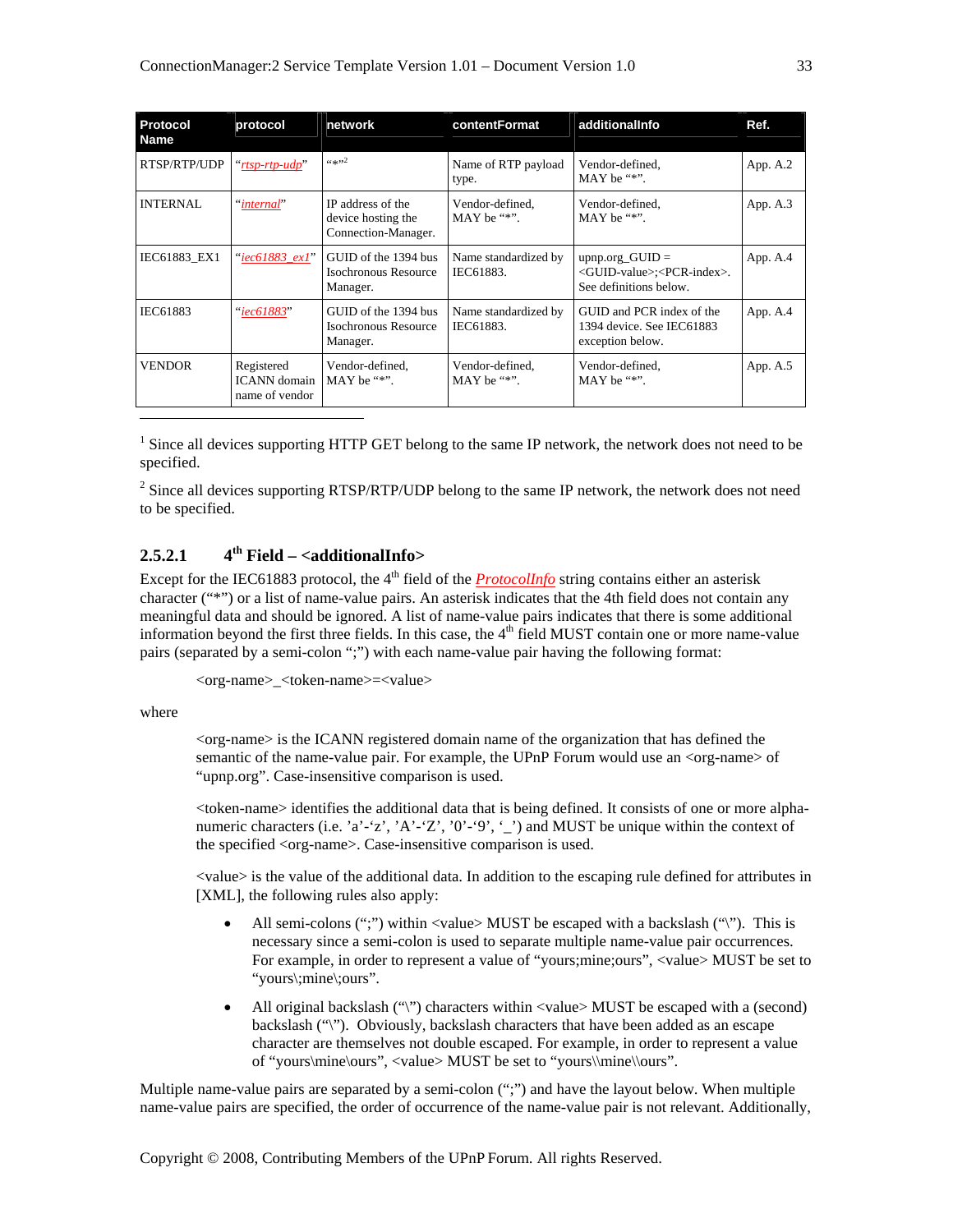the same value of <org-name> MAY occur multiple times and the same value of <token-name> MAY occur multiple times. However, each <org-name> <token-name> combination MUST appear at most once within the list of name-value pairs contained by the  $4<sup>th</sup>$  field. The following example shows three name value pairs: two of which are defined by the UPnP Forum and one of which is defined by a fictitious organization called "VendorA":

upnp.org\_resolution=1080i;VendorA.com\_resolution=super\_high\_quality;upnp.org\_sample\_rate= 30FPS

As described before, the <additionalInfo> field may be used for any purpose and contains name-value pairs which the control point may or may not understand. Since the semantics of the unknown name-value pairs are unknown, it SHOULD ignore unknown name-value pairs and only known name-value pairs MAY be used during comparison.

#### **2.5.2.2 IEC61883 Exception**

When the IEC61883 protocol was first introduced into the specification, the structure of the  $4<sup>th</sup>$  field was not yet defined. Therefore, the additional data that was needed for this protocol was simply placed directly in the  $4<sup>th</sup>$  field without any higher-level constructs. In order to maintain compatibility with existing implementations of this specification, the definition of the  $4<sup>th</sup>$  field for the IEC61883 protocol can not be changed in order to comply with the  $4<sup>th</sup>$  field layout defined above. However, to eventually deprecate this non-conformant protocol designation, a new protocol designation has been defined for IEC61883 which does conform to the above layout. It has been named IEC61883 EX1 with the "EX1" suffix indicating "Extension #1". All future implementations that support the IEC61883 protocol MUST use the new designator (IEC61883\_EX1) as well as the original designator (IEC61883).

# **2.5.2.3 Formal EBNF for the 4th field**

The formal EBNF for the 4th field is as follows:

```
4th-field ::= '*'|name-value-pair-list|IEC61883-exception 
name-value-pair-list ::= name-value-pair (';' name-value-pair)* 
name-value-pair ::= org-name '_' token-name '=' value 
org-name ::= (* ICANN registered domain name 
                             including the top-level domain suffix 
                             (e.g. ".com", ".org", ".netv, etc.) *) 
token-name ::= ('a'-'z' | 'A'-'Z' | '0'-'9' | '_')+ 
value ::= (unicode-char-except-backslash-semicolon| 
                          escaped-backslash|escaped-semicolon)* 
unicode-char-except-backslash-semicolon 
                     ::= (* any Unicode-4 character except a 
                            '\' or '; ' character *)
escaped-backslash ::= '\\' 
\text{escaped-semicolon} \quad :: = \quad \setminus \; \cdot \; 'IEC61883-exception ::= GUID-value ';' PCR-index 
GUID-value ::= (* hex encoding of the device's 
                             IEC61883 node_vendor_id and chip_id 
                             (total of 64-bits) *) 
PCR-index ::= (* zero-based integer index identifying
```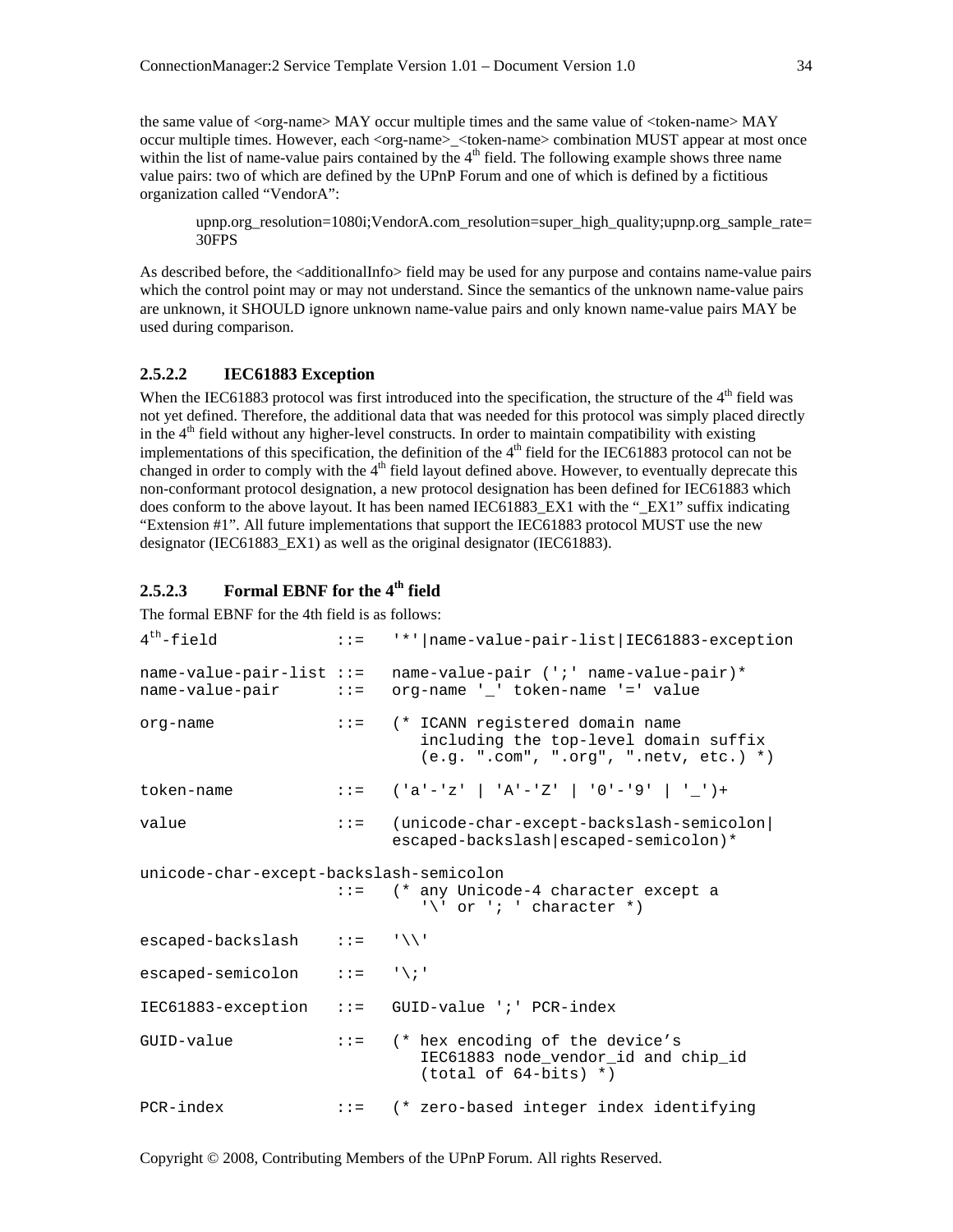the plug within the device \*)

#### **2.5.2.4** *ProtocolInfo* **Conventions for Protected Content**

#### **2.5.2.4.1 3rd Field - MIME Type Format**

MIME types for protected content resources appear in the third field, <contentFormat>, of the *ProtocolInfo* string. Since protected files may be described by both a content protection MIME type as well as a MIME type associated with the underlying media, the following convention for extended MIME types will be used for MIME types that describe protected resources:

<content\_protection\_MIME\_type>;CONTENTFORMAT=<underlying\_media\_MIME\_type>

**Example 1**. The following example describes a MPEG2-TS resource that is protected with DTCP-IP when streaming. The extended MIME type is:

application/x-dtcp1;CONTENTFORMAT=video/MP2T

The full resulting *ProtocolInfo* string additionally indicates that the stream is http-get:

*ProtocolInfo* = "http-get:\*:application/x-dtcp1;CONTENTFORMAT=video/MP2T:\*"

Finally, the form of the  $\langle$ res $\rangle$  element content is (per DTCP Volume 1 Supplement E Revision 1.0):

```
<res protocolInfo= 
 "http-get:*:application/x-dtcp1;CONTENTFORMAT=video/MP2T:*" 
 allowedUse="PLAY,5" 
 validityStart="2004-05-30T14:30:00" 
 validityEnd="2004-06-04T14:30:00"> 
   http://10.0.0.1:88/MyCollection/movie7829.mp2t? 
  CONTENTPROTECTIONTYPE=DTCP1& DTCP1HOST=1.2.3.4& DTCP1PORT=97
\langleres>
```
**Example 2.** The following example extended MIME type describes a MPEG2-PS resource that is delivered as an OMA DCF file:

"application/vnd.oma.drm.dcf;CONTENTFORMAT=video/MP2P"

The resulting *ProtocolInfo* string containing the extended MIME type additionally indicates that the file is transferred with http-get:

*ProtocolInfo* = "http-get:\*:application/vnd.oma.drm.dcf;CONTENTFORMAT=video/MP2P:\*"

Finally, the form of the  $\langle$ res $\rangle$  element content is as follows:

```
<res protocolInfo= 
"http-get:*:application/vnd.oma.drm.dcf;CONTENTFORMAT=video/MP2P:*" 
 allowedUse="PLAY,5" 
 validityStart="2004-05-30T14:30:00" 
 validityEnd="2004-06-04T14:30:00"> 
   http://10.0.0.1:88/MyCollection/movie8126.dcf 
\langleres>
```
**Example 3.** The following example describes a MPEG2-PS resource that is delivered as an OMA DCF file and can be exported to a DTCP content protection system:

The rights object of the content includes the permissions for enabling the translation into the new DRM system and will be represented as two separate <res> elements representing the same content:

```
<res protocolInfo= 
  "http-get:*:application/vnd.oma.drm.dcf;CONTENTFORMAT=video/MP2P:*" 
 allowedUse="PLAY,5" 
 validityStart="2004-05-30T14:30:00" 
 validityEnd="2004-06-04T14:30:00">
```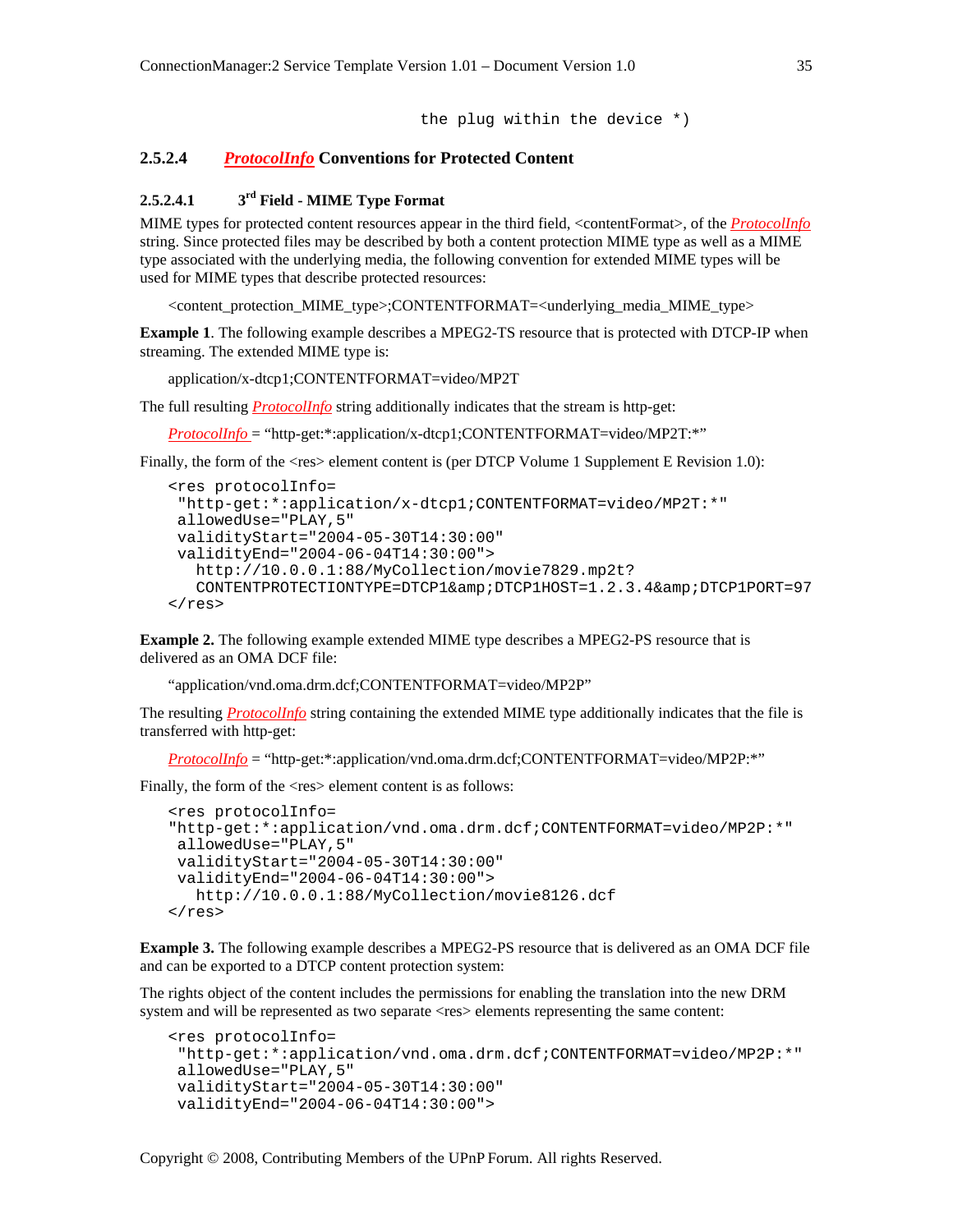```
 http://10.0.0.1:88/MyCollection/movie8126.dcf 
\langleres>
<res protocolInfo= 
  "http-get:*:application/x-dtcp1;CONTENTFORMAT=video/MP2T:*" 
 allowedUse="PLAY,5" 
 validityStart="2004-05-30T14:30:00" 
 validityEnd="2004-06-04T14:30:00"> 
   http://10.0.0.1:88/MyCollection/movie9736.mp2t? 
  CONTENTPROTECTIONTYPE=DTCP1& DTCP1HOST=1.2.3.4& DTCP1PORT=97
\langleres>
```
#### **2.5.2.4.2 4th Field - Convention for Protected Content**

The UPnP AV WC additionally defines the following convention for placing information in the fourth field of the *ProtocolInfo* string. The fourth field is used to convey additional information in cases when MIME type is not sufficient for the purpose of capability matching. In these cases the fourth field MUST contain additional DRM information for the purpose of more precise compatibility checking between the media sink and the content properties. Two cases are possible. In the first case, it is only required to identify the vendor or the standards group that defines the DRM scheme. In this case, the DRM organization or vendor is specified as the value of a upnp-domain variable:

upnp.org\_DRMInfo=<ICANN-DRM-ORG-NAME>

In the second case, the DRM scheme also requires one or more parameters associated with the DRM scheme to be enumerated. In this case, the following convention is used:

```
upnp.org_DRMInfo=<ICANN-DRM-ORG-NAME>; 
<ICANN-DRM-ORG-NAME>_<parameter1>=<parameter1 value>; 
<ICANN-DRM-ORG-NAME>_<parameter2>=<parameter2 value>; 
…
```
<ICANN-DRM-ORG-NAME>\_<parameterN>=<parameterN value>

**Example 4**: A *ProtocolInfo* string utilizes the fourth field to indicate that the MPEG-4 content is protected by a (fictitious) DRM scheme associated with ICANN name "XYZ.ORG":

*ProtocolInfo* = "http-get:\*:video/mp4:upnp.org\_DRMInfo=XYZ.ORG"

**Example 5**: A *ProtocolInfo* string for an OMA dcf file also indicates the OMA version in the fourth field:

*ProtocolInfo* = "http-get:\*:application/vnd.oma.drm.dcf;CONTENTFORMAT=video/MP2P: upnp.org\_DRMInfo=OMA.ORG;OMA.ORG\_VERSION=2"

For maximal compatibility checking, both third and fourth fields (when present) of the *ProtocolInfo* string should be matched. In general, older control points may not be capable of checking the fourth field of the *ProtocolInfo* string. For that reason, it is recommended that content listings in the CDS for DRM content should use the MIME conventions described above as much as possible for inserting DRM information on the given content item into the third field of the *ProtocolInfo* string.

#### **2.5.3 Typical Control Point Operations**

This section briefly outlines some typical control point operations on a ConnectionManager service.

#### **2.5.3.1 Establishing a New Connection**

The process for establishing a streaming connection involves:

- 1. Find ConnectionManager services via SSDP
- 2. Determine compatibility between the source (sending) and the sink (receiving) device (See Section 2.4.1)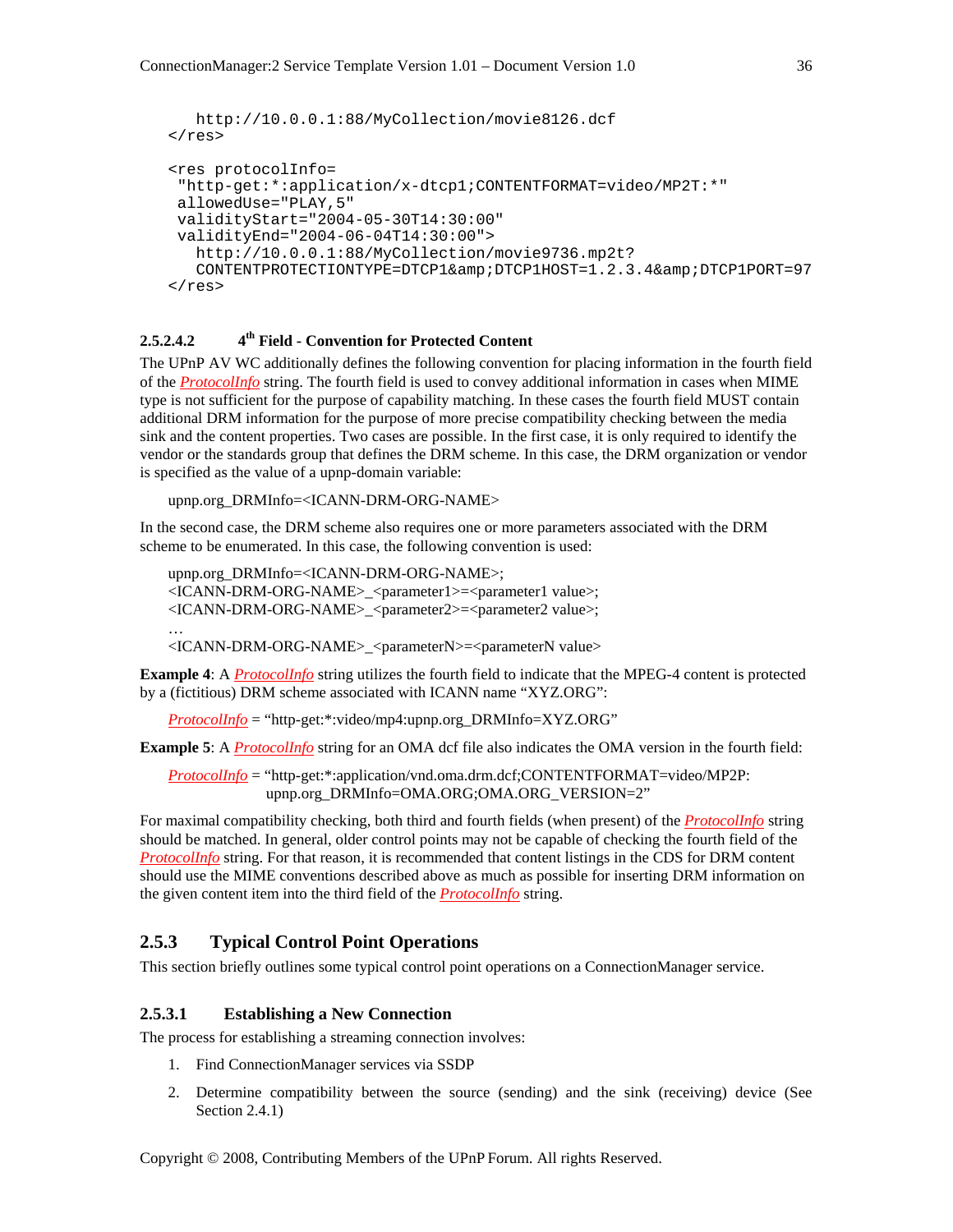- 3. Invoke *PrepareForConnection()* on the source and/or sink devices, if the action is implemented by the device (See Section 2.4.2)
- 4. Transfer content from source to sink device. (See note below).
- 5. When the connection is no longer needed, invoke *ConnectionComplete()* on the source and/or sink devices, if the action is implemented by the device. (See Section 2.4.3)

Refer to the UPnP AV Architecture document for additional details.

Once a connection has been prepared, it can be used to transfer several pieces of content before calling *ConnectionComplete()* as long as each content item is compatible with the *RemoteProtocolInfo* argument that was passed into *PrepareForConnection()*; that is: each content item has the same media format as specified in *RemoteProtocolInfo*.

#### **2.5.3.2 Dealing with Ongoing Connections**

A number of interesting scenarios require a control point to find information about all currently ongoing connections in the network, including those that it did not establish itself. This is supported by the ConnectionManager as follows. Each connection explicitly established by any control point in the network is identified by a connection identifier on both the source (sending) device and the sink (receiving) device. State variable *CurrentConnectionIDs* holds a Comma-Separated Value list of these identifiers. Given an identifier, a control point can call *GetConnectionInfo()* to obtain:

- The *ProtocolInfo* of the connection. This includes the streaming protocol and the content format.
- The 'other end' of the connection, expressed as a **UDN**/**serviceId** pair. Using the **UDN**, a control point can use SSDP to find the device description of the other UPnP device involved in the connection. This way, a control point can find out, for example, that turning off a particular source device is going to affect one or more sink devices.
- The connection status.
- The *AVTransportID* of the connection, which indicates the AVTransport service instance controlling the playback and recording through the connection. This service can be used for many purposes, for example to:
	- o subscribe to events in order to monitor the transport state
	- o actually change the transport state, for example, stopping or pausing an existing stream
	- o obtain a URI reference to the content resource currently flowing through the connection
	- o obtain any meta data embedded in the content resource flowing through the connection.

See the AVTransport service description for more details.

• The *RcsID* of the connection, which indicates the RenderingControl service instance controlling the rendering properties of the content. This can be used, for example, to implement a 'mute all streams' function in a control point.

#### **2.5.4 Relation to Devices without ConnectionManagers**

In some cases, it is desirable to establish a stream connection between devices where one device implements a UPnP ConnectionManager service, and the other device doesn't implement this service or isn't even a UPnP device. In such cases, a control point can only call *PrepareForConnection()* and *ConnectionComplete()* actions on the first device. The *PeerConnectionManager* input argument to *PrepareForConnection()* is defined as the **UDN** of the connecting UPnP device followed by a slash ('/') and the **serviceId** of the connecting device's ConnectionManager service. In case the connecting UPnP device has no ConnectionManager service, the **serviceId** part of the argument is left blank. In case the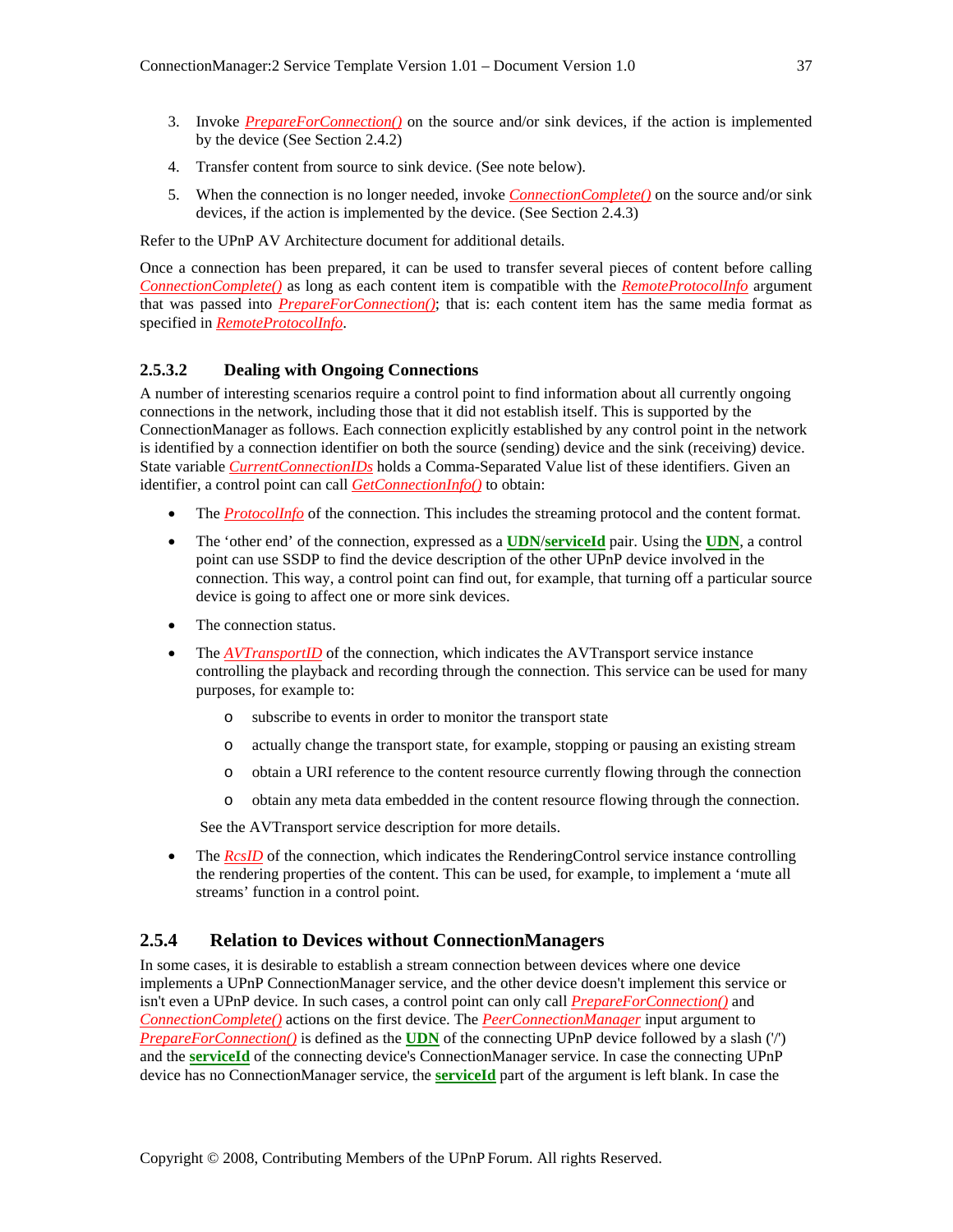connecting device is not a UPnP device (for example, an Internet streaming server), the whole PeerConnectionManager argument is left blank.

# **2.5.5** *PrepareForConnection()* **and** *ConnectionComplete()*

#### **2.5.5.1** *PrepareForConnection()*

The purpose of *PrepareForConnection()* is to allow a device to perform a set of tasks prior to transferring the content. The specific tasks performed by a device are implementation dependent, but may include the following:

- Determine whether or not the device is able to stream content using the current environment (for example, device status, network conditions, etc.)
- Allocating some resources that are needed to establish the out-of-band connection between the source/sink devices for example, in an IEEE-1394/IEC-61883 environment, this may include allocating an IEEE-1394 isochronous channel.
- Allocating a unique *ConnectionID* that identifies those resources which were allocated for a specific connection.
- Allocating a new virtual instance of the AVTransport and/or RenderingControl service and binding it to the connection so that the flow of the content and the rendering characteristics of the content can be controlled.

If a control point wants to interoperate with all UPnP AV devices, prior to initiating the transfer of content, for example, invoking *AVTransport::SetAVTransportURI()*, the control point needs to invoke *PrepareForConnection()*, if the action is implemented by the device. Otherwise, the device may not operate correctly because it is not yet properly configured. Additionally, the control point will not know whether or not the current environment is able to support the upcoming streaming request.

# **2.5.5.2** *ConnectionComplete()*

The purpose of *ConnectionComplete()* is to allow a device to terminate a specific connection and/or to perform any cleanup tasks that are needed for the connection as a result of a previous invocation of *PrepareForConnection()*. As with *PrepareForConnection()*, the set of tasks performed by a device when *ConnectionComplete()* is invoked is implementation-dependent, but may include the following:

- Releasing the resources that were allocated to establish the out-of-band connection between the source and sink devices (for example, in a IEEE-1394/IEC-61883 environment, this may include releasing the IEC-61883 isochronous channel that was allocated when *PrepareForConnection()* was invoked earlier on the same device).
- Releasing the unique *ConnectionID* that identifies those resources that were allocated by a previous invocation of *PrepareForConnection()*.
- Releasing the virtual instance of the AVTransport and/or RenderingControl service, if any, that were allocated during a previous invocation of *PrepareForConnection()* in order to control the content flowing over the associated connection.

Since control points may turn off after a connection is established, control points may not always invoke the *ConnectionComplete()* action. Therefore, the device needs to automatically perform any cleanup tasks for the connection so that those resources that were allocated during *PrepareForConnection()* are not *leaked*.

#### **2.5.5.3 General Usage Model**

As mentioned earlier, each device performs an arbitrary set of implementation-dependent tasks during *PrepareForConnection()* and *ConnectionComplete()*. Some of these tasks may be crucial to the proper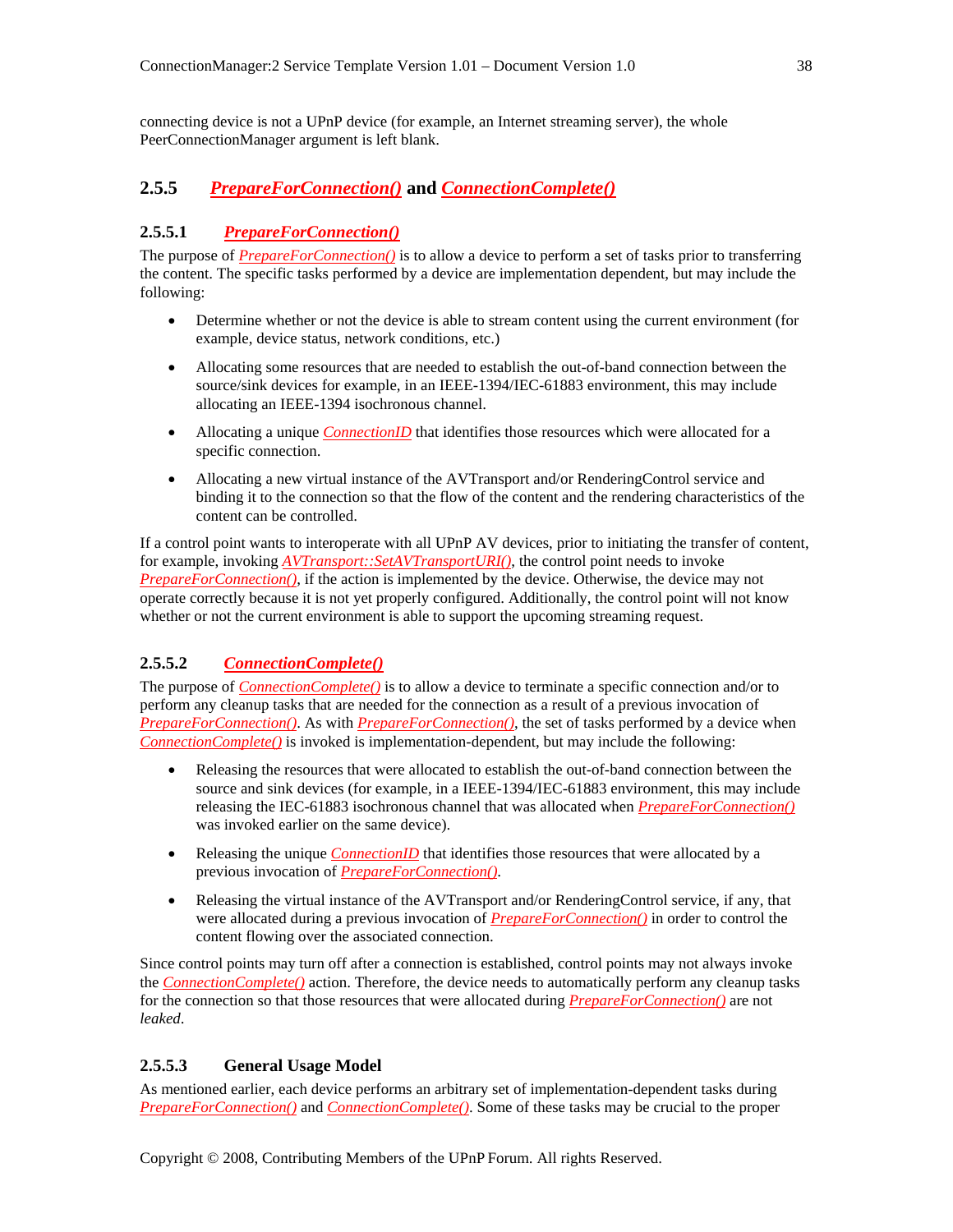operation of the device while other tasks may be secondary to the device's core functionality. However, since each implementation of *PrepareForConnection()* and *ConnectionComplete()* are specific to each device, it is very difficult (if not impossible) for a control point to determine whether or not it is safe to bypass *PrepareForConnection()*/*ConnectionComplete()* for a given device. Therefore, the safest and simplest way for a control point to interoperate with all UPnP AV devices is to always invoke *PrepareForConnection()* and *ConnectionComplete()* if they are implemented by the device. Otherwise, those devices may not function properly as described above.

#### **2.5.5.4 Relationship to AVTransport and RenderingControl Services**

As described in the "Theory of Operation" sections of the AVTransport and RenderingControl service specifications, some device are designed to support multiple virtual instances of the AVTransport and/or RenderingControl service. With these types of devices, the allocation and binding of these virtual instances occur during *PrepareForConnection()*.

As described in the AVTransport specification, the responsibility for providing the AVTransport service for a given connection varies between the source and sink devices depending on the type of connection (that is: the type of transfer protocol that is being used). When a *push* protocol is being used (for example, IEEE-1394), the source device is responsible for providing the AVTransport service and when a *pull* protocol is being used (for example, HTTP GET), the sink device is responsible for providing the AVTransport service. When a source device wants to support multiple instances of a *push* protocol or a sink device wants to support multiple instances of a *pull* protocol, the device's *PrepareForConnection()* is responsible for allocating a new virtual instance of the AVTransport service for each new instance of that connection-type. Additionally, *PrepareForConnection()* MUST perform the necessary binding operations that link the allocated AVTransport instance with the connection.

For example, in a IEEE-1394/IEC-61883 (*push*) environment, if a source device wants to support multiple 1394/61883 streams, then its *PrepareForConnection()* MUST allocate a unique virtual instance of the AVTransport service and bind it to the newly allocated IEEE-1394/IEC-61883 connection. Similarly, in an HTTP GET *pull* environment, if a sink device wants to support multiple simultaneous connections, its *PrepareForConnection()* implementation MUST allocate a new virtual instance of the AVTransport service and bind it to the newly allocated connection.

Note: This implies that the sink device's *PrepareForConnection()* MUST perform some type of preallocation of the TCP/IP socket so that it can be distinguished from the other connections of that type.

With regards to the RenderingControl service, the sink device is always responsible for providing it regardless of the underlying protocol. If a sink device is designed to support multiple simultaneous connections then its implementation of *PrepareForConnection()* MUST be designed to allocate a new virtual instance of the RenderingControl service for each connection that is created. Additionally, it MUST bind each instance to the newly created connection so that a control point can control the rendering characteristics of the content that is being transferred over that connection.

Note: This implies that the sink device's *PrepareForConnection()* MUST perform some type of preallocation of the TCP/IP socket so that it can be distinguished from the other connections of that type.

When a device's *PrepareForConnection()* is designed to allocate and bind virtual instances of the AVTransport and/or RenderingControl services, the device's *ConnectionComplete()* MUST be designed to un-bind and release these virtual instances. For example, if a source device allocates an AVTransport service and binds it to a IEEE-1394 channel, the device's *ConnectionComplete()* action MUST undo the binding operation, as appropriate, and it MUST release the IEEE-1394 channel.

#### **2.5.5.5** *ConnectionIDs*

A *ConnectionID* is a device-specific identifier that is used to uniquely identify a connection which has been prepared on a device via *PrepareForConnection()*. When *PrepareForConnection()* is invoked, a *ConnectionID* is allocated by the device and assigned to the newly configured connection. Since *ConnectionID*s are allocated by individual devices, a given *ConnectionID* is valid only within the context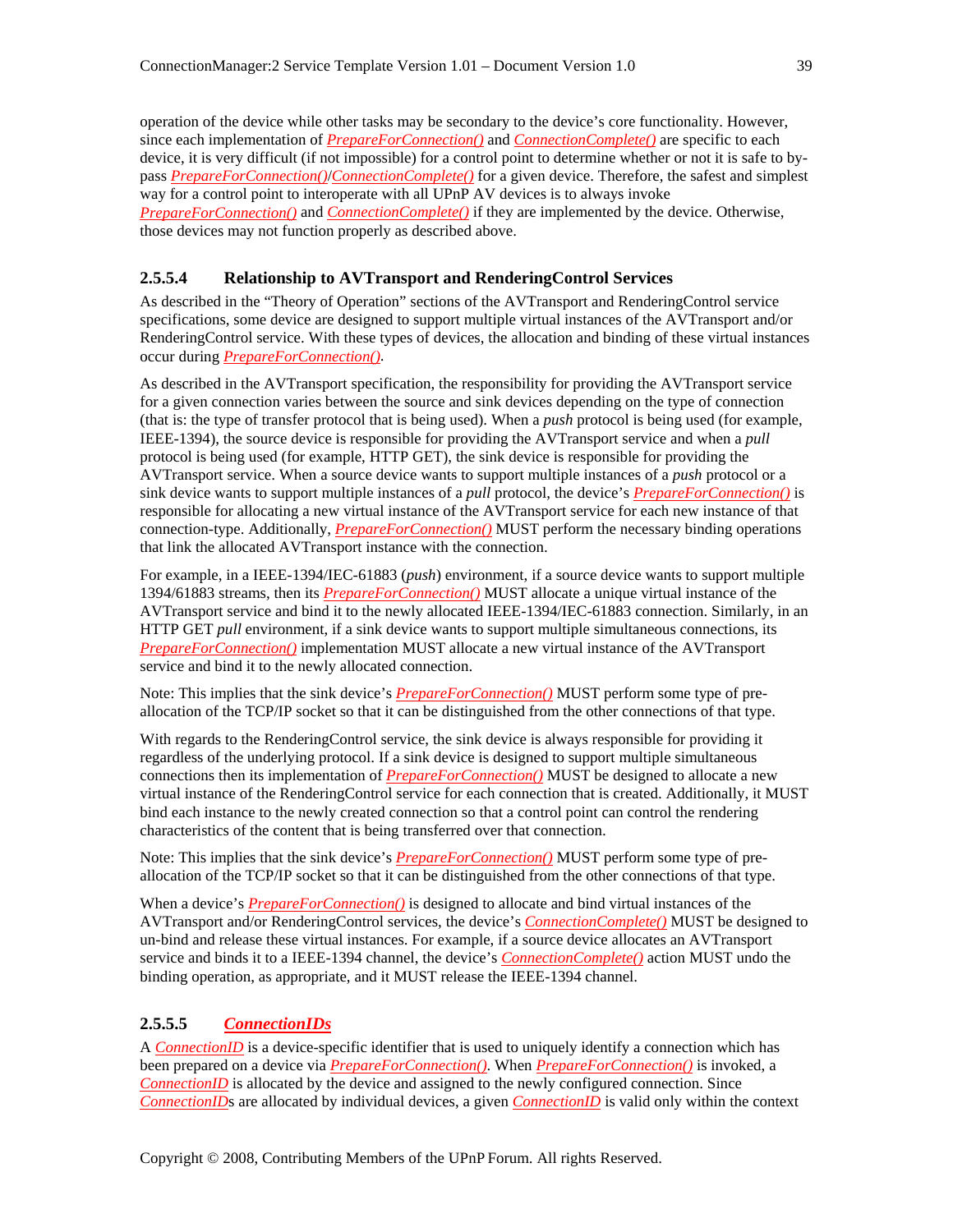of that device. Therefore, a *ConnectionID* assigned by one device can not be used when interacting with another device. When the two end-point devices of a given connection are setup via *PrepareForConnection()*, the *ConnectionID*s returned by the two devices are completely independent from each other and are almost certainly going to have different values even though they happen to refer to the same connection.

On a given device, the algorithm used to allocate *ConnectionID*s is vendor-specific. Hence, the numerical value of a *ConnectionID* is completely meaningless except to the device itself. Once a *ConnectionID* has been allocated, it is generally valid until the associated connection is torn down. Typically, this happens in response to an invocation of *ConnectionComplete()* or as a result of the device's OPTIONAL auto-cleanup mechanism.

Devices SHOULD NOT return the same *ConnectionID* value on subsequent invocations of *PrepareForConnection()*. After a connection has been torn down, its associated *ConnectionID*, which is no longer valid, can be reassigned by the device to another connection. However, in order to minimize the potential of a *stale ConnectionID* being misinterpreted as a *valid ConnectionID*, it is RECOMMENDED that each device not reassign a *ConnectionID* value until all other valid values have been used.

Once a *ConnectionID* has been allocated, any control point may use the *ConnectionID* to uniquely identify the associated connection even when invoking *ConnectionComplete()*. However, in order to provide predictable device behavior, it is RECOMMENDED that each control point use only those connections that it has prepared. Notable exceptions to this recommendation include those control points that are able to coordinate with one another, via some non-UPnP mechanism, or those control points that are explicitly designed to perform connection clean up tasks, for example, a network management tool.

#### **2.5.5.6 AVTransportIDs and RcsIDs**

When a connection is prepared via *PrepareForConnection()*, the device MAY choose to return an *AVTransportID* and/or an *RcsID*. These IDs are used to identify the (unique and independent) virtual instance of the AVTransport service and/or RenderingControl service that has been associated with the newly prepared connection. As with the connection's *ConnectionID*, the value of the *AVTransportID* and/or *RcsID* have no meaning outside of the context of the allocating device. Similarly, *AVTransportID*s and *RcsID*s are valid until their associated connection is torn down, generally in response to an invocation of *ConnectionComplete()* or as a result of the device's OPTIONAL auto-cleanup mechanism.

Once allocated, *AVTransportID*s and *RcsID*s are used in conjunction with the AVTransport service and RenderingControl service, respectively, to invoke various control actions on the stream that is being carried over the associated connection. As with *ConnectionID*s, control points should use only the *AVTransportID*s and *RcsID*s that are associated with the connections that the control point has prepared via *PrepareForConnection()*. The AVTransport and RenderingControl services allow any control point to use any valid *AVTransportID*s and/or *RcsID*s. However, when multiple control points use the same *AVTransportID* and/or *RcsID*, these control points should coordinate their activities with one another. Otherwise, the devices may behave unexpectedly thus causing a poor end-user experience.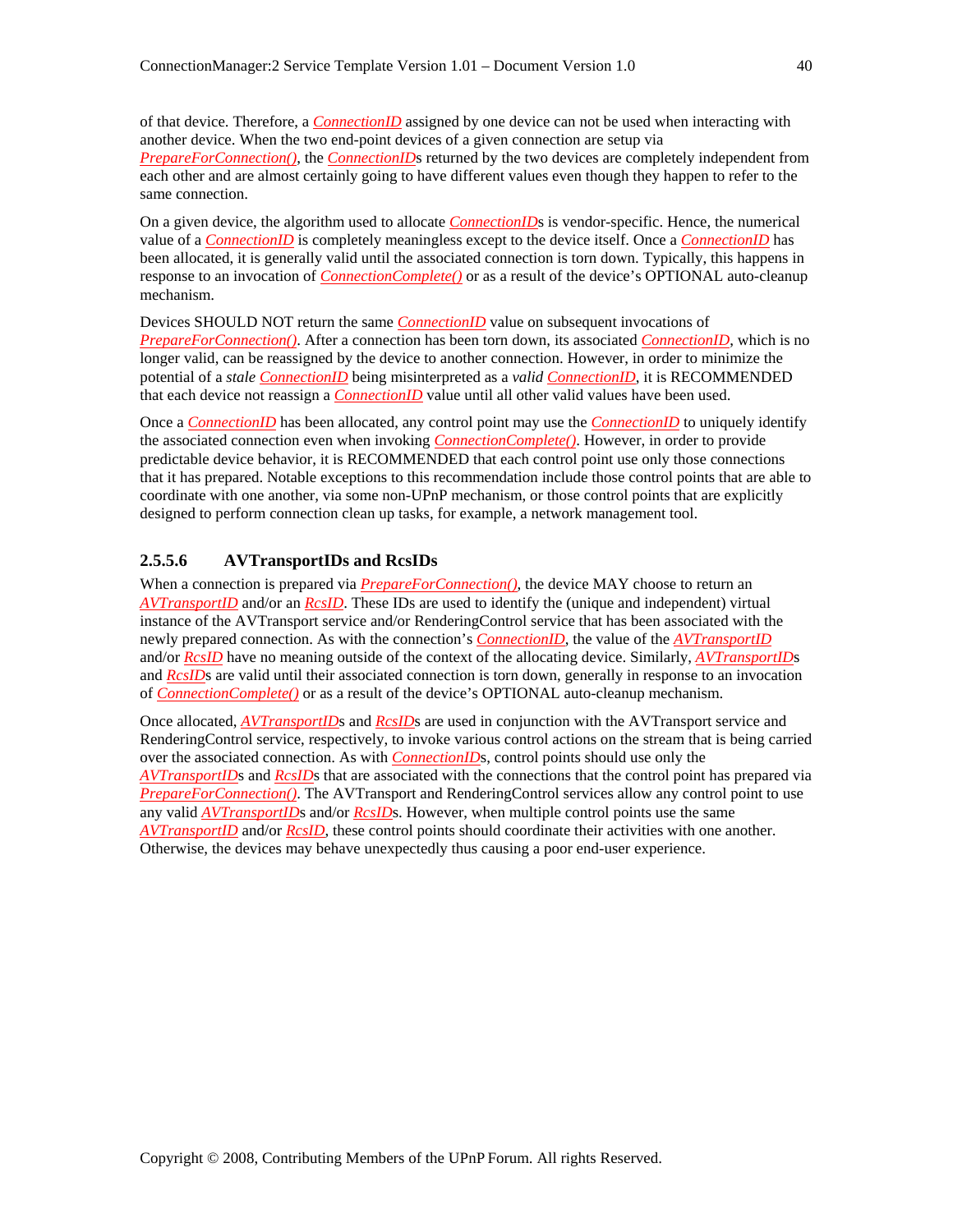# **3 XML Service Description**

```
<?xml version="1.0"?> 
<scpd xmlns="urn:schemas-upnp-org:service-1-0"> 
    <specVersion> 
       <major>1</major> 
       <minor>0</minor> 
    </specVersion> 
    <actionList> 
       <action> 
           <name>GetProtocolInfo</name> 
           <argumentList> 
              <argument> 
                  <name>Source</name> 
                  <direction>out</direction> 
                  <relatedStateVariable> 
                     SourceProtocolInfo
                  </relatedStateVariable>
              </argument> 
              <argument> 
                  <name>Sink</name> 
                  <direction>out</direction> 
                  <relatedStateVariable> 
                     SinkProtocolInfo
                  </relatedStateVariable> 
              </argument> 
           </argumentList> 
       </action> 
       <action> 
           <name>PrepareForConnection</name> 
           <argumentList> 
              <argument> 
                  <name>RemoteProtocolInfo</name> 
                  <direction>in</direction> 
                  <relatedStateVariable> 
                     A_ARG_TYPE_ProtocolInfo
                  </relatedStateVariable> 
              </argument> 
              <argument> 
                  <name>PeerConnectionManager</name> 
                  <direction>in</direction> 
                  <relatedStateVariable> 
                     A_ARG_TYPE_ConnectionManager
                  </relatedStateVariable> 
              </argument> 
              <argument> 
                  <name>PeerConnectionID</name> 
                  <direction>in</direction> 
                  <relatedStateVariable> 
                     A_ARG_TYPE_ConnectionID
                  </relatedStateVariable> 
              </argument> 
              <argument> 
                  <name>Direction</name> 
                  <direction>in</direction> 
                  <relatedStateVariable>
```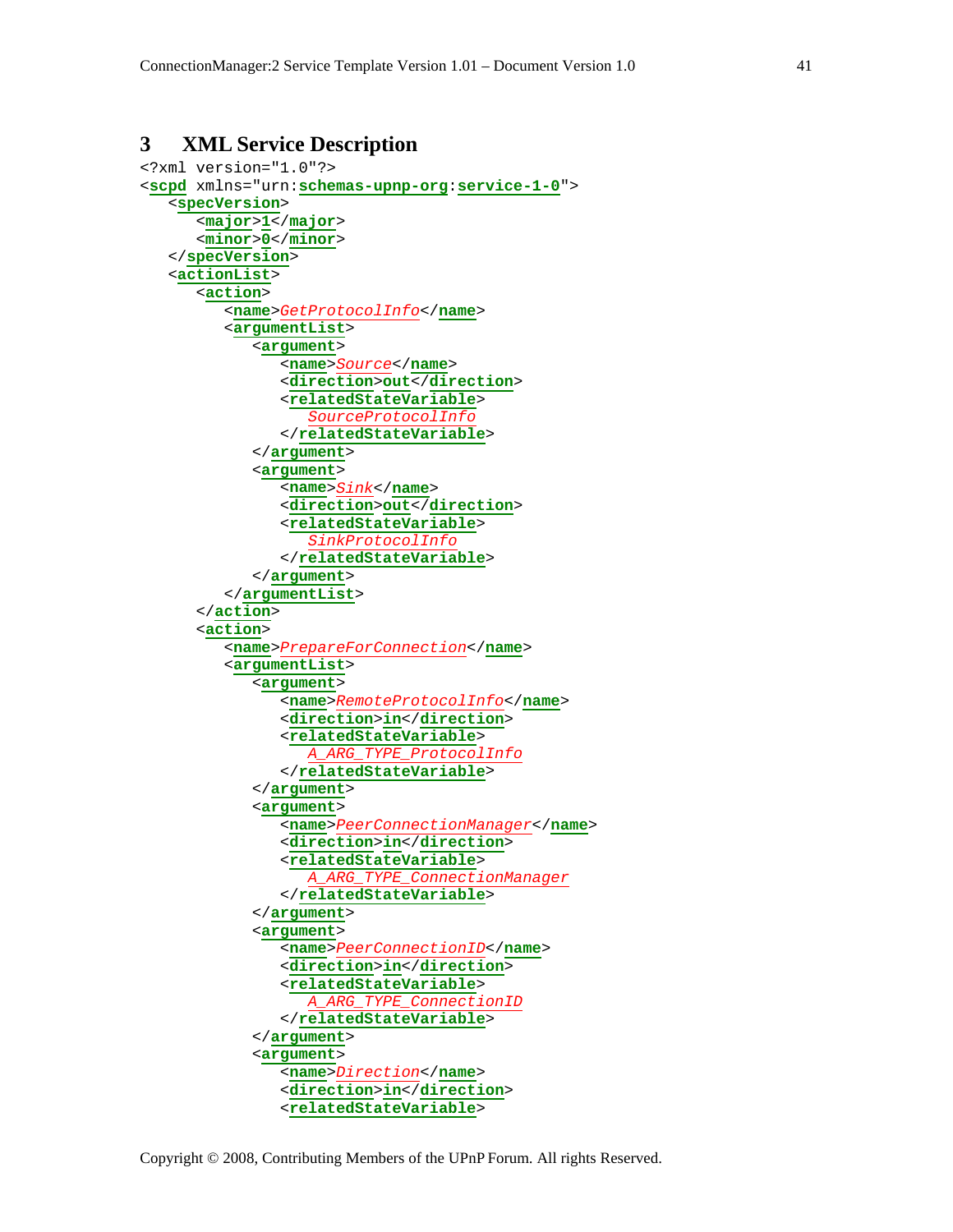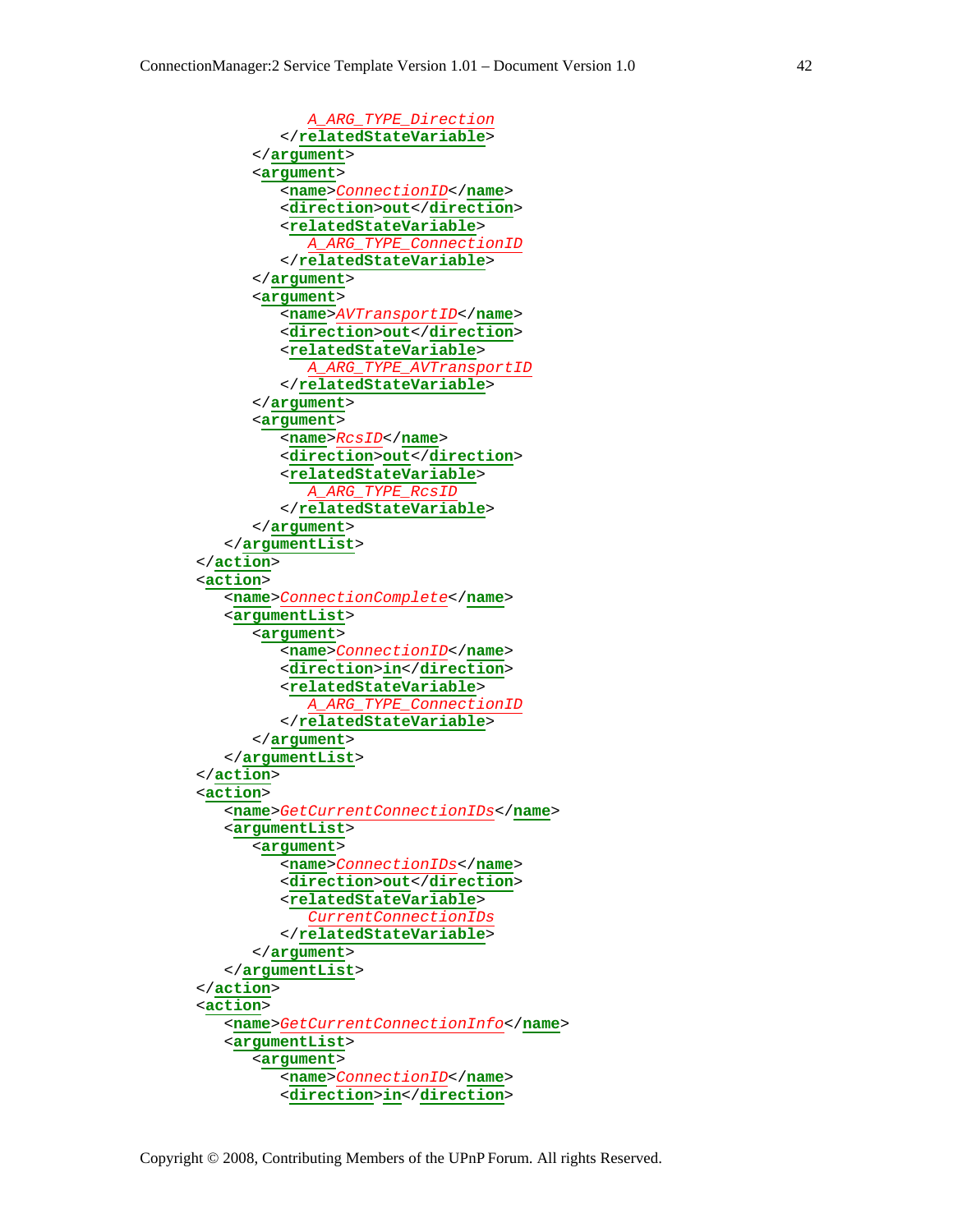

Copyright © 2008, Contributing Members of the UPnP Forum. All rights Reserved.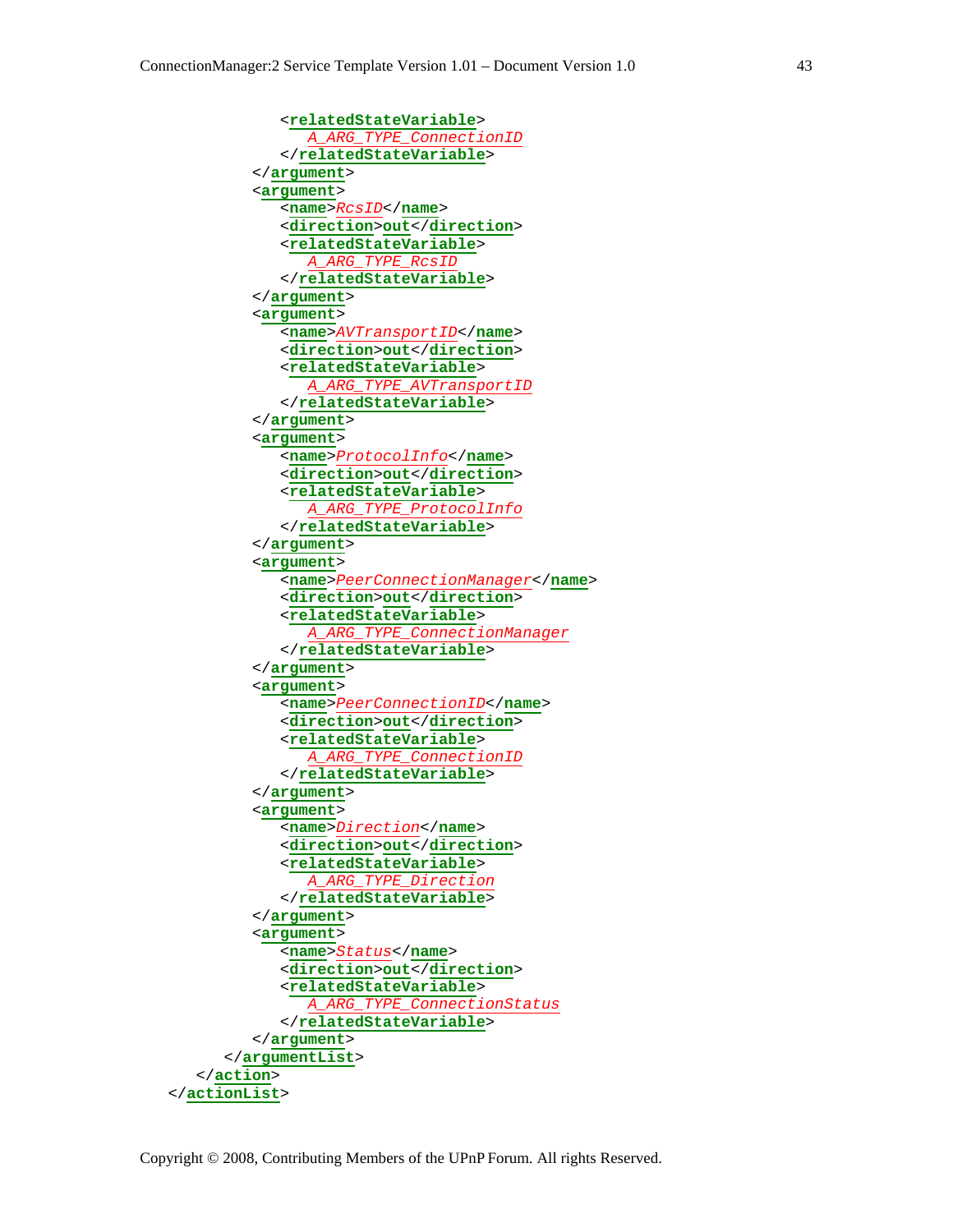```
 <serviceStateTable> 
       <stateVariable sendEvents="yes"> 
          <name>SourceProtocolInfo</name> 
          <dataType>string</dataType> 
       </stateVariable> 
       <stateVariable sendEvents="yes"> 
           <name>SinkProtocolInfo</name> 
           <dataType>string</dataType> 
       </stateVariable> 
       <stateVariable sendEvents="yes"> 
          <name>CurrentConnectionIDs</name> 
          <dataType>string</dataType> 
       </stateVariable> 
       <stateVariable sendEvents="no"> 
           <name>A_ARG_TYPE_ConnectionStatus</name> 
          <dataType>string</dataType> 
          <allowedValueList> 
              <allowedValue>OK</allowedValue> 
              <allowedValue>ContentFormatMismatch</allowedValue> 
              <allowedValue>InsufficientBandwidth</allowedValue> 
              <allowedValue>UnreliableChannel</allowedValue> 
              <allowedValue>Unknown</allowedValue> 
          </allowedValueList> 
       </stateVariable> 
       <stateVariable sendEvents="no"> 
           <name>A_ARG_TYPE_ConnectionManager</name> 
          <dataType>string</dataType> 
       </stateVariable> 
       <stateVariable sendEvents="no"> 
           <name>A_ARG_TYPE_Direction</name> 
          <dataType>string</dataType> 
          <allowedValueList> 
              <allowedValue>Input</allowedValue> 
              <allowedValue>Output</allowedValue> 
          </allowedValueList> 
       </stateVariable> 
       <stateVariable sendEvents="no"> 
           <name>A_ARG_TYPE_ProtocolInfo</name> 
          <dataType>string</dataType> 
       </stateVariable> 
       <stateVariable sendEvents="no"> 
           <name>A_ARG_TYPE_ConnectionID</name> 
           <dataType>i4</dataType> 
       </stateVariable> 
       <stateVariable sendEvents="no"> 
          <name>A_ARG_TYPE_AVTransportID</name> 
          <dataType>i4</dataType> 
       </stateVariable> 
       <stateVariable sendEvents="no"> 
          <name>A_ARG_TYPE_RcsID</name> 
          <dataType>i4</dataType> 
       </stateVariable> 
    </serviceStateTable> 
</scpd>
```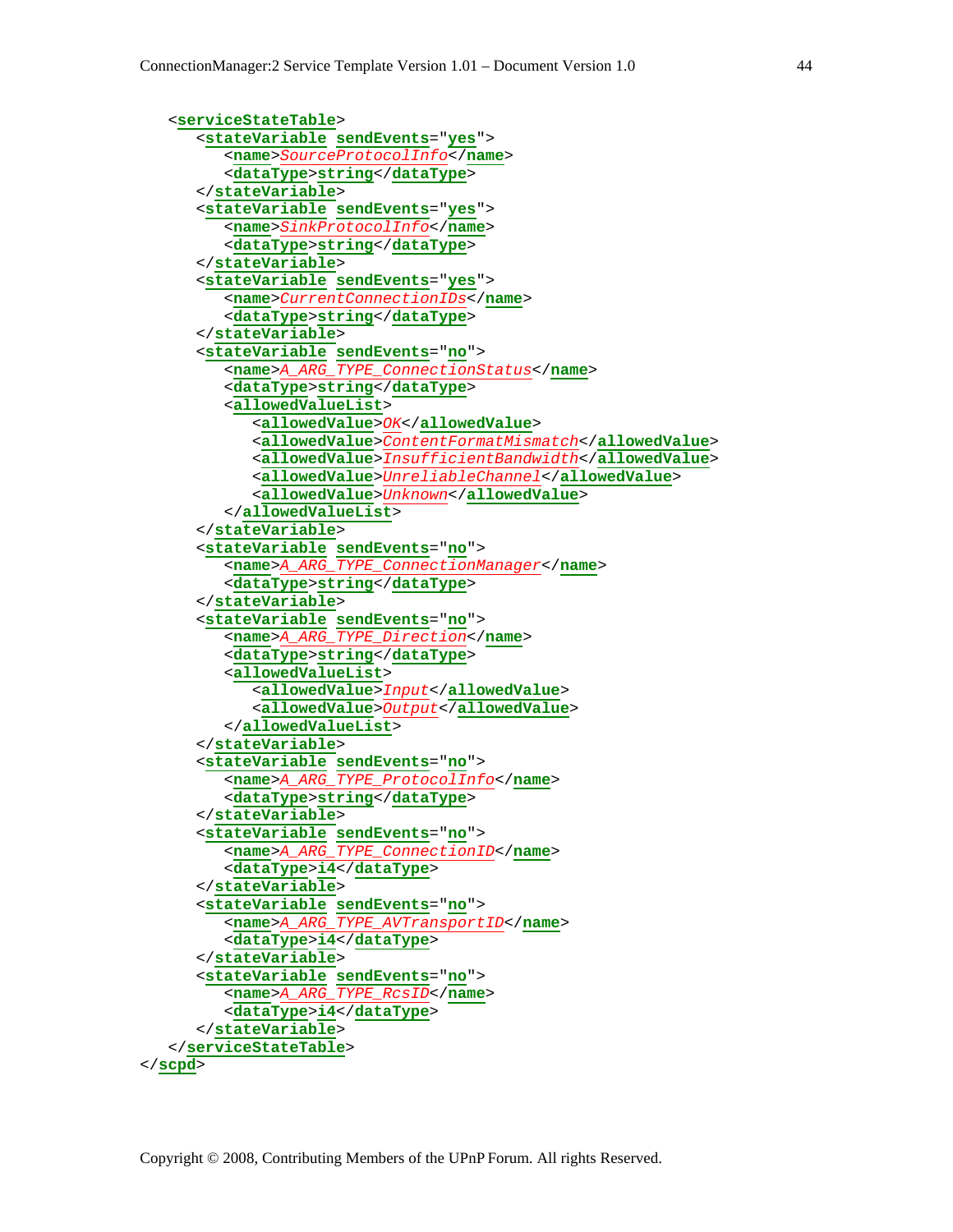# **4 Test**

No semantics tests have been defined for this service.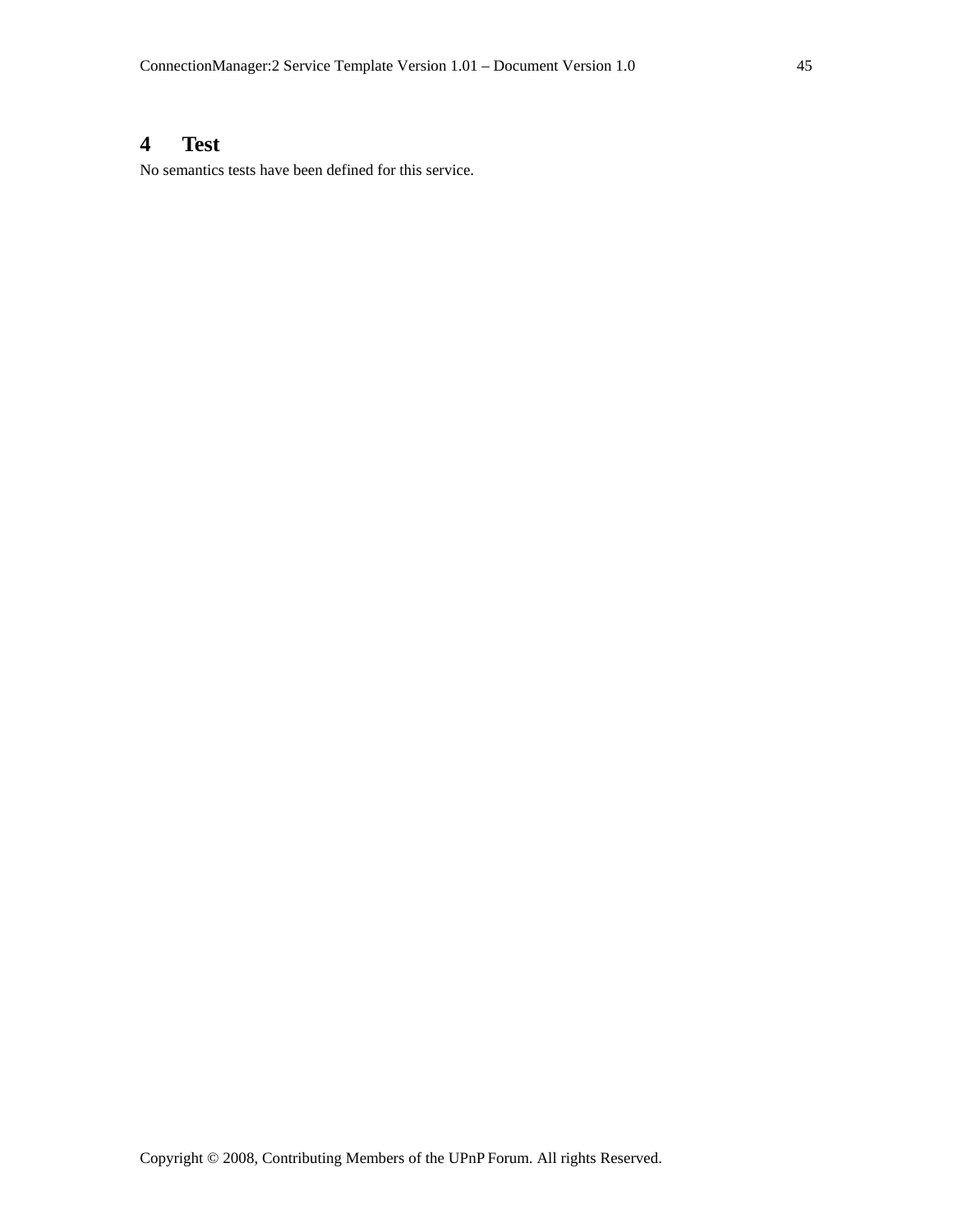# **Appendix A. Protocol Specifics**

# **A.1 Application to HTTP Streaming**

# **A.1.1** *ProtocolInfo* **Definition**

Streaming data via the HTTP GET method is defined by the Internet standard Request For Comment document entitled HyperText Transport Protocol – HTTP/1.1 (http://www.ietf.org/rfc/rfc2616.txt). While it is certainly possible to use other HTTP methods such as PUT or POST, this document focuses on the HTTP GET method. The <protocol> part of *ProtocolInfo* MUST be "http-get". The <network> part of *ProtocolInfo* is not used for the HTTP case since all devices belong to the same network. An asterisk ("\*") is used instead. The <contentFormat> part for HTTP GET is described by a MIME type, see http://www.ietf.org/rfc/rfc1341.txt.

An example of protocol information for HTTP GET, in this case referring to an audio file, is:

http-get:\*:audio/mpeg:\*

# **A.1.2 Implementation of** *PrepareForConnection()*

In addition to any non-protocol related preparation tasks such as the one described in Section 2.5.5, "*PrepareForConnection()* and *ConnectionComplete()*," a device's *PrepareForConnection()* implementation MAY also perform some preparation tasks that are related to the protocol that is about to be used to transfer the content. However, since the HTTP GET connection is initiated and maintained by the sink device, the source device typically does not need to perform any protocol-related preparation tasks because HTTP GET requests are handled by the device's underlying http-server. Therefore, if a MediaServer does not need to perform any non-protocol-related preparation tasks, it will (in most cases) not need to implement *PrepareForConnection()*. Although not required, the MediaRenderer device (the receiving end of the HTTP stream), MAY choose to pre-allocate a TCP/IP socket in order to ensure that this resource is available when the content transfer is initiated; that is: when *AVTransport::SetAVTransportURI()* is invoked.

# **A.1.3 Implementation of** *ConnectionComplete()*

In addition to the non-protocol related cleanup tasks such as those described in Section 2.5.5, "*PrepareForConnection()* and *ConnectionComplete()*," a device's *ConnectionComplete()* implementation MAY also perform some cleanup tasks that are related to the protocol that was used to transfer the content. The cleanup tasks that a device performs depend directly on the implementation of *PrepareForConnection()*. In general, when using the HTTP GET protocol, a MediaServer does not have any protocol-related cleanup tasks to perform because the MediaServer's *PrepareForConnection()* typically does not perform any protocol-related preparation. On a MediaRenderer device, *ConnectionComplete()* MUST release any protocol-related resources that were allocated during *PrepareForConnection()*. For example, if a MediaRenderer chooses to pre-allocate a TCP/IP socket during *PrepareForConnection()*, the device's *ConnectionComplete()* action MUST release the socket associated with that connection.

# **A.1.4 Automatic Connection Cleanup**

Since control points may establish connections, and then leave the UPnP network forever, protocols supported by the ConnectionManager need to have a built-in automatic mechanism to cleanup stale connections. For HTTP connections, automatic cleanup SHOULD be performed by the AVTransport instance.

On the UPnP level, this will appear as an (evented) change in state variable *CurrentConnectionIDs*.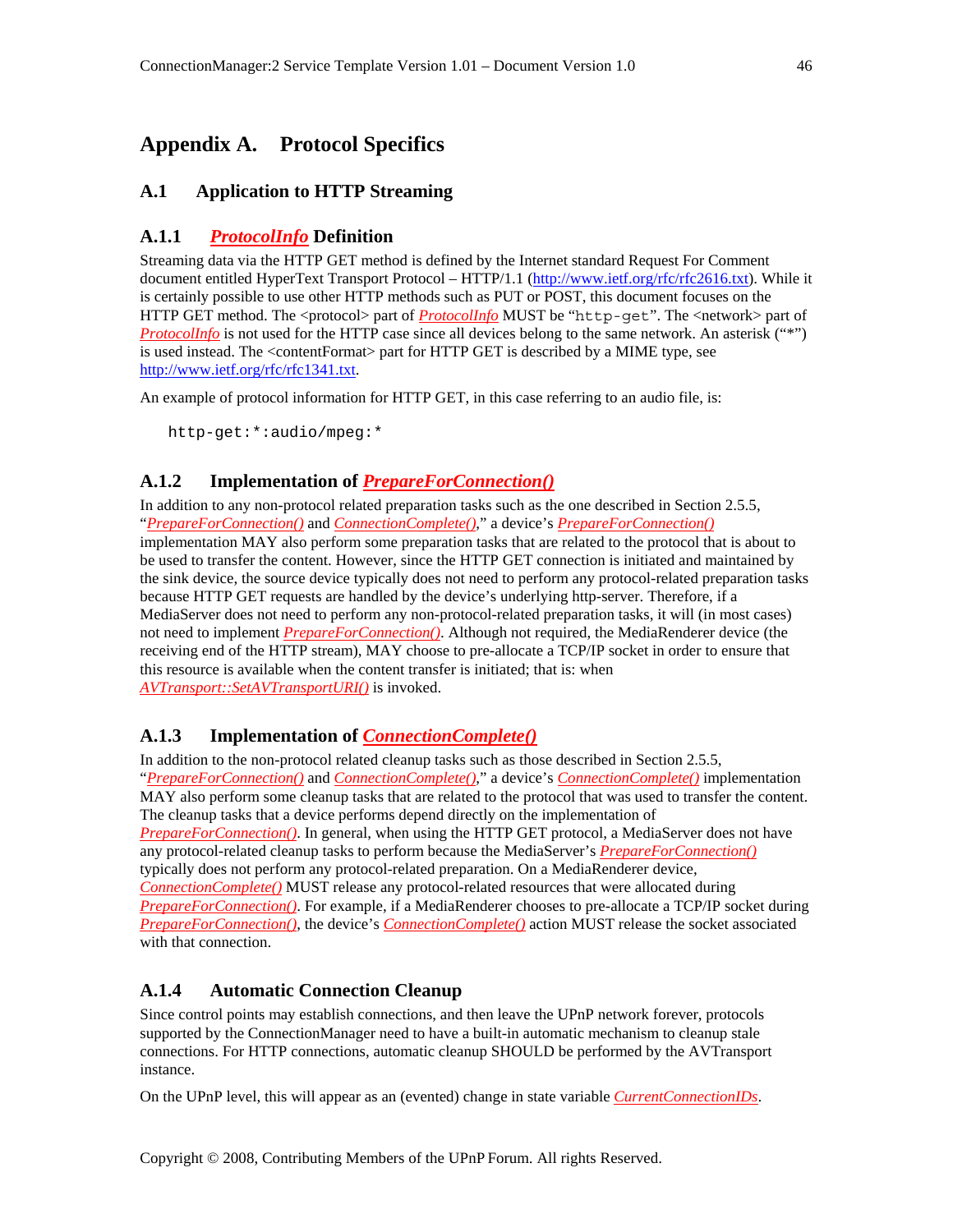# **A.2 Application to RTSP/RTP/UDP Streaming**

# **A.2.1** *ProtocolInfo* **Definition**

Streaming data via RTSP is defined by the Internet standard Request For Comment document entitled Real Time Streaming Protocol. (http://www.ietf.org/rfc/rfc2326.txt). The actual Audio/Video data packets are sent out-of-band with respect to RTSP. RTSP does not REQUIRE a particular protocol for this. Since usually RTP (http://www.ietf.org/rfc/rfc1889.txt) over UDP is used, the protocol for RTSP-based streams is defined as RTSP/RTP/UDP. This ensures that two ConnectionManagers that can send and receive RTSP also send and receive using the same Audio/Video data Connection protocol. The <protocol> part of *ProtocolInfo* MUST be "rtsp-rtp-udp". The <network> part of *ProtocolInfo* is not used for the RTSP/RTP/UDP case since all devices belong to the same network. An asterisk ("\*") is used instead. RTP packets contain a standardized 7-bit payload type identifier, see http://www.iana.org/assignments/rtpparameters or http://www.ietf.org/rfc/rfc1890.txt. Each payload type has a unique encoding name. This payload type name is used as the <contentFormat> part of the *ProtocolInfo* string.

An example of protocol information for RTSP/RTP/UDP with MPEG video payload is:

rtsp-rtp-udp:\*:MPV:\*

# **A.2.2 Implementation of** *PrepareForConnection()*

In addition to the non-protocol related preparation task such as those described in Section 2.5.5, "*PrepareForConnection()* and *ConnectionComplete()*," a device's *PrepareForConnection()* implementation MAY also perform some preparation tasks that are related to the protocol that is about to be used to transfer the content. However, since RTSP/RTP/UDP sessions are initiated and maintained by the sink device, the source device typically does not need to perform any protocol-related preparation tasks. Therefore, if a MediaServer does not need to perform any non-protocol-related preparation tasks, it will (in most cases) not need to implement *PrepareForConnection()*. Although not required, the MediaRenderer device (the receiving end of the RTP/RTP/UDP stream) MAY choose to pre-allocate an RTSP/RTP/UDP connection in order to ensure that this resource is available when the content transfer is initiated; that is: when *AVTransport::SetAVTransportURI()* is invoked.

# **A.2.3 Implementation of** *ConnectionComplete()*

In addition to the non-protocol related cleanup tasks such as those described in Section 2.5.5, "*PrepareForConnection()* and *ConnectionComplete()*," a device's *ConnectionComplete()* implementation MAY also perform some cleanup tasks that are related to the protocol that was used to transfer the content. The cleanup tasks that a device performs depend directly on the implementation of *PrepareForConnection()*. In general, when using the RTSP/RTP/UDP protocol, a MediaServer does not have any protocol-related cleanup tasks to perform because the MediaServer's *PrepareForConnection()* typically does not perform any protocol-related preparation. On a MediaRenderer device, *ConnectionComplete()* MUST release any protocol-related resources that were allocated during *PrepareForConnection()*. For example, if a MediaRenderer chooses to pre-allocate a RTSP/RTP/UDP connection during *PrepareForConnection()*, the device's *ConnectionComplete()* MUST release that connection.

# **A.2.4 Automatic Connection Cleanup**

Since control points may establish connections, and then leave the UPnP network forever, protocols supported by the ConnectionManager need to have a built-in automatic mechanism to cleanup stale connections. For RTSP connections, automatic cleanup SHOULD be performed by the AVTransport instance.

On the UPnP level, this will appear as an (evented) change in state variable *CurrentConnectionIDs*.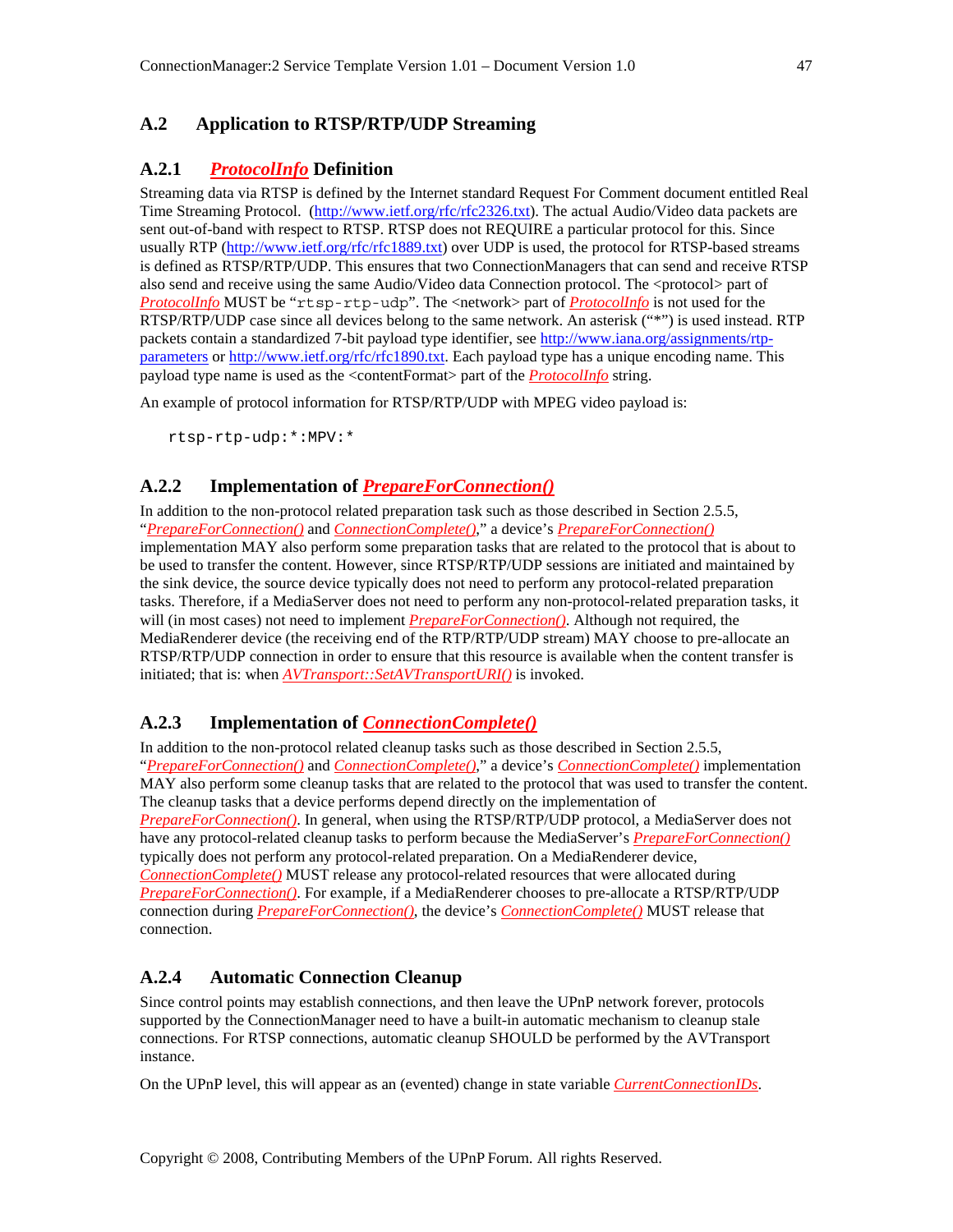# **A.3 Application to Device-Internal Streaming**

For the purpose of this service definition an INTERNAL protocol is defined for use over internal connections. An internal connection is defined as a connection within a single device. An example of such a connection is between a Tuner subsystem and a Display subsystem in a conventional TV. Since this connection is internal to the device, no streaming data will flow on the UPnP network, and the actual content-format used inside the device can be proprietary. The resulting *ProtocolInfo* and content-URI that need to be defined for these types of connections can therefore be very simple.

An internal connection MUST use the INTERNAL protocol. For this protocol, the <protocol> part of *ProtocolInfo* MUST be "*internal*". Within this protocol scope the <network> part of *ProtocolInfo* is defined as the device's IP-address, as a string, in the well-known dotted decimal notation. The <contentFormat> part of *ProtocolInfo* is proprietary.

An example of protocol information for INTERNAL is:

internal:161.88.59.212:mpeg2:to-local-display

The implementation of the *PrepareForConnection()* and *ConnectionComplete()* actions for this protocol type is proprietary (vendor specific).

# **A.4 Application to IEC61883 Streaming**

# **A.4.1** *ProtocolInfo* **Definition**

The basis for real time data transmission on the IEEE1394 bus using the IEC61883 protocol is the Common Isochronous Packet (CIP) which consists of a CIP header and data blocks embedded in an IEEE1394 compliant isochronous packet. The <protocol> part of *ProtocolInfo* MUST be "iec61883".

The <network> part of *ProtocolInfo* for the IEC61883 protocol uniquely identifies the set of connected IEEE1394 devices on a specific bus segment. It is defined as a bin.hex encoding of the GUID (Globally Unique ID) of the 1394 Isochronous Resource Manager node. This identification is not persistent, and will, in general, change when 1394 devices are added to or removed from the 1394 network. These changes will lead to changes in the *SourceProtocolInfo* and *SinkProtocolInfo* state variables, and, through eventing, interested control points will be notified of the new streaming possibilities of the new 1394 network segmentation.

The stream types include all content formats supported by the family of IEC61883 Standards. These formats are uniquely identified by the FMT and FDF values in the CIP header, The following table lists the formats supported by the IEC61883-2 to 5 International Standards and by IEC61883-6 PAS (Publicly Available Specification; *that is: not yet fulfilling all requirements for a standard*).

| <contentformat> for Protocol IEC61883</contentformat> | <b>IEC</b><br><b>Version</b> | <b>Description</b>                                                                                                               |
|-------------------------------------------------------|------------------------------|----------------------------------------------------------------------------------------------------------------------------------|
| "UNKNOWN_STREAM"                                      |                              |                                                                                                                                  |
| "DVCR STD DEF 525 $60$ "                              | IEC61883-2                   | 525-60 system: the 525-line system with<br>a frame frequency of 29.97 Hz                                                         |
| "DVCR STD DEF $625$ 50"                               | IEC61883-2                   | 625-50 system: the 625-line system with<br>a frame frequency of 25.00 Hz                                                         |
| "DVCR STD DEF HI COMPRESS 525 60"                     | IEC61883-5                   | SDL525-60 system: The standard<br>definition for high compression mode<br>525-line system with a frame frequency<br>of 29.97 Hz. |

#### **Table A-1: <contentFormat> for Protocol IEC61883**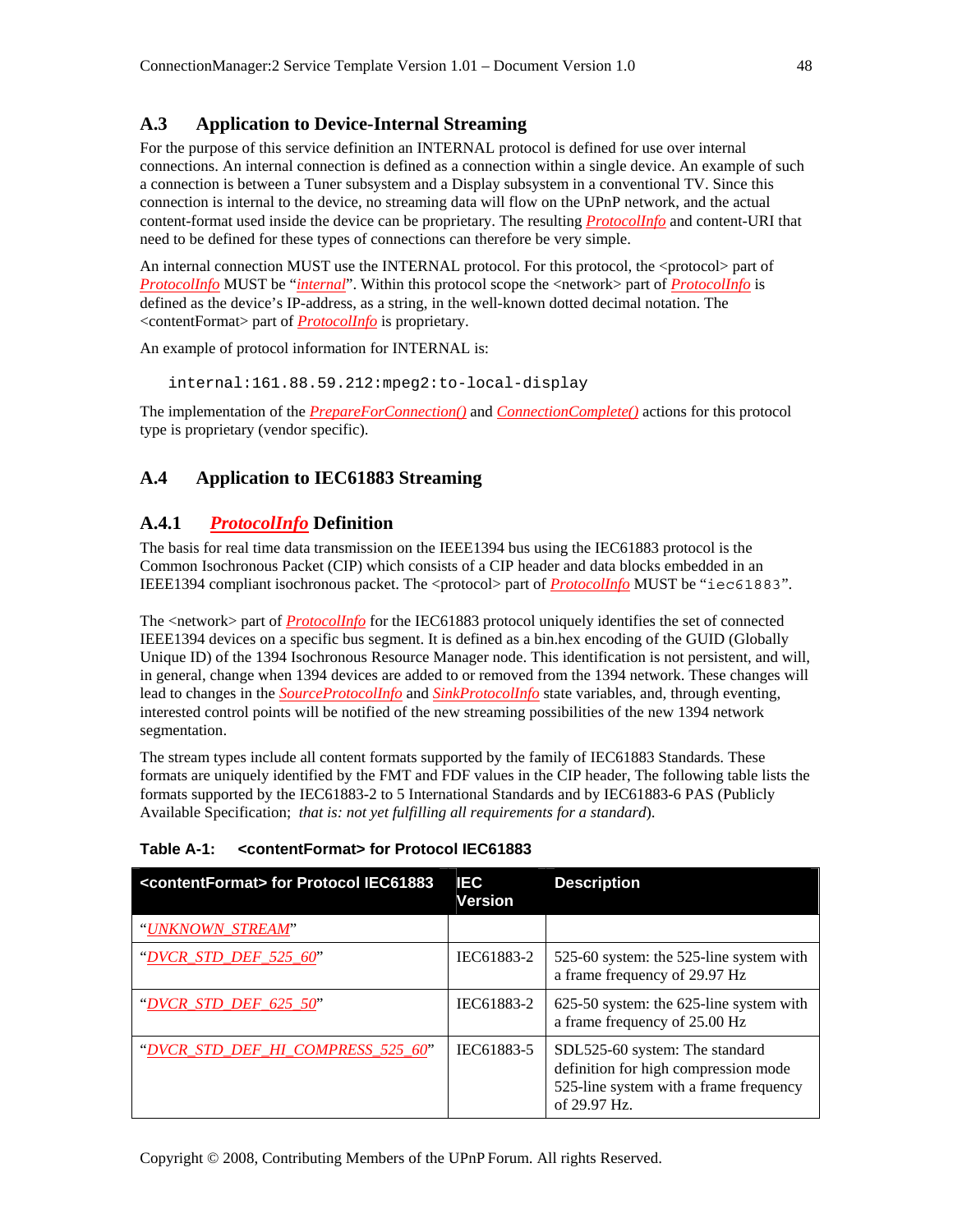| <contentformat> for Protocol IEC61883</contentformat> | IEC<br><b>Version</b> | <b>Description</b>                                                                                                               |
|-------------------------------------------------------|-----------------------|----------------------------------------------------------------------------------------------------------------------------------|
| "DVCR_STD_DEF_HI_COMPRESS_625_50"                     | IEC61883-5            | SDL625-50 system: The standard<br>definition for high compression mode<br>625-line system with a frame frequency<br>of 25.00 Hz. |
| "DVCR_HI_DEF_1125_60"                                 | IEC61883-3            | 1125-60 system: the 1125-line system<br>with a frame frequency of 30.00 Hz                                                       |
| "DVCR HI DEF 1250 50"                                 | IEC61883-3            | 1250-50 system: the 1250-line system<br>with a frame frequency of 25.00 Hz                                                       |
| "SMPTE D7 525 60"                                     | IEC61883-2            | SMPTE-D7 525-60 system                                                                                                           |
| "SMPTE_D7_625_50"                                     | IEC61883-2            | SMPTE-D7 625-50 system                                                                                                           |
| $"MPEG2_TS"$                                          | IEC61883-4            | MPEG2-TS                                                                                                                         |
| "AUDIO MUSIC 8 24 IEC 60958"                          | IEC61883-6            | IEC 60958 conformant                                                                                                             |
| "AUDIO_MUSIC_8_24_RAW_AUDIO"                          | IEC61883-6            | Raw audio                                                                                                                        |
| <u>"AUDIO MUSIC 8 24 MIDI"</u>                        | IEC61883-6            | <b>MIDI</b> conformant                                                                                                           |

IEC61883 connections are set up between iPCRs (input Plug Control Registers) and oPCRs (output Plug Control Registers). A content item is connected through an oPCR to one or more iPCRs on a different device. An IEC61883 device can have zero or more iPCRs and oPCRs.

The <additionalInfo> field identifies the PCR in the IEC61883 network, and is defined as follows:

```
 <GUID>;<PCR-index>
```
where

- $\leq$  GUID $>$  = bin.hex encoding of the device's node vendor id and chip id (2 quadlets, together also referred to as GUID)
- $\langle$ PCR-index $\rangle$  = zero-based integer index identifying the plug within the device

An example of protocol information for IEC61883 is:

iec61883:0000f00200001114:MPEG2\_TS:00ba0091c9231222;0

#### **A.4.2 Implementation of** *PrepareForConnection()*

In addition to the non-protocol related preparation task such as those described in Section 2.5.5, "*PrepareForConnection()* and *ConnectionComplete()*," a device's *PrepareForConnection()* implementation MAY also perform some preparation tasks that are related to the protocol that is about to be used to transfer the content Although IEEE1394/IEC61883 is an allocation-based protocol, the source device is not REQUIRED to perform any protocol related preparation. It is the sink device that is responsible for allocating the underlying IEEE1394/IEC61883 connection.

In order to manage isochronous data transmissions, IEC61883 defines the concept of plug and specialized registers called MPR (Master Plug Register) and PCR (Plug Control Register). These registers are used to initiate and stop transmissions. The set of procedures to control the real time data flow by manipulating the PCRs is called CMP (Connection Management Procedures). Data transmission between devices is possible when an output plug on the source device is connected to an input plug on the sink device via an isochronous channel. The data flow from a source device is controlled by the oMPR (output Master Plug Register) of the device and one oPCR (output PCR). Similarly, the data flow to a sink device is controlled by the iMPR (input MPR) and one iPCR (input PCR). The address map for these registers is well defined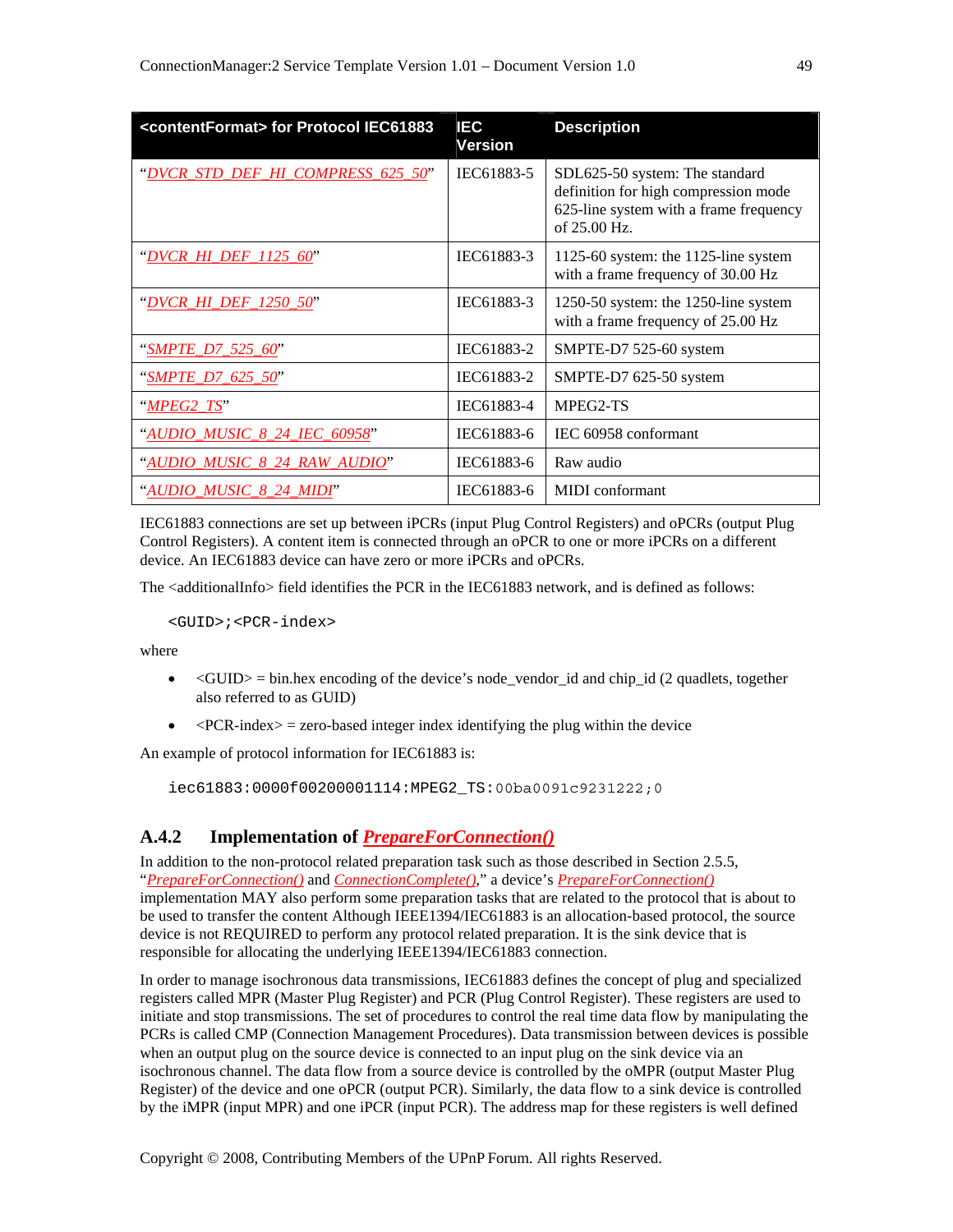in conformance with ISO/IEC13213 (ANSI/IEEE1212). Devices can modify PCR values of remote nodes using asynchronous transactions.

Using the information in the *PrepareForConnection()* input arguments, the sink device locates the IEEE1394 address of the source device (its GUID is part of the <additionalInfo> field of the *ProtocolInfo* string), and program the appropriate oPCR register to initiate the streaming. The sink device is free to choose any of its own iPCRs. The sink device MUST follow the exact procedure defined by IEC61883, which includes the allocation of IEEE1394 bandwidth and an IEEE1394 channel. Upon subsequent IEEE1394 bus resets, the *sink* device (the device that established the connection) MUST try to restore any existing connections that it has established.

If the *ProtocolInfo* references an oPCR that is already in use, two situations occur:

- The same content-format is already being streamed via the oPCR. In this case, the sink device performs an IEC61883 *overlay* connection.
- A different content-format is already being streamed via the oPCR. In this case, the sink device will return an error.

IEC61883 broadcast-in and broadcast-out connections are not supported by the ConnectionManager.

# **A.4.3 Implementation of** *ConnectionComplete()*

In addition to the non-protocol related cleanup tasks such as those described in Section 2.5.5, "*PrepareForConnection()* and *ConnectionComplete()*," a device's *ConnectionComplete()* implementation MAY also perform some cleanup tasks that are related to the protocol that was used to transfer the content. The cleanup tasks that a device performs depend directly on the implementation of *PrepareForConnection()*. In general, when using the IEEE1394/IEC61883 protocol, the source device does not have any protocol-related cleanup tasks to perform because the device's *PrepareForConnection()* typically does not perform any protocol-related preparation. On a sink device, *ConnectionComplete()* MUST release the IEEE1394/IEC61883 connection that was allocated during *PrepareForConnection()*. The sink device MUST follow the IEC61883 procedure for releasing the channel which includes:

- Modifying the corresponding fields of the source oPCR and sink iPCR according to CMP procedures.
- Deallocate the IEEE1394 resources. If the oPCR becomes unconnected (that is: this is the last IEC61883 connection on that IEEE1394 channel), the IEEE1394 bandwidth and channel MUST also be released.

Note: IEC61883 broadcast-in and broadcast-out connections are not supported by the ConnectionManager.

#### **A.4.4 Automatic Connection Cleanup**

Since control points may establish connections, and then leave the UPnP network forever, protocols supported by the ConnectionManager need to have a built-in automatic mechanism to cleanup stale connections. For the IEC61883 protocol, an established connection will continue forever, until there is a so-called *bus reset*. A bus reset will occur when there is a change in the physical network topology, for example, the network is split, joined with another network, or a device goes offline. After a bus reset, all IEEE1394 resources are released, and all devices that established IEC61883 connections have 1 second to re-establish them. Hence, the ConnectionManager on the sink device needs to check after a bus reset whether the source device is still on the network, and if not, cleanup any internal state referring to this connection. On the UPnP level, this will appear as an (evented) change in state variable *CurrentConnectionIDs*.

#### **A.5 Application to Vendor-specific Streaming**

To allow vendors to use their vendor-specific streaming protocols in a UPnP network in a controlled way, the ConnectionManager defines the generic protocol VENDOR for such protocols. The idea is to make the <protocol> part of *ProtocolInfo* unique, by requiring the use of the vendor's registered ICANN (Internet)